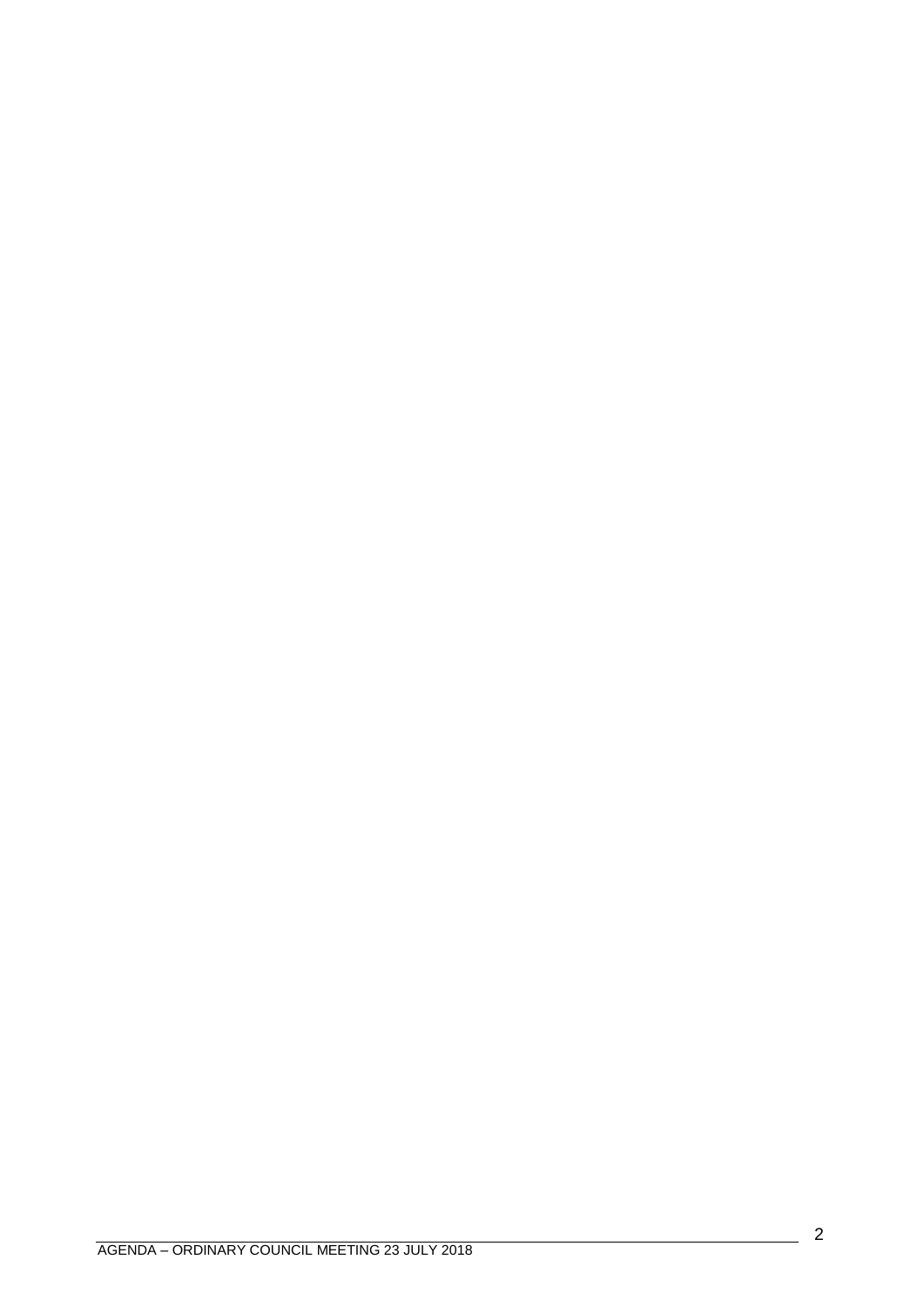# **Local Government Act 1995 (as amended)**

# **Part 1 Introductory Matters**

# 1.3. Content and intent

- (1) This Act provides for a system of local government by
	- (a) providing for the constitution of elected local governments in the State;
	- (b) describing the functions of local governments;
	- (c) providing for the conduct of elections and other polls; and
	- (d) providing a framework for the administration and financial management of local governments and for the scrutiny of their affairs.
- (2) This Act is intended to result in
	- (a) better decision-making by local governments;
	- (b) greater community participation in the decisions and affairs of local governments;
	- (c) greater accountability of local governments to their communities; and
	- (d) more efficient and effective local government.
- (3) In carrying out its functions a local government is to use its best endeavours to meet the needs of the current and future generations through an integration of environmental protection, social advancement and economic prosperity.

# **Part 2 Constitution of Local Government**

# **Division 2 Local Governments and Councils of Local Governments**

- 2.7 The Role of Council
- (1) The Council
	- (a) directs and controls the Local Government's affairs; and
	- (b) is responsible for the performance of the Local Government's functions.
- (2) Without limiting subsection  $(1)$ , the Council is to
	- (a) oversee the allocation of the Local Government's finances and resources;

and

(b) determine the Local Government's policies.

# **Meetings generally open to the public**

- **5.1.** (1) Subject to subsection (2), the following are to be open to members of the public
	- (a) all council meetings; and
	- (b) all meetings of any committee to which a local government power or duty has been delegated.
	- (2) If a meeting is being held by a council or by a committee referred to in subsection (1) (b), the council or committee may close to members of the public the meeting, or part of the meeting, if the meeting or the part of the meeting deals with any of the following —
	- (a) a matter affecting an employee or employees;
	- (b) the personal affairs of any person;
	- (c) a contract entered into, or which may be entered into, by the local government and which relates to a matter to be discussed at the meeting;
	- (d) legal advice obtained, or which may be obtained, by the local government and which relates to a matter to be discussed at the meeting;
	- (e) a matter that if disclosed, would reveal
		- (i) a trade secret;
		- (ii) information that has a commercial value to a person; or
		- (iii) information about the business, professional, commercial or financial affairs of a person, where the trade secret or information is held by, or is about, a person other than the local government;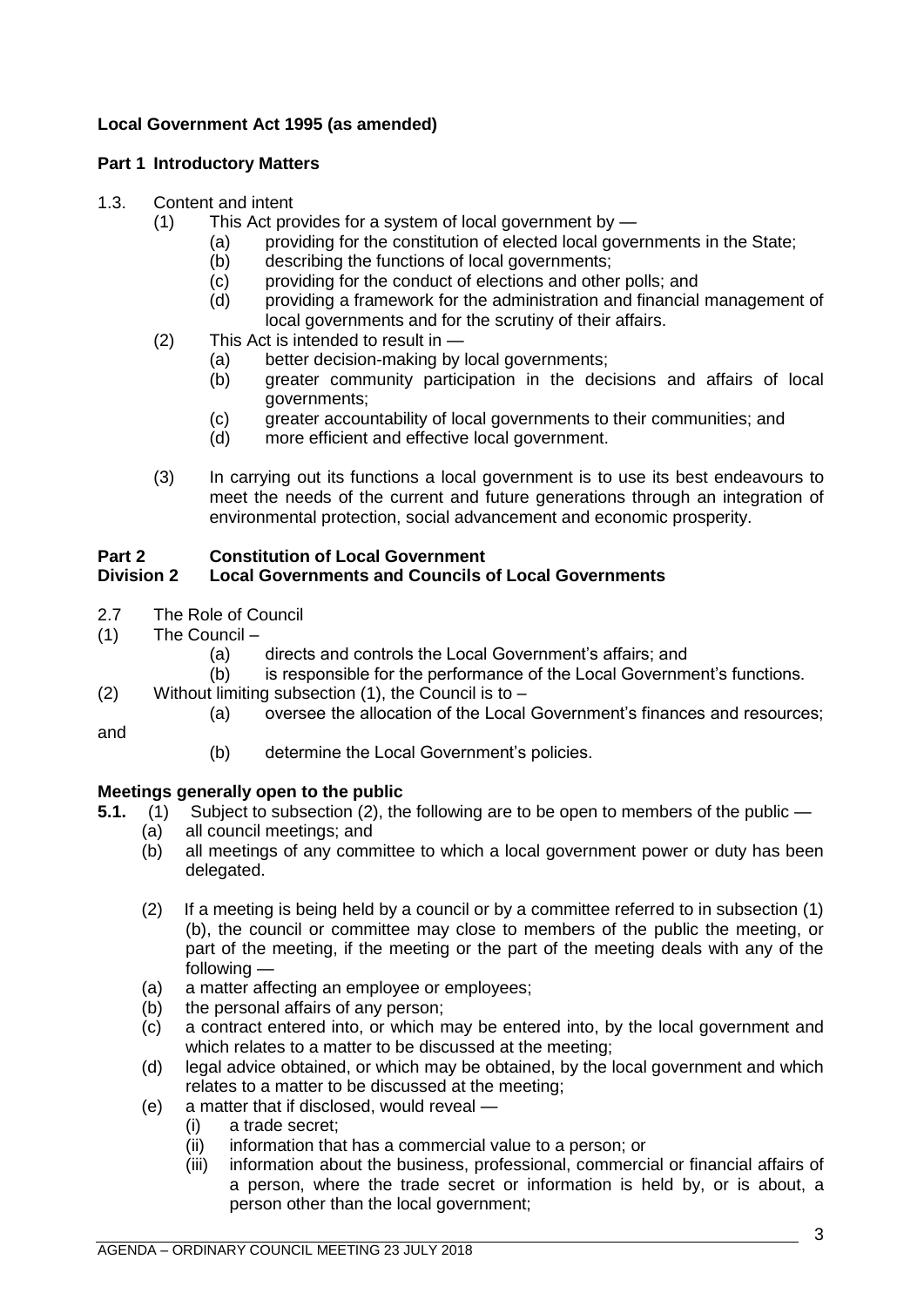- (f) a matter that if disclosed, could be reasonably expected to
	- (i) impair the effectiveness of any lawful method or procedure for preventing, detecting, investigating or dealing with any contravention or possible contravention of the law;
	- (ii) endanger the security of the local government's property; or
	- (iii) prejudice the maintenance or enforcement of a lawful measure for protecting public safety;
- (g) information which is the subject of a direction given under section 23 (1a) of the *Parliamentary Commissioner Act 1971*; and
- (h) such other matters as may be prescribed.
- (3) A decision to close a meeting or part of a meeting and the reason for the decision are to be recorded in the minutes of the meeting.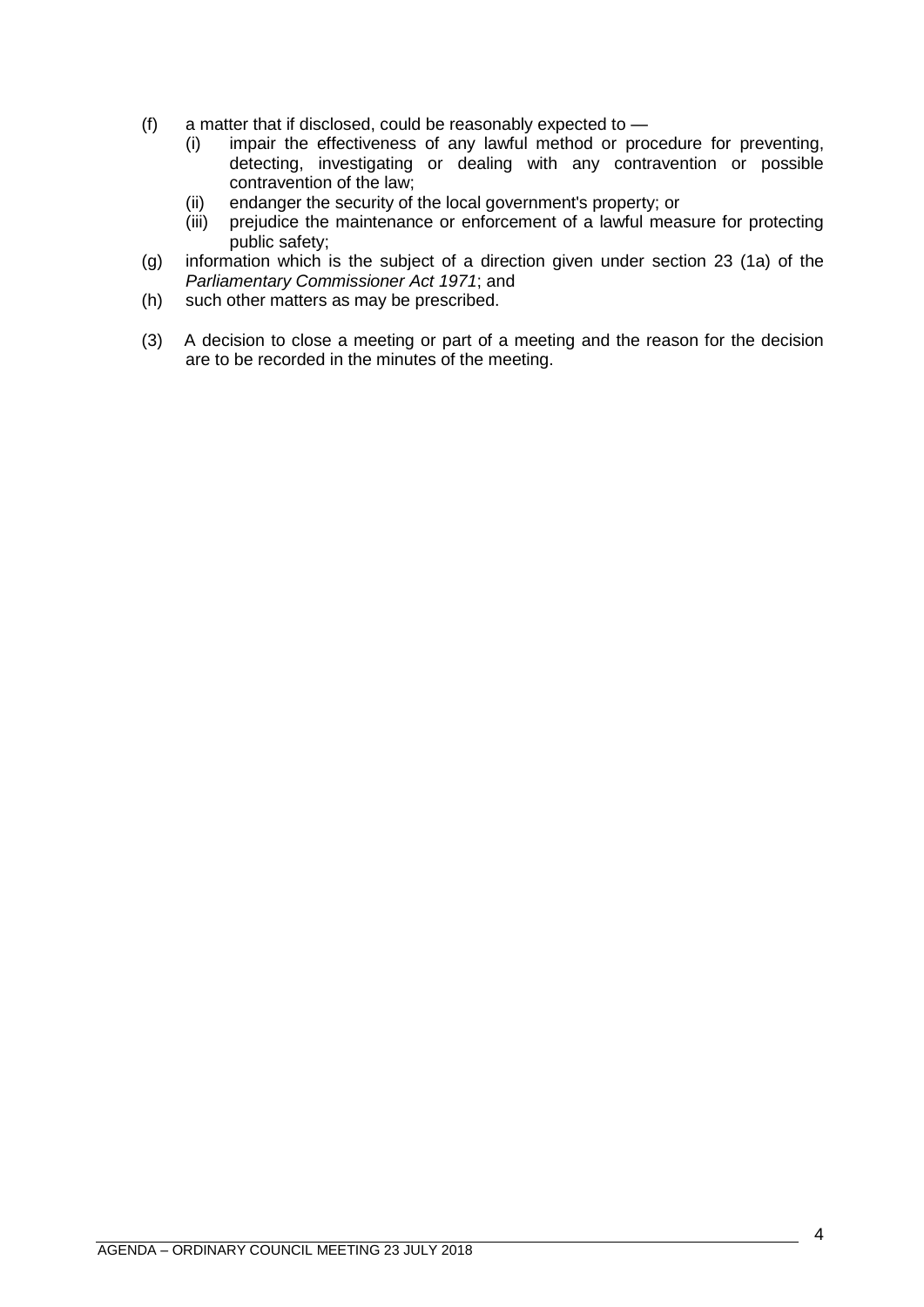

Shire of York

# **G 2.6 PUBLIC QUESTION TIME**

# Policy Statement

1.0 "Public Question Time" will be limited to 15 minutes\*. The Council may exercise a discretion to extend the time by resolution if required. If there are questions remaining unasked at the expiration of the time allotted members of the public will be asked to submit their questions in writing to the Chief Executive Officer who will provide a written reply with the response placed in the Agenda of the next Ordinary Meeting of the Council.

*\* A minimum of 15 minutes is provided by Regulation 6(1) of the Local Government (Administration) Regulations 1996 (S.5.24 of the Local Government Act 1995)*

- 2.0 Questions may be asked at the Ordinary Council Meeting and any Committee meeting on any matter affecting the Council and the Shire's operations. Questions submitted to Special Meetings of the Council will be restricted to the subject matter of the meeting.
- 3.0 Each questioner will be limited to two (2) questions. Statements or long preamble are not permitted.
- 4.0 People wishing to ask questions will be encouraged to put their questions in writing or in a prescribed form and submit them to the Chief Executive Officer prior to 10 am on the day of the meeting. This allows for an informed response to be given at the meeting. Oral questions are permitted.
- 5.0 Priority will be given to questions about matters on the agenda for the meeting and which are submitted in accordance with 4.0 above.
- 6.0 Every person who wishes to ask a question must identify themselves and register with a Council Officer immediately prior to the meeting. Subject to 5.0 above questions will be taken in the order in which people register.
- 7.0 Questions containing offensive remarks, reference to the personal affairs or actions of Elected Members or staff, or which relate to confidential matters or legal action will not be accepted. Questions that the Presiding Member considers have been answered by earlier questions at the meeting or earlier meetings may not be accepted.
- 8.0 On receipt of a question the Presiding Member may answer the question or direct it to the Chief Executive Officer to answer. If the question is of a technical nature the Chief Executive Officer may direct the question to a senior technical officer present. If the question requires research it will be taken on notice.
- 9.0 There will be no debate on the answers to questions.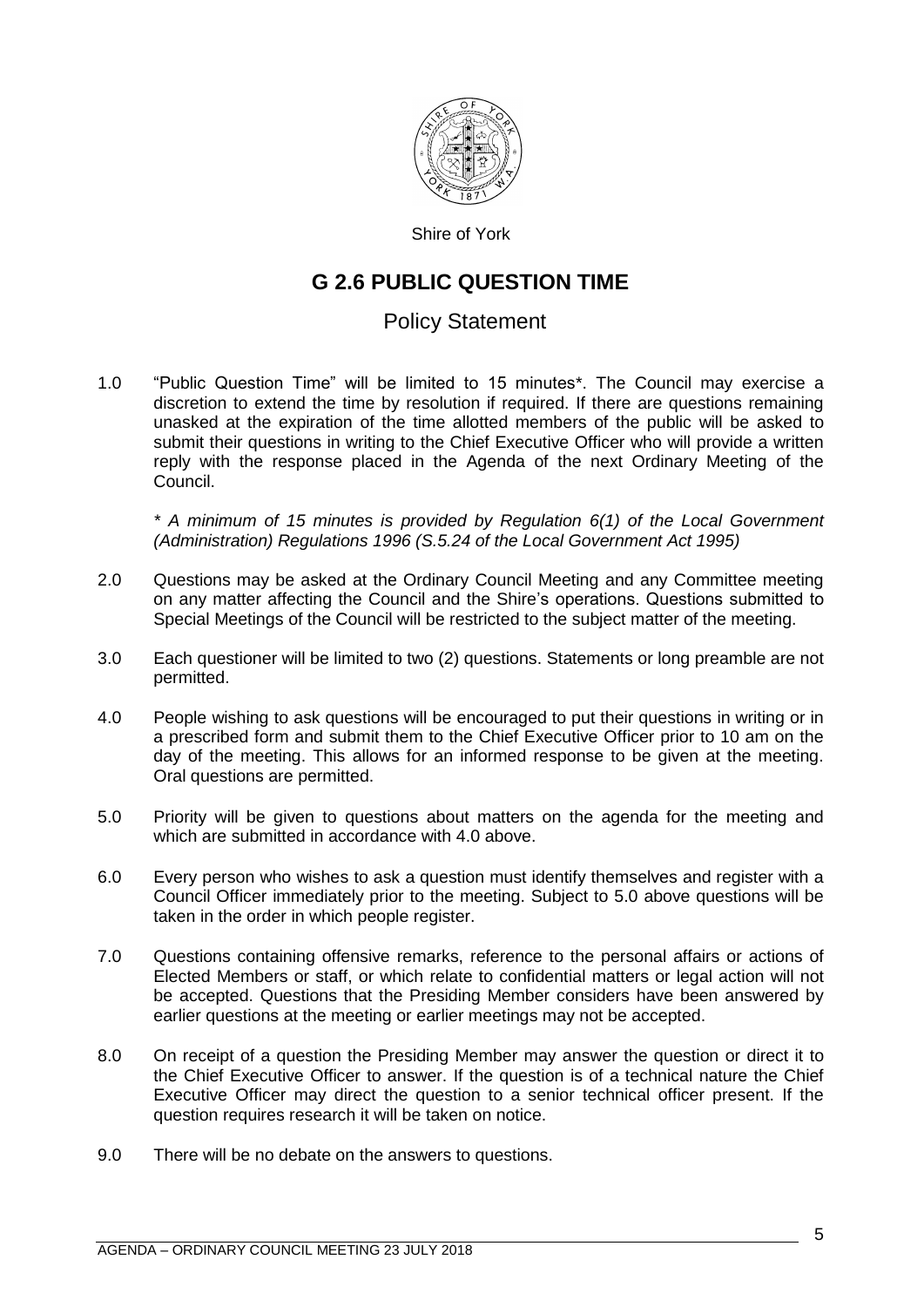- 10.0 A summary of the question and the answer will be recorded in the minutes of the Council meeting at which the question was asked.
- 11.0 Public Question Time guidelines incorporating this policy are being prepared and will include information on the other methods of enquiry that are available to members of the public to obtain information from the Shire.

Adopted 21 October 2013 Amended 17 September 2015 Amended 23 November 2015 Reviewed 24 October 2016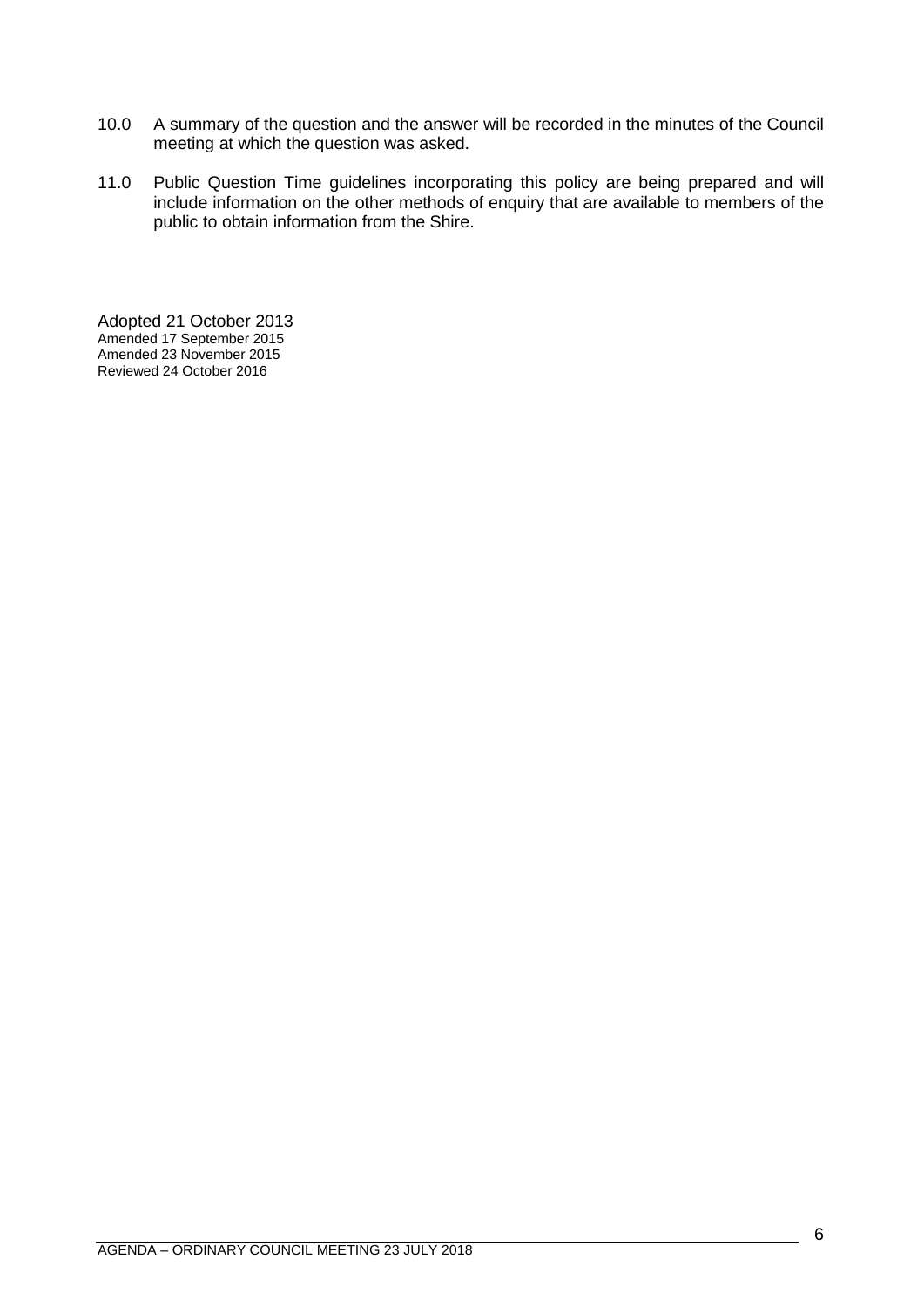**PUBLIC QUESTION TIME PROFORMA** 

**CONTINUED** 

# **Question(s)**

Please ensure that your question complies with the Public Question Time Policy Statement as published in the Council Agenda and stated as per the attached

Name<sup>.</sup>

**Residential Address:** (Required if written response requested) **Organization Name:** (If presenting on behalf of) **Council** Item No. Referred To: 

Write your question(s) as clearly and concisely as possible - lengthy questions may be paraphrased.

 $Note:$ To provide equal opportunity for all in attendance to ask questions, a limit of two (2) questions at a time from any one person is imposed.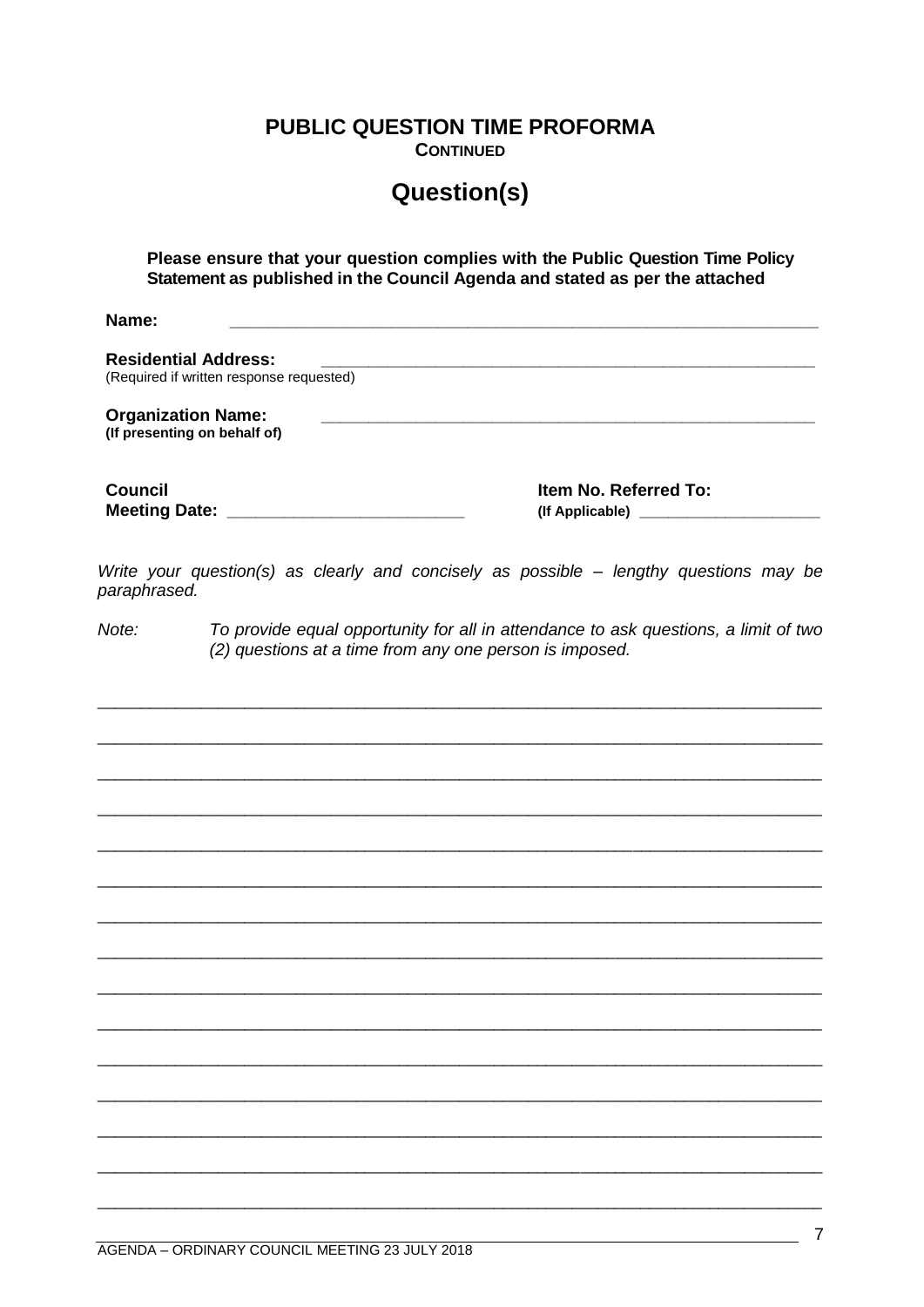| OFFICE USE ONLY |  |
|-----------------|--|
|                 |  |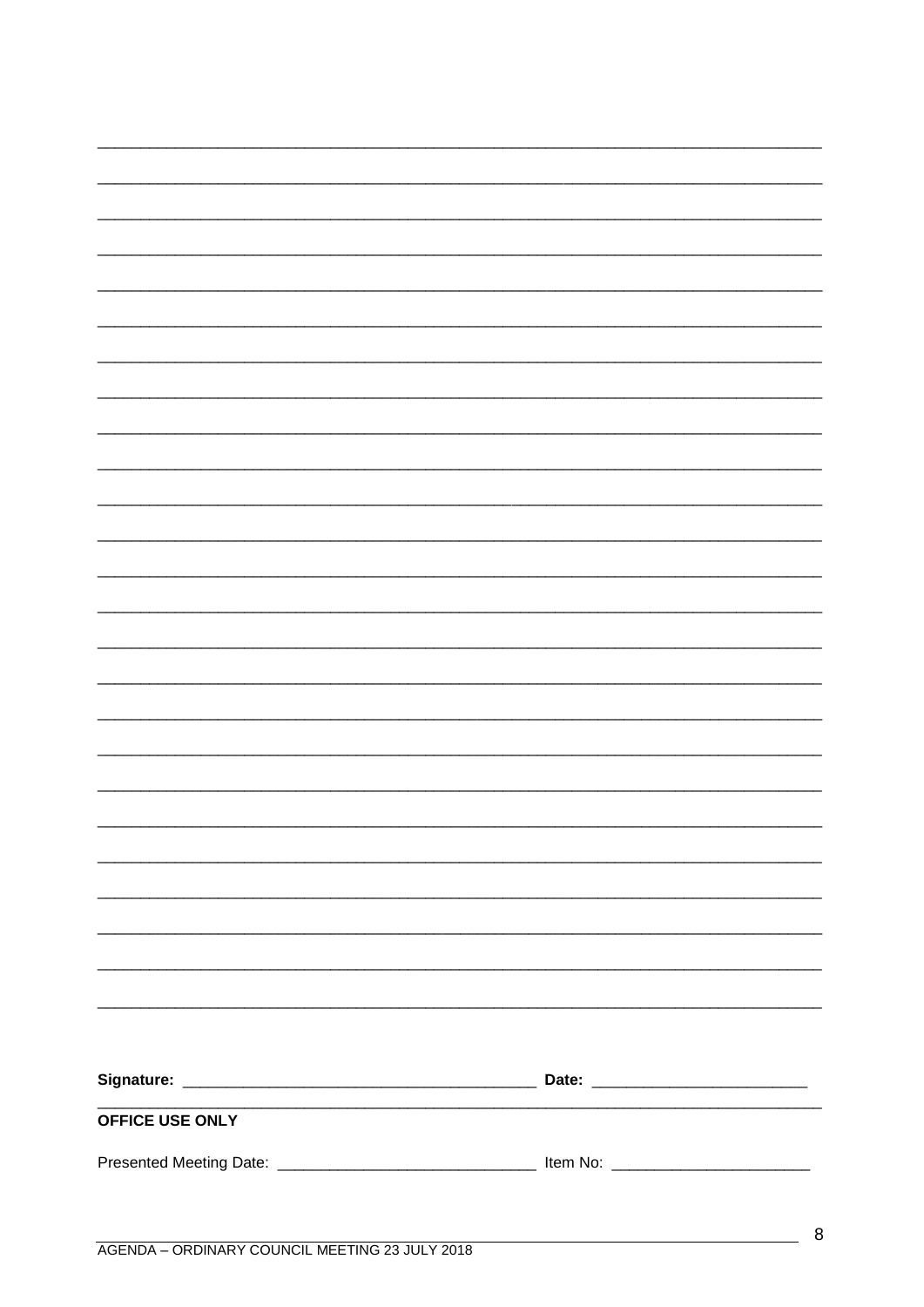# Table of Contents

| 1                       | <b>OPENING</b> |                                                                                |  |
|-------------------------|----------------|--------------------------------------------------------------------------------|--|
|                         | 1.1            |                                                                                |  |
|                         | 1.2            |                                                                                |  |
|                         | 1.3            |                                                                                |  |
|                         | 1.4            |                                                                                |  |
|                         | 1.5            |                                                                                |  |
|                         | 1.6            |                                                                                |  |
|                         | 1.7            |                                                                                |  |
| $\mathbf{2}$            |                |                                                                                |  |
|                         | 2.1            |                                                                                |  |
|                         | 2.2            |                                                                                |  |
|                         | 2.3            |                                                                                |  |
|                         | 2.4            |                                                                                |  |
|                         | 2.5            |                                                                                |  |
|                         |                |                                                                                |  |
| $\mathbf{3}$            |                | <b>QUESTIONS FROM PREVIOUS MEETINGS</b>                                        |  |
|                         | 3.1<br>3.2     |                                                                                |  |
|                         |                | Response to unasked questions from the previous meeting  14                    |  |
| $\overline{\mathbf{A}}$ |                |                                                                                |  |
|                         | 4.1            |                                                                                |  |
|                         | 4.2            |                                                                                |  |
| 5                       |                |                                                                                |  |
|                         |                |                                                                                |  |
| 6                       |                |                                                                                |  |
|                         | 6.1            |                                                                                |  |
|                         | 6.2            |                                                                                |  |
|                         | 6.3            |                                                                                |  |
|                         | 6.4            |                                                                                |  |
| 7                       |                |                                                                                |  |
|                         |                |                                                                                |  |
| 8                       |                | ANNOUNCEMENTS BY PRESIDING MEMBER WITHOUT DISCUSSION 16                        |  |
| 9                       |                |                                                                                |  |
|                         |                | SY084-07/18 - Development Application: Verandah Addition on Heritage           |  |
|                         |                | Listed Building: Lot 7 (95) Avon Terrace, York (Castle Hotel)  17              |  |
|                         |                |                                                                                |  |
|                         |                | SY085-07/18 - Minutes of Audit Committee Meeting held 5 June 2018 27           |  |
|                         |                | SY086-07/18 - Minutes of Audit Committee Meeting held 2 July 201831            |  |
|                         |                | SY087-07/18 - Award of RFT 04/1718 Replacement of Synthetic Grass for the      |  |
|                         |                | Northern Bowling Green at the Forrest Oval Sports Precinct35                   |  |
|                         |                | SY088-07/18-Trading in Public Places - Avon Valley Motor Museum                |  |
|                         |                |                                                                                |  |
|                         |                | SY089-07/18 - St John Ambulance Temporary Use of Peace Park Carpark During     |  |
|                         |                |                                                                                |  |
|                         |                | SY090-07/18 - Evaluation and Acquittal of the 2018 York Motorcycle Festival 49 |  |
|                         |                | SY091-07/18 - 2017 Festival of Cycling Acquittal & 2018 Festival of            |  |
|                         |                |                                                                                |  |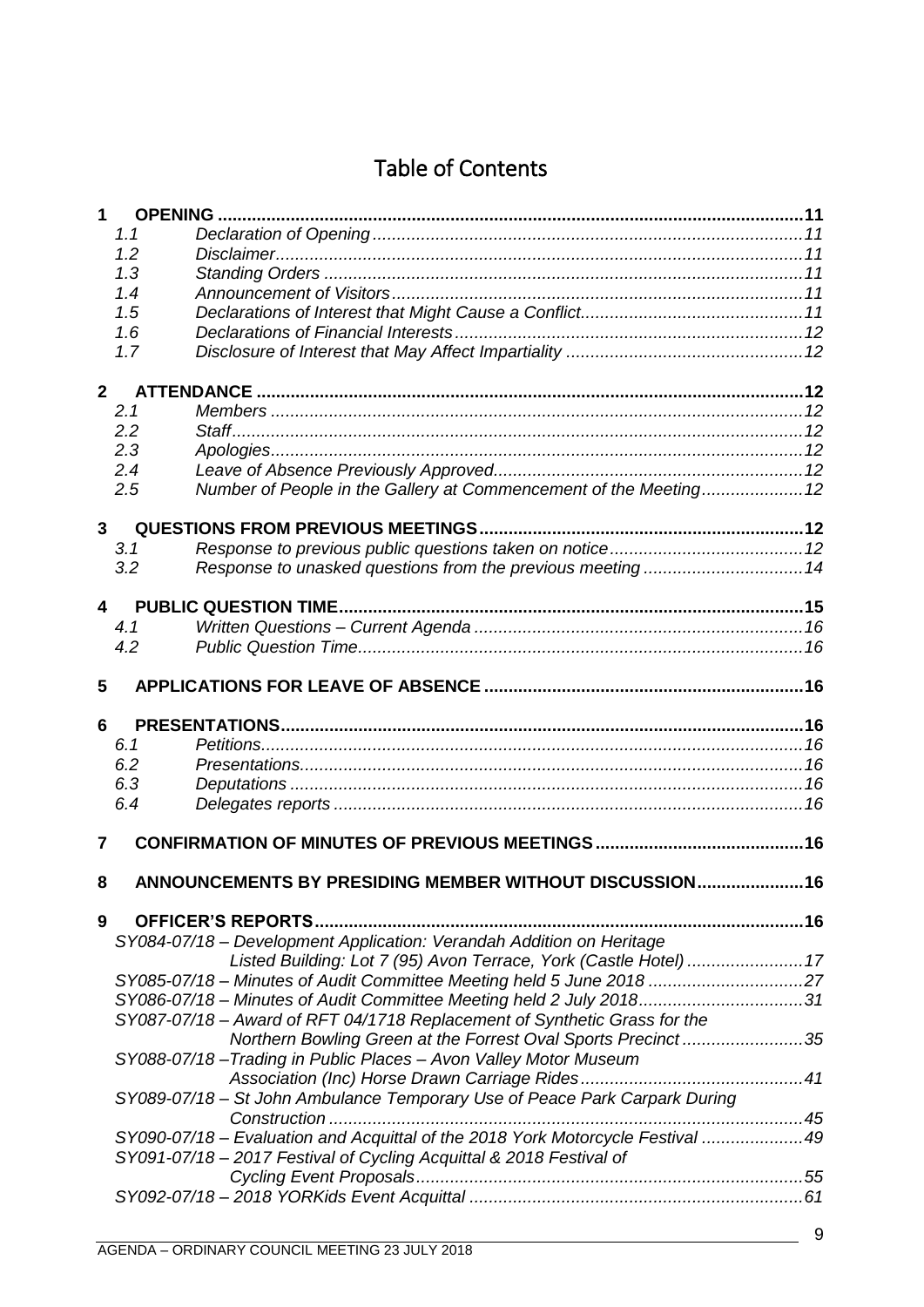|    | SY094-07/18 - Outstanding Rates and Charges - Payment Agreements71                    |  |
|----|---------------------------------------------------------------------------------------|--|
|    |                                                                                       |  |
|    |                                                                                       |  |
|    |                                                                                       |  |
| 11 |                                                                                       |  |
|    | 12 BUSINESS OF AN URGENT NATURE INTRODUCED BY                                         |  |
|    |                                                                                       |  |
|    |                                                                                       |  |
|    | 13.1                                                                                  |  |
|    | SY097-07/18 - Unauthorised Placement of Waste Materials on Lot 76 (2118) Top Beverley |  |
|    |                                                                                       |  |
|    |                                                                                       |  |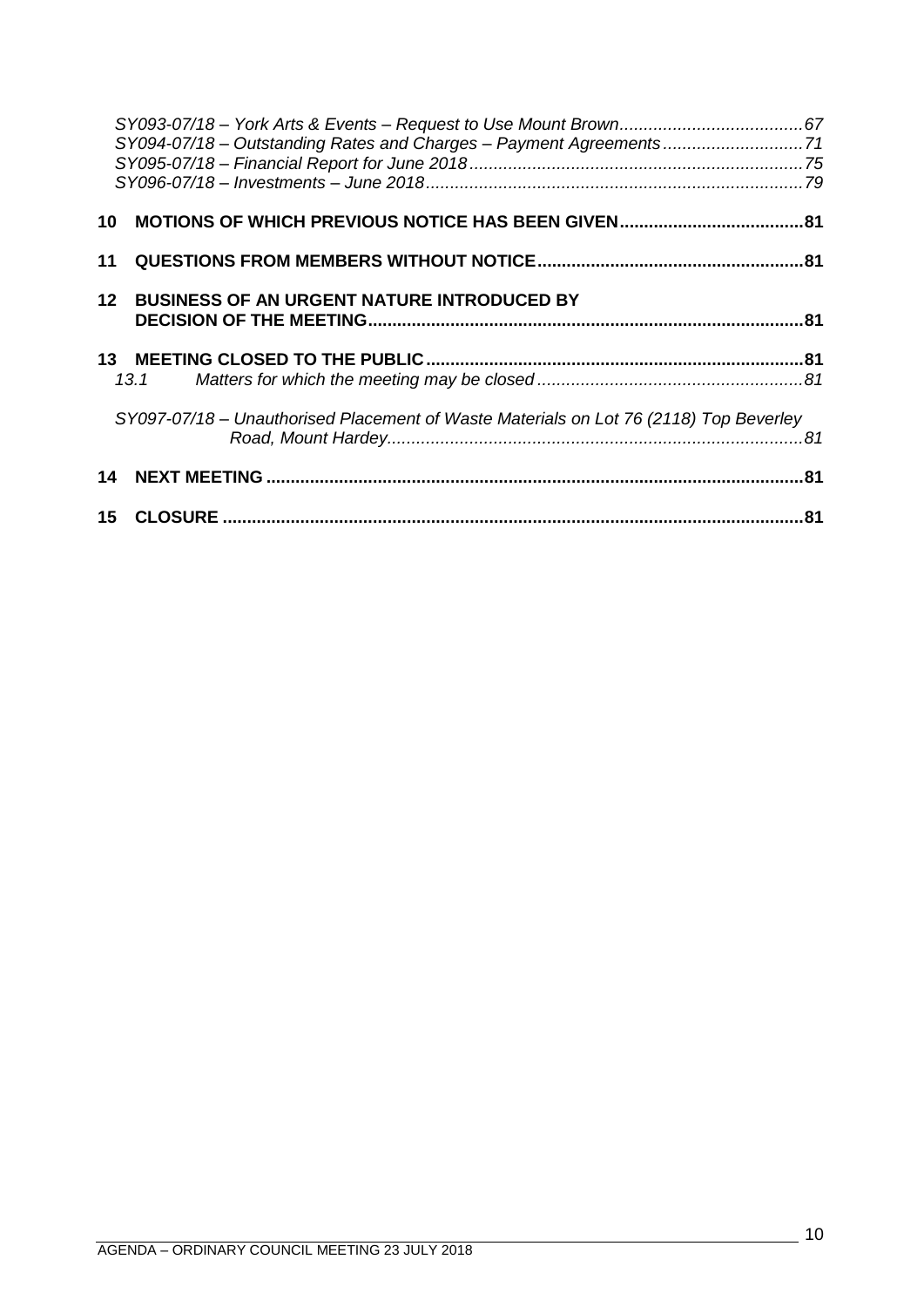

# SHIRE OF YORK

#### THE ORDINARY MEETING OF THE COUNCIL WILL BE HELD ON MONDAY, 23 JULY 2018, COMMENCING AT 5.00PM IN COUNCIL CHAMBERS, YORK TOWN HALL, YORK

The York Shire Council acknowledges the traditional owners of the land on which this meeting will be held.

# <span id="page-10-0"></span>**1 OPENING**

# <span id="page-10-1"></span>1.1 Declaration of Opening

#### <span id="page-10-2"></span>1.2 Disclaimer

The Shire President advised the following:

*"I wish to draw attention to the Disclaimer Notice contained within the agenda document and advise members of the public that any decisions made at the meeting today, can be revoked, pursuant to the Local Government Act 1995.* 

*Therefore members of the public should not rely on any decisions until formal notification in writing by Council has been received. Any plans or documents in agendas and minutes may be subject to copyright. The express permission of the copyright owner must be obtained before copying any copyright material."*

<span id="page-10-3"></span>1.3 Standing Orders

#### <span id="page-10-4"></span>1.4 Announcement of Visitors

#### <span id="page-10-5"></span>1.5 Declarations of Interest that Might Cause a Conflict

*Councillors/Staff are reminded of the requirements of s5.65 of the Local Government Act 1995, to disclose any interest during the meeting when the matter is discussed and also of the requirement to disclose an interest affecting impartiality under the Shire of York's Code of Conduct.*

| <b>Name</b> | Item No & title | <b>Nature of Interest</b><br>(and extent, where appropriate) |
|-------------|-----------------|--------------------------------------------------------------|
|             |                 |                                                              |
|             |                 |                                                              |
|             |                 |                                                              |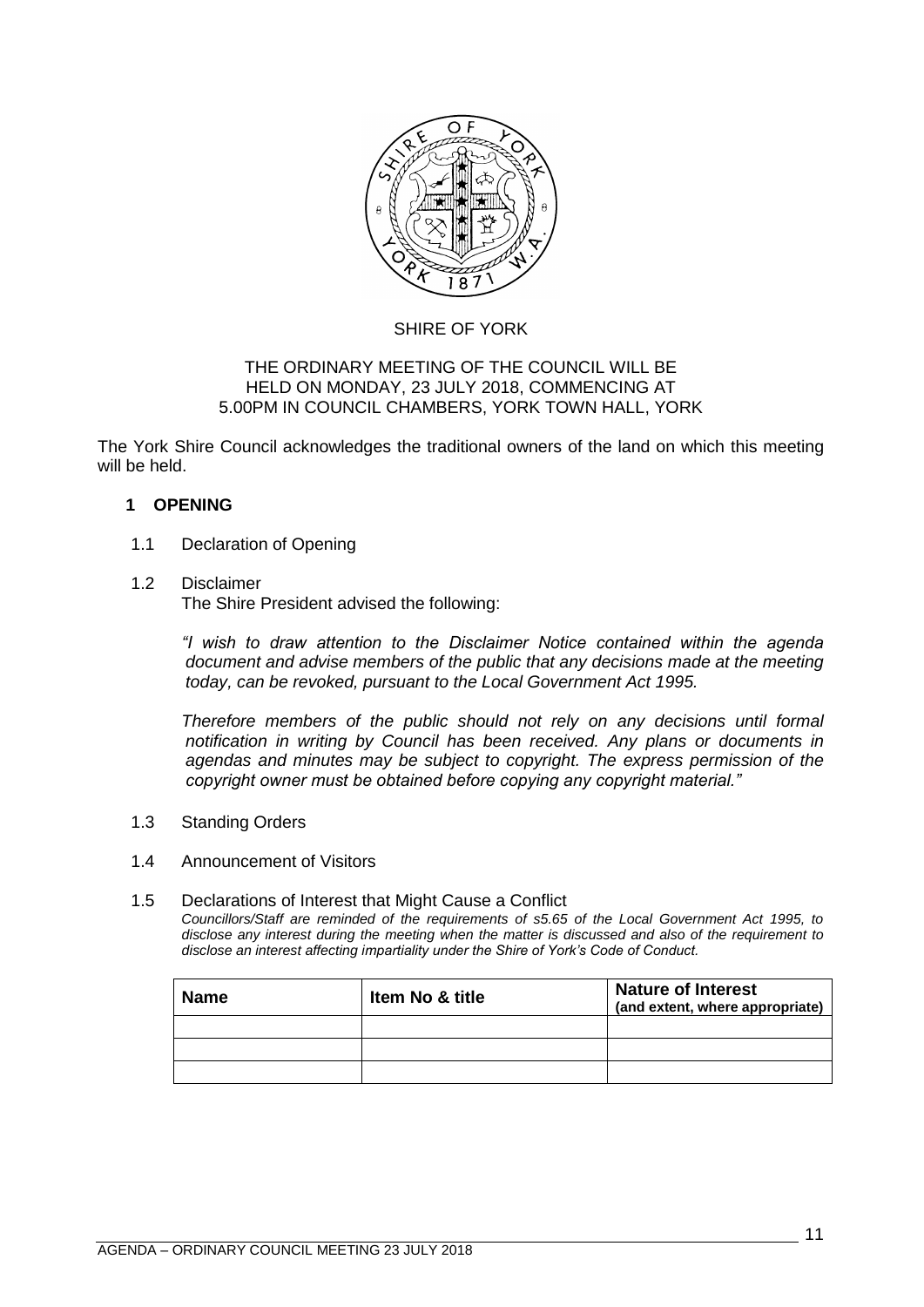#### <span id="page-11-0"></span>1.6 Declarations of Financial Interests

*A declaration under this section requires that the nature of the interest must be disclosed. Consequently a member who has made a declaration must not preside, participate in, or be present during any discussion or decision making procedure relating to the matter the subject of the declaration*

*Other members may allow participation of the declarant if the member further discloses the extent of the interest and the other members decide that the interest is trivial or insignificant or is common to a significant number of electors or ratepayers.*

| <b>Name</b> | <b>Item No &amp; title</b> | <b>Nature of Interest</b><br>(and extent, where appropriate) |
|-------------|----------------------------|--------------------------------------------------------------|
|             |                            |                                                              |
|             |                            |                                                              |
|             |                            |                                                              |

#### <span id="page-11-1"></span>1.7 Disclosure of Interest that May Affect Impartiality

*Councillors and staff are required (Code of Conduct), in addition to declaring any financial interest, to declare any interest that might cause a conflict. The member/employee is also encouraged to disclose the nature of the interest. The member/employee must consider the nature and extent of the interest*  and whether it will affect their impartiality. If the member/employee declares that their impartiality will *not be affected then they may participate in the decision making process.*

| <b>Name</b> | Item No & Title |  |
|-------------|-----------------|--|
|             |                 |  |
|             |                 |  |
|             |                 |  |

#### <span id="page-11-2"></span>**2 ATTENDANCE**

- <span id="page-11-3"></span>2.1 Members
- <span id="page-11-4"></span>2.2 Staff
- <span id="page-11-5"></span>2.3 Apologies
- <span id="page-11-6"></span>2.4 Leave of Absence Previously Approved – *Cr Heaton 21 to 30 July 2018 Inclusive*
- <span id="page-11-7"></span>2.5 Number of People in the Gallery at Commencement of the Meeting

#### <span id="page-11-8"></span>**3 QUESTIONS FROM PREVIOUS MEETINGS**

<span id="page-11-9"></span>3.1 Response to previous public questions taken on notice

# **Mr Mike Gill On Behalf of Avon Civil Engineering**

#### **Question 1:**

My question is to the CEO Paul Martin

Via Freedom of Information it has been discovered that on Friday the 26<sup>th</sup> of August 2016 you sent an email to all councillors and some senior staff under the subject heading of 'Draft 10 Year Road Program', in this email you state "We have engaged Bret Howson who is a well regarded local government engineering consultant to develop the draft plan". Can you tell me precisely what engineering qualifications Bret Howson has and can you confirm that he completed this Draft 10 Year Road Program and does this program contain a risk assessment of the road network.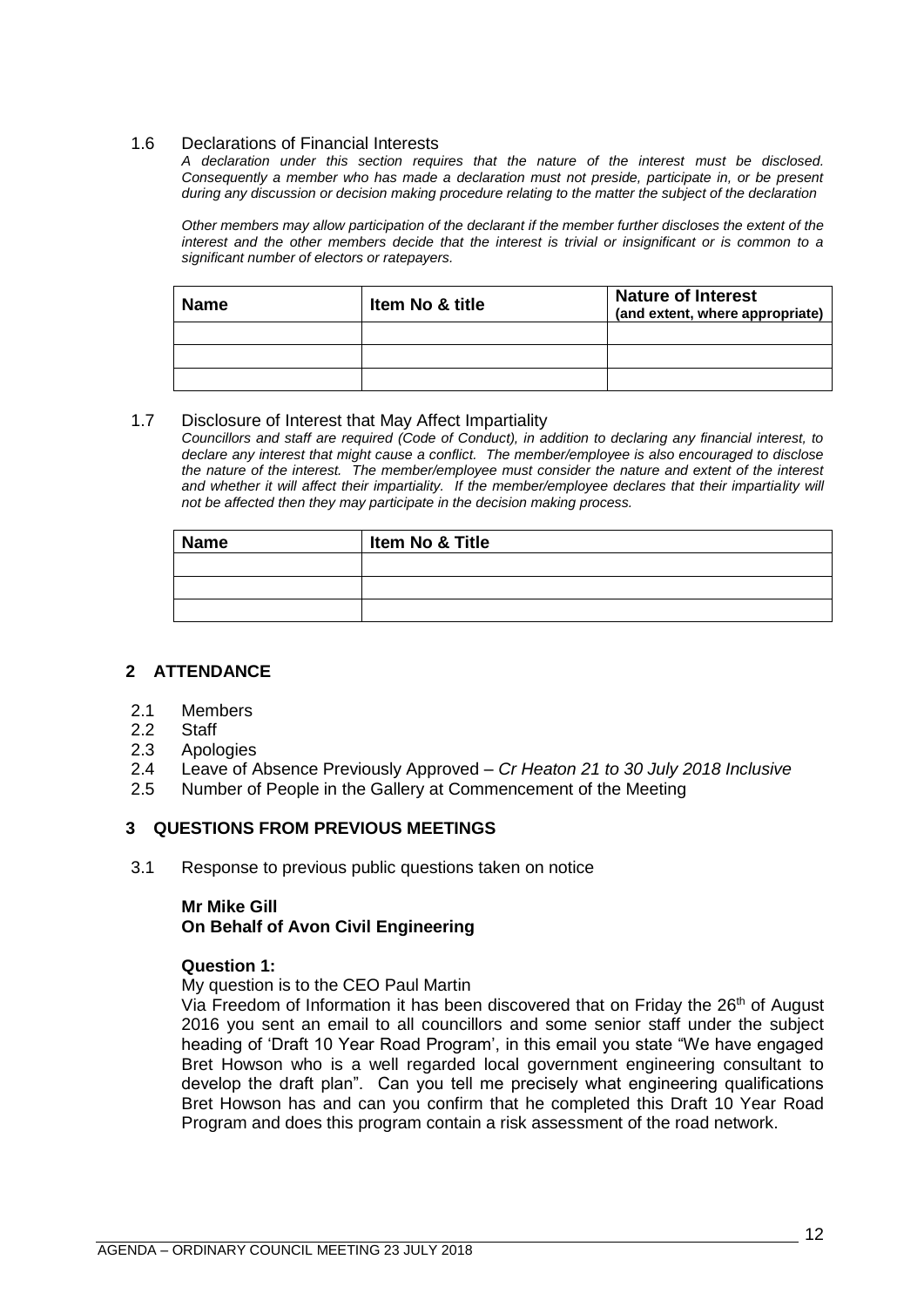# **Response provided by the Chief Executive Officer:**

Bret Howson is the Managing Director of Howson Management T/A Howson Technical. Howson Technical was engaged to undertake this work for the Shire of York. Details regarding Howson Management capability and experience can be located at [www.howson.com.au.](http://www.howson.com.au/)

The draft 10 year works program was distributed to Councillors on 26 August 2016.

The methodology used for the preparation of the 10 year works program was:

- 1. Preparation of the 10 year works program from ROMMAN (RAMM) software
- 2. Integrate ROMAN program with existing Shire program
- 3. Carry out field validation for all roads on draft program and adjust as required.
- 4. Adjust the works program to Regional Road Group and funding
- 5. Adjust program to suit Roads to Recovery funding
- 6. Adjust projects to ensure 70% capital works and 30% maintenance works, to ensure wages and plant costs are recoverable.
- 7. Adjust works program increase municipal spending by \$300,000 each year. For 3 years to achieve \$1,000,000 per year, municipal funding.

Officers have sought advice from the Regional Manager Wheatbelt Main Roads WA on this matter. He has advised the Shire that this is a sound and appropriate methodology and congratulated the Shire on preparing such a plan.

#### **Question 2:**

My question is to the Shire President David Wallace

On October 24<sup>th</sup> 2016 Council endorsed the advertising of Tenders and the Selection Criteria for Civil Construction Works under SY118-10/18. Inspection of Tender Document 01-1617 identifies Appendix G – RC 4 Talbot Road SLK 4.4 to SLK 5.9 which clearly describes the scope of the works to be 'Design and Construct to arrb Guidelines. Plus 'Design and Construct Drainage to suit.' How do you now explain the fact that Howson Management carried out the Geometric Road Design for Talbot Road given that 'Stabilised Pavements of Australia' were awarded the Talbot Road component of Tender 01-1617.

#### **Response provided by the Shire President**

The Chief Executive Officer, assisted by the Executive Manager Corporate Services, is currently investigating and reviewing this tender. The Chief Executive Officer provided a preliminary briefing to the Audit Committee on 2 July 2018 regarding the review to date and will present a detailed report to a future meeting of the Audit Committee and then Council for consideration. I have asked the Chief Executive Officer to respond to this question.

#### **Response provided by the Chief Executive Officer:**

Tender 01-16/17 undertaken during the 2016/17 financial year was for a large scope of works including Reseals, Asphalt, Construction and Upgrade, Gravel Re-sheeting and works resulting from Storm Damage.

The construction and upgrade works required the tenderers to undertake a design and construct process to upgrade the following sections of roads to ARRB standards:

- Talbot Hall Road slk  $4.40$  to  $5.90$
- Cut Hill Road slk  $0.10$  to  $1.08$
- Quellington Road slk 3.60 to 5.60
- Spencers Brook Road slk 0.00 to 1.60
- Top Beverley Road.  $9.78$  to 11.78
- Intersection of Berry Bow Road and Great Eastern Highway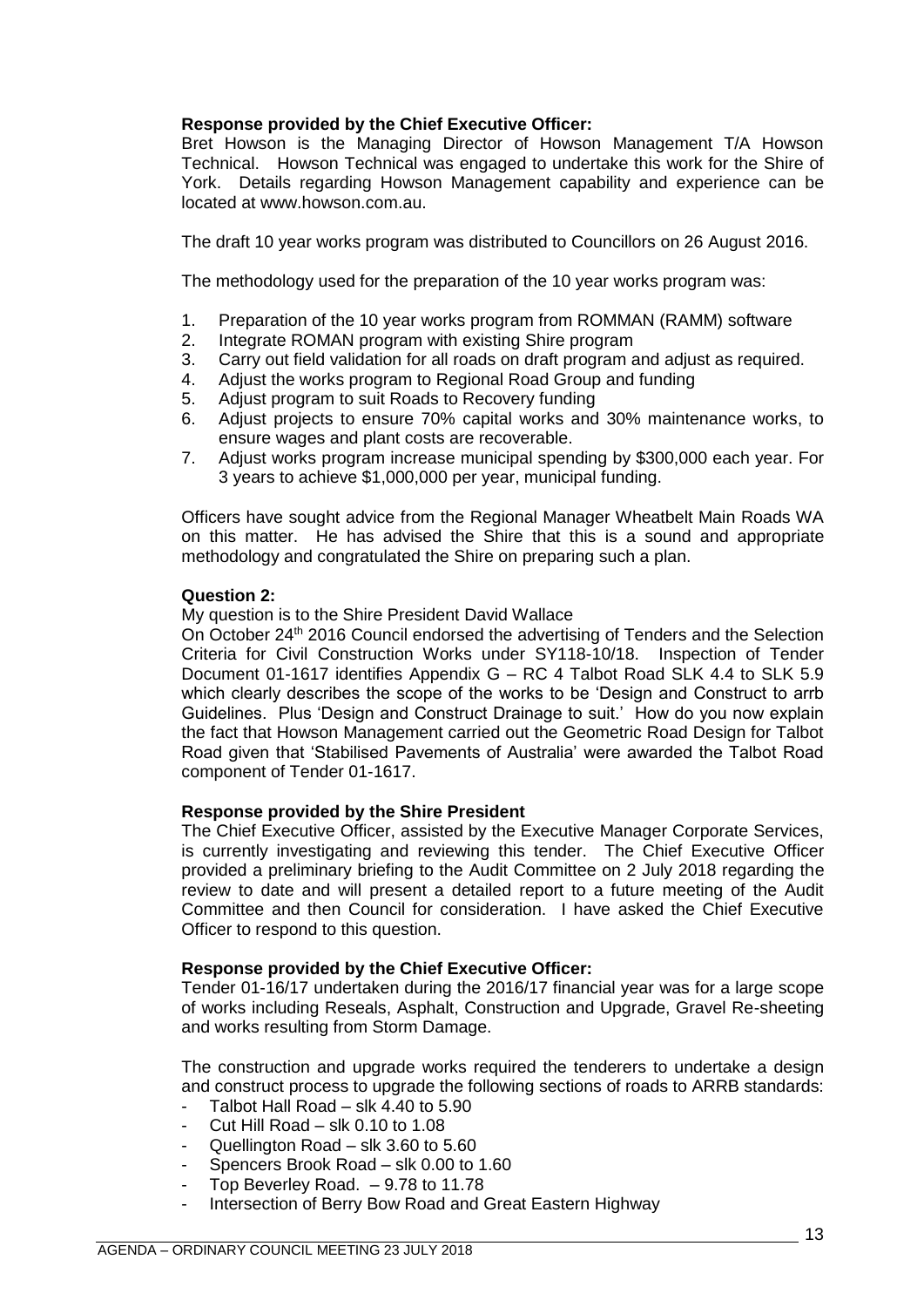Based upon the tenders received, Officers determined that the design of the roads should be undertaken by the Shire not by the tenderers. The Shire then engaged Howson Technical to prepare the design.

This decision made by Officers for the Shire to be responsible for the design elements of these roads was presented to Council as part of the recommendation report for the tender award.

#### **Question 3:**

#### My question is to the CEO Paul Martin

I draw your attention to The Commonwealth Procurement Rules found under section 105B(1) of the *Public Governance, Performance and Accountability Act 2013* (PGPA Act). The Commonwealth Procurement Rules are the keystone of the Government's procurement policy framework. In particular I reference Clause 6 Ethical Behaviour which states: '6.6 In particular, officials undertaking procurement must act ethically throughout the procurement. Ethical behaviour includes: a. recognising and dealing with actual, potential and perceived conflicts of interest' Do you believe that by engaging Bret Howson to carry out the Design Component of Tender 01-1617 you have satisfied these procurement rules given that he had previously been engaged as an Independent Consulting Engineer to act on the Tender Assessment Panel for Tender 01-1617.

#### **Response provided by the Chief Executive Officer:**

Officers have obtained advice from the Department of Local Government on this matter and have been informed that The Commonwealth Procurement Rules do not apply to Local Government in WA.

Notwithstanding this I am currently investigating and reviewing this tender as part of which I have sought advice from the Public Sector Commission and WALGA. I have briefed the Audit Committee on my preliminary findings to date and I will be presenting a report to a future Audit Committee meeting on this matter so would prefer to provide a response to your question at that time.

I do acknowledge however that based upon my preliminary findings the organisation could have managed this tender better and I will outline this in my report to the Audit Committee for their consideration.

#### **Question 4:**

#### My question is to the CEO Paul Martin

In the SOY financial report of March 2017 I note that Howson Technical is paid \$1828.75 for a Site Visit and Draft Design Drawings for Talbot Road. I then note that in the April 2017 financial report Howson Technical is paid \$1985.50 for a Site Visit and Finalise Drawings. Can you explain why you have been unable to locate any final drawings and can you only provide under FOI a set of Draft not for construction drawings that are incorrectly titled Talbot Hall Road.

# **Response provide by the Chief Executive Officer:**

Unfortunately, I am not able to explain this as the staff involved no longer work for the Shire and there are limited records regarding this matter.

<span id="page-13-0"></span>3.2 Response to unasked questions from the previous meeting *Nil*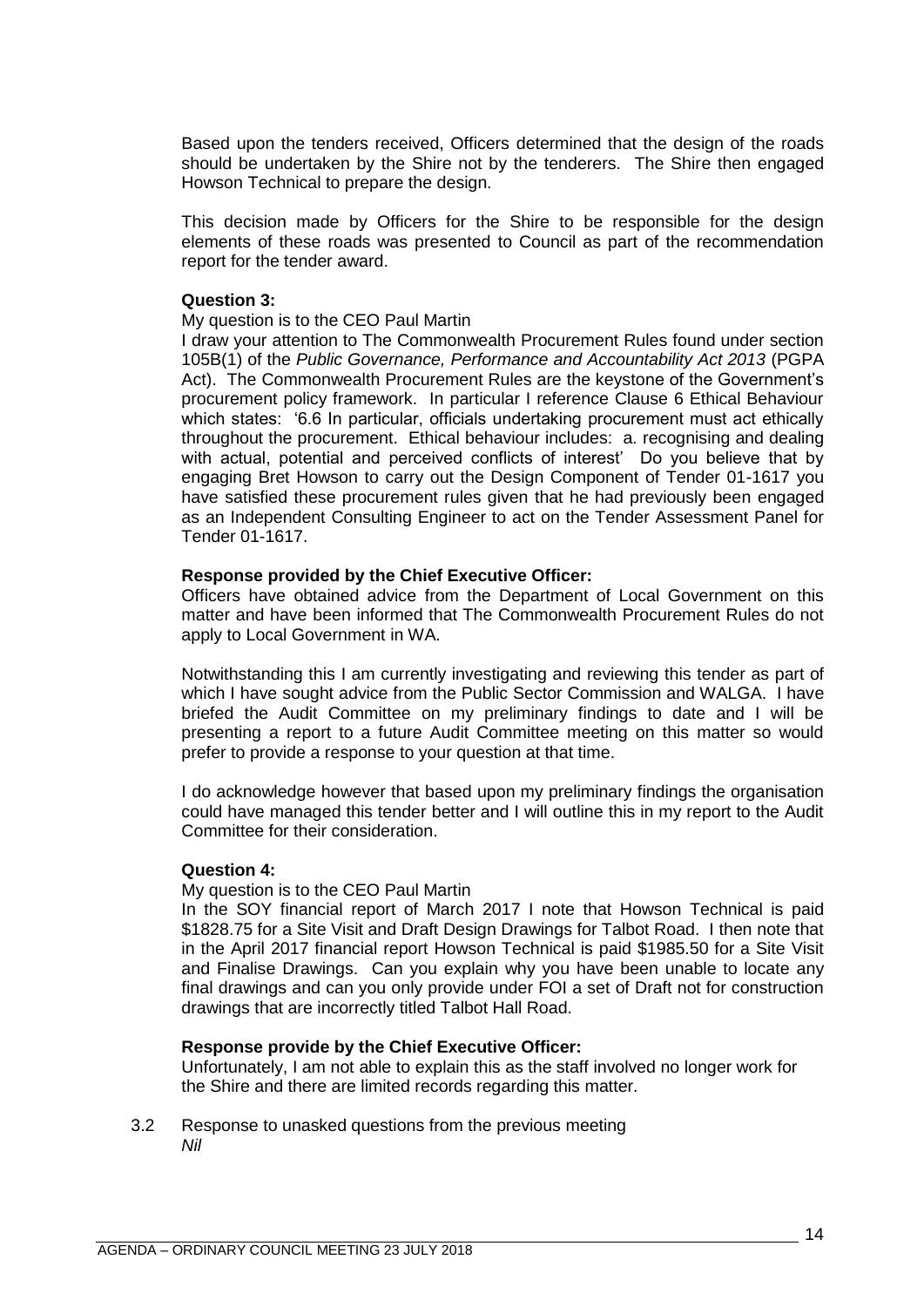# <span id="page-14-0"></span>**4 PUBLIC QUESTION TIME**

Public Question Time is conducted in accordance with the Act and Regulations. In addition to this the Shire's Council Meetings Local Law 2016 states –

#### *6.7 Other procedures for question time for the public*

- *(1) A member of the public who wishes to ask a question during question time must identify themselves and register with a Council Officer immediately prior to the meeting.*
- *(2) A question may be taken on notice by the Council for later response.*
- *(3) When a question is taken on notice the CEO is to ensure that—*
	- *(a) a response is given to the member of the public in writing; and*
	- *(b) a summary of the response is included in the agenda of the next meeting of the Council.*
- *(4) Where a question relating to a matter in which a relevant person has an interest is directed to the relevant person, the relevant person is to—*
	- *(a) declare that he or she has an interest in the matter; and*
	- *(b) allow another person to respond to the question.*
- *(5) Each member of the public with a question is entitled to ask up to 2 questions before other members of the public will be invited to ask their questions.*
- *(6) Where a member of the public provides written questions then the Presiding Member may elect for the questions to be responded to as normal business correspondence.*
- *(7) The Presiding Member may decide that a public question shall not be responded to where—*
	- *(a) the same or similar question was asked at a previous meeting, a response was provided and the member of the public is directed to the minutes of the meeting at which the response was provided;*
	- *(b) the member of the public uses public question time to make a statement, provided that the Presiding Member has taken all reasonable steps to assist the member of the public to phrase the statement as a question; or*
	- *(c) the member of the public asks a question that is offensive or defamatory in nature, provided that the Presiding Member has taken all reasonable steps to assist the member of the public to phrase the question in a manner that is not offensive or defamatory.*
- *(8) A member of the public shall have 2 minutes to submit a question.*
- *(9) The Council, by resolution, may agree to extend public question time.*
- *(10) Where any questions remain unasked at the end of public question time they may be submitted to the CEO who will reply in writing and include the questions and answers in the agenda for the next ordinary Council meeting.*
- *(11) Where an answer to a question is given at a meeting, a summary of the question and the answer is to be included in the minutes.*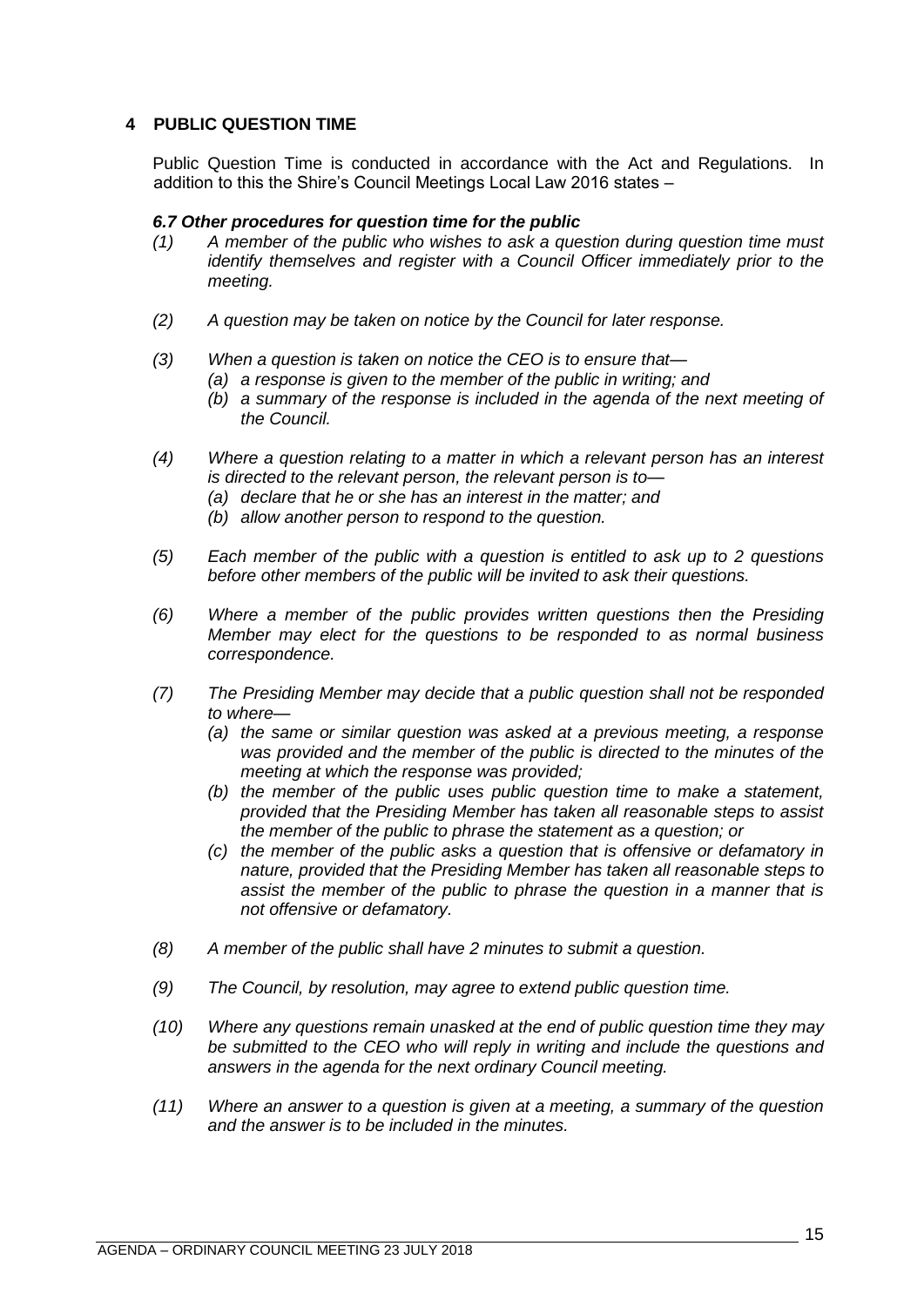- <span id="page-15-0"></span>4.1 Written Questions – Current Agenda
- 4.2 Public Question Time

# <span id="page-15-2"></span><span id="page-15-1"></span>**5 APPLICATIONS FOR LEAVE OF ABSENCE**

# <span id="page-15-4"></span><span id="page-15-3"></span>**6 PRESENTATIONS**

- 6.1 Petitions
- <span id="page-15-5"></span>6.2 Presentations
- <span id="page-15-6"></span>6.3 Deputations
- 6.4 Delegates reports

# <span id="page-15-8"></span><span id="page-15-7"></span>**7 CONFIRMATION OF MINUTES OF PREVIOUS MEETINGS**

7.1 Minutes of the Ordinary Council Meeting held 25 June 2018

**Confirmation** 

"That the minutes of the Ordinary Council Meeting held 25 June 2018 be confirmed as a correct record of proceedings."

# 7.2 Minutes of the Special Council Meeting held 9 July 2018

Confirmation

"That the minutes of the Special Council Meeting held 9 July 2018 be confirmed as a correct record of proceedings."

# <span id="page-15-9"></span>**8 ANNOUNCEMENTS BY PRESIDING MEMBER WITHOUT DISCUSSION**

# <span id="page-15-10"></span>**9 OFFICER'S REPORTS**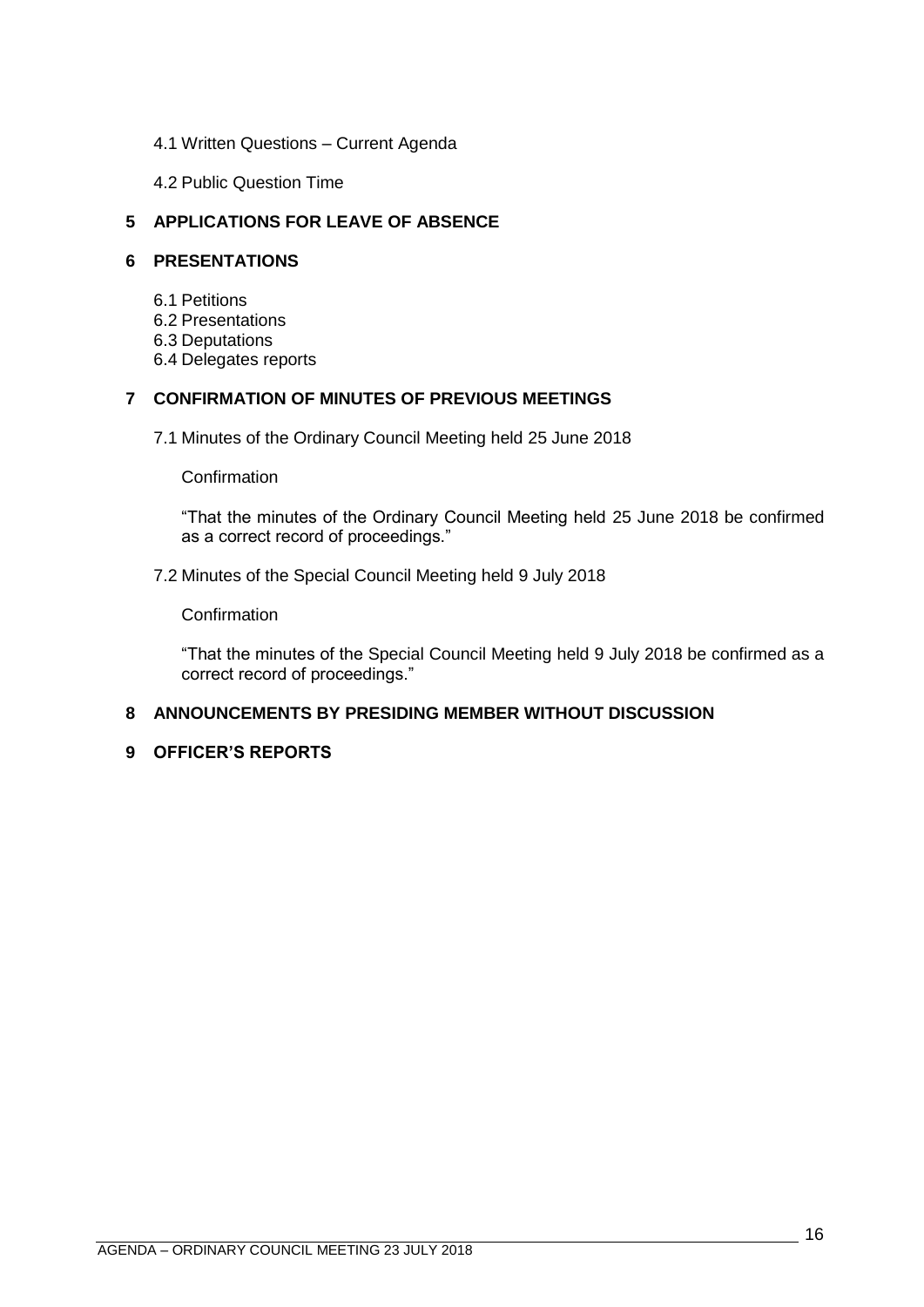# <span id="page-16-0"></span>*SY084-07/18 – Development Application: Verandah Addition on Heritage Listed Building: Lot 7 (95) Avon Terrace, York (Castle Hotel)*

| <b>FILE REFERENCE:</b>              | AV1.5860                                    |
|-------------------------------------|---------------------------------------------|
| <b>APPLICANT OR PROPONENT(S):</b>   | <b>Peter Bowman</b>                         |
|                                     |                                             |
| <b>AUTHORS NAME &amp; POSITION:</b> | <b>Carly Rundle, Senior Planner</b>         |
| <b>RESPONSIBLE OFFICER:</b>         | <b>Paul Martin, Chief Executive Officer</b> |
| <b>PREVIOUSLY BEFORE COUNCIL:</b>   | No                                          |
| <b>DISCLOSURE OF INTEREST:</b>      | Nil                                         |
| <b>APPENDICES:</b>                  | A - Site Plan                               |
|                                     | <b>B</b> – Development Plans                |

#### **Nature of Council's Role in the Matter:**

• Quasi-judicial

# **Purpose of the Report:**

To request Council to make a determination on a development application received for a new verandah addition to a Heritage Listed Building (Castle Hotel) at Lot 7 (95) Avon Terrace, York.

#### **Background:**

The Castle Hotel is located at Lot 7 (95) Avon Terrace, York, and Lot 75 South Street, York. Although the proposed new verandah addition is located on the Avon Terrace frontage, and is wholly within the boundaries of Lot 7 and the adjoining Road Reserve (refer Appendix A – Site Plan).

The property is zoned 'town centre' by Shire of York Town Planning Scheme No.2, is listed on the Shire of York's Heritage List as a 'Category 1B' building and is also located within York Central Heritage Precinct.

The development application submitted proposes to erect a new verandah addition on the Avon Terrace frontage over a currently uncovered area which will extend over the footpath into the Road Reserve. The verandah addition will match in style, colour and design of the existing verandah to the north, which was issued development approval 15 July 2002 (and amended design approved 30 August 2002), with minor amendments such as wider spacing of poles.

A copy of the development plans is provided in **Appendix B**.

#### **Comments and details:**

The application is required to be assessed in accordance with the Shire of York's Town Planning Scheme No. 2 (Scheme) and the *Planning and Development (Local Planning Schemes) Regulations 2015* – Schedule 2 Deemed Provisions.

#### Shire of York Town Planning Scheme No.2

The property is zoned 'town centre' by Shire of York Town Planning Scheme No. 2 (Scheme). The building is currently used as a 'Hotel' containing bar, tavern, accommodation, restaurant and drive through bottle-shop uses. A 'Hotel' is 'AA" use in the 'town centre' zone, which means that the use may be permitted at the discretion of Council. The use is already in operation and a Hotel in this location is appropriate.

The objectives for the 'town centre' zone are:

*a) to retain the town centre of York as the principal place for retail, commercial, civic, and touristoriented uses in the District*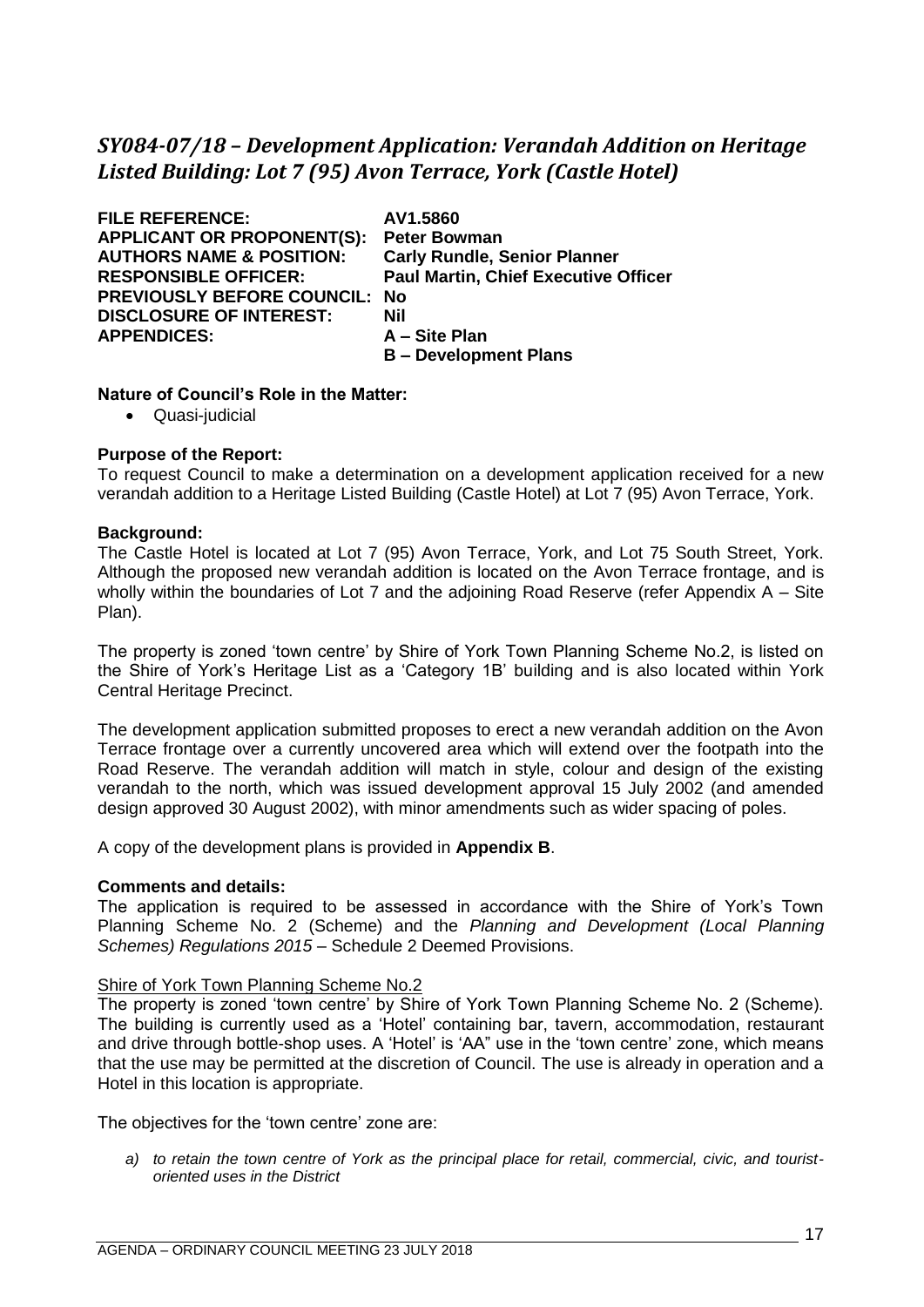- *b) to preserve the unique qualities of the town centre as a heritage place, including the conservation of existing heritage buildings, and to avoid development which will detract from those qualities.*
- *c) to ensure development complies with Design Guidelines adopted by the local government for the town centre.*
- *d) to encourage a high standard of development of commercial facilities to service the residents, the farming sector, tourists, and travellers.*
- *e) to encourage a high standard of landscaping in and around the town centre; the local government will undertake planting of shade trees in road reserves and public carparks where appropriate.*
- *f) to encourage a high standard of residential and residential mixed-use development in appropriate locations that contribute to the amenity, security and economic sustainability of the town centre.*

Other relevant provisions of the Scheme include clauses 4.9.3 development requirements and 5.1 relating to heritage – precincts and places of cultural significance (discussed further below).

Development requirements listed in the Scheme applicable to the Town Centre zone require the local government in consideration of an application for planning consent to have regard to:

- design guidelines adopted by the local government:
- colour and texture of external building materials;
- building size, height, bulk, roof pitch;
- setback and location of the building on its lot;
- architectural style and design details of the building;
- function of the building;
- the relationship to surrounding development having particular regard to any impact upon the heritage significance of the York townscape, its streetscapes, and any Heritage Place of Heritage Precinct;
- other characteristics considered to be relevant; and
- landscaping to complement the appearance of the proposed development and town centre.

The proposed new verandah will provide a cover over an area currently used for outdoor alfresco dining within Lot 7. The use of this alfresco area will not be altered by the verandah, which is being provided to facilitate use of this area for alfresco dining purposes by providing shade and shelter to customers. The location of the verandah over the footpath is also beneficial providing shade and shelters to pedestrians using the footpath. The proposed verandah addition is consistent and compatible with existing uses on the property.

In terms of visual appearance, the verandah addition will match in colour, style, scale, height and architectural design that of the existing verandah which it will adjoin to the north approved in 2002, and is compatible with the surrounding development context consisting of buildings built up to the road reserve, with awnings extending over the footpath. The proposed verandah is generally considered consistent with development requirements of the Scheme, and will not impact existing bins, servicing poles or street trees located immediately in front of the building.

#### Clause 67 – Matters for Consideration (Regulations)

Local government is to give due regard to Clause 67 in the consideration of any development application. The following are those most relevant to the application and require consideration: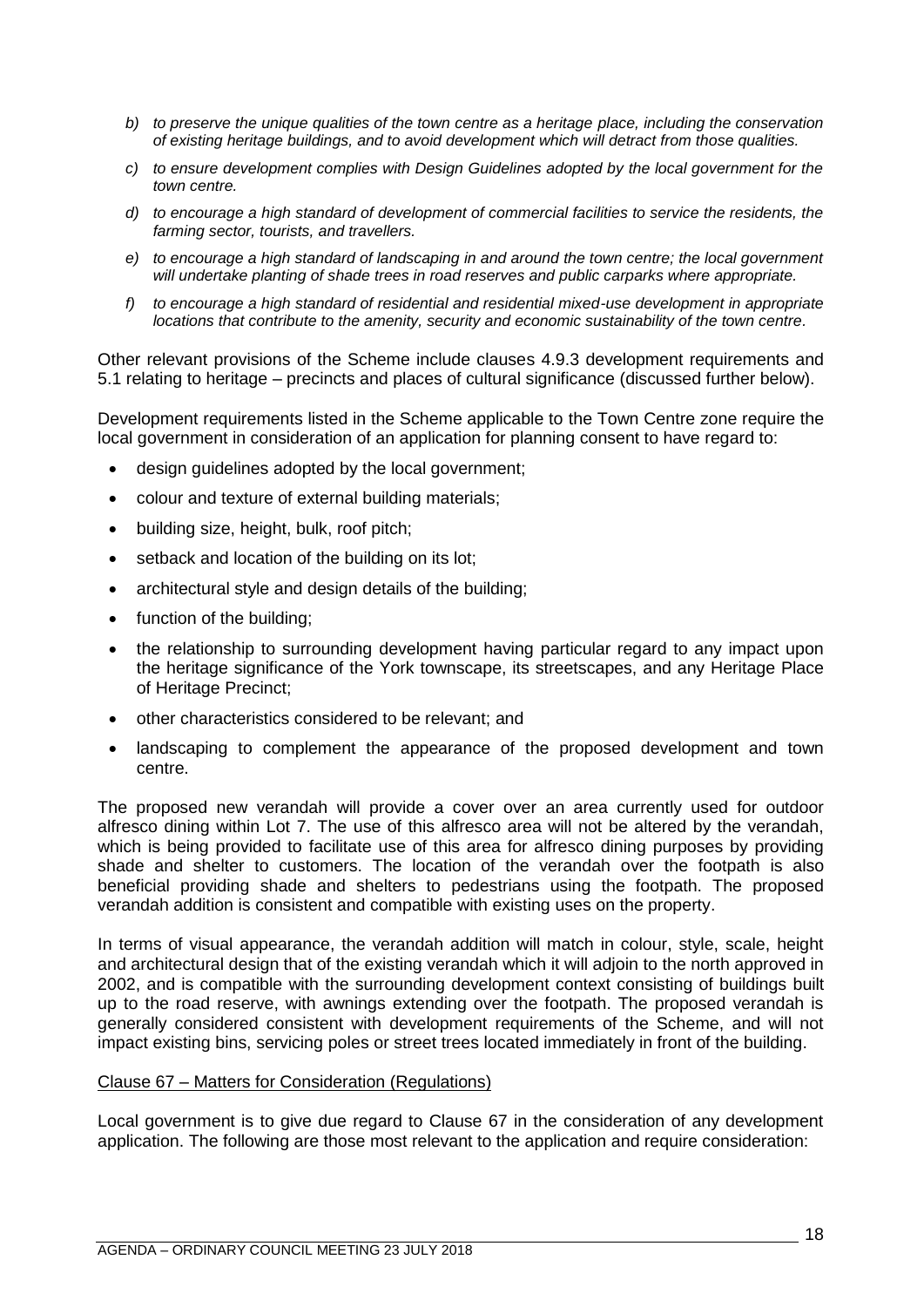*(c)* Any approved State planning policy, *(k)* the building heritage conservation of any place that *is of cultural significance & (za) the comments or submissions received from any authority consulted under clause 66*

The building, known as the Castle Hotel is located within the 'Central York Heritage Precinct' and is listed on the Shire's Heritage List as a 'Category 1B', which means that it is:

*"It is a place of considerable significance which is very important to the locality and has a high degree of integrity/authenticity. The recommendation of the heritage list is that the place be retained and conserved, and the desired outcome is that conservation of the place is highly desirable, and any alterations or extensions should reinforce the significance of the place".*

The Regulations, Scheme, Local Planning Policy No.3 Heritage Precincts and Places and State Planning Policy 3.5 Historic Heritage Conservation generally set out that development should conserve and protect the cultural heritage significance and not detract from its heritage significance and should be compatible with the siting, architectural style and form, materials and external finishes of the place.

The Castle Hotel is a two storey and iron Federation Filigree style hotel with wooden verandah and balconies facing Avon Terrace and South Street. Brickwork on these two faces is of a later date than that of the other two sides. The building is historically important as one of the oldest hotels in Western Australia and is well preserved.

To advise on impacts to the heritage values of the building, the application was referred to the Shire's Heritage Advisor, Heritage Intelligence who advised that:

- *the proposed verandah replicates in form, size, materials and details and is proposed to adjoin, the existing veranda that was constructed in 2002;*
- *there is currently no roof over the proposed verandah area, nor has there ever been a roof in that location*

*In considering the objectives of Section 4.2 of the Heritage Precincts and Places Policy, relating to commercial development my response is:*

*'in my opinion the proposed continuation of the existing verandah is the most appropriate response with minimal physical or aesthetic impact to the subject building and minimal impact on the Avon Terrace streetscape vistas. I have a vested interest, as I was involved in achieving the existing awning design when that verandah was proposed in 2002 during which time I was the Heritage Advisor for the Shire of York. It could be beneficial to consider some clear sheets in the roofing to allow light into the ground floor areas'."* 

The Heritage Council was also referred the application, as the place is listed to be assessed for potential inclusion on the State Heritage Register. A response was provided as follows:

*"The Heritage Council's Register Committee has previously identified both these places as warranting assessment for possible entry in the State Heritage Register of Heritage Places; however, a full assessment of their cultural heritage significance has not yet been undertaken. We thank you for forwarding information on the proposed development, which will assist with the*  future assessment of the place for the State Register. We note that the works involve the *construction of an awning addition between the original Hotel building and an existing awning addition at the North end of the Avon Terrace façade. It would be good conservation practice for the proposed new structure to be detailed to be freestanding and physically separate from the Hotel building and its verandahs."* 

It is considered that whilst the verandah will create an awning structure over an area which has previously been uncovered, it will have minimal impact on the heritage significance of the precinct and building and is generally supported by the Heritage Advisor and Heritage Council. The erection of the verandah will involve bolting of the trusses to the western façade which is mostly constructed of metal columns on the ground floor, and wood beams on the upper floor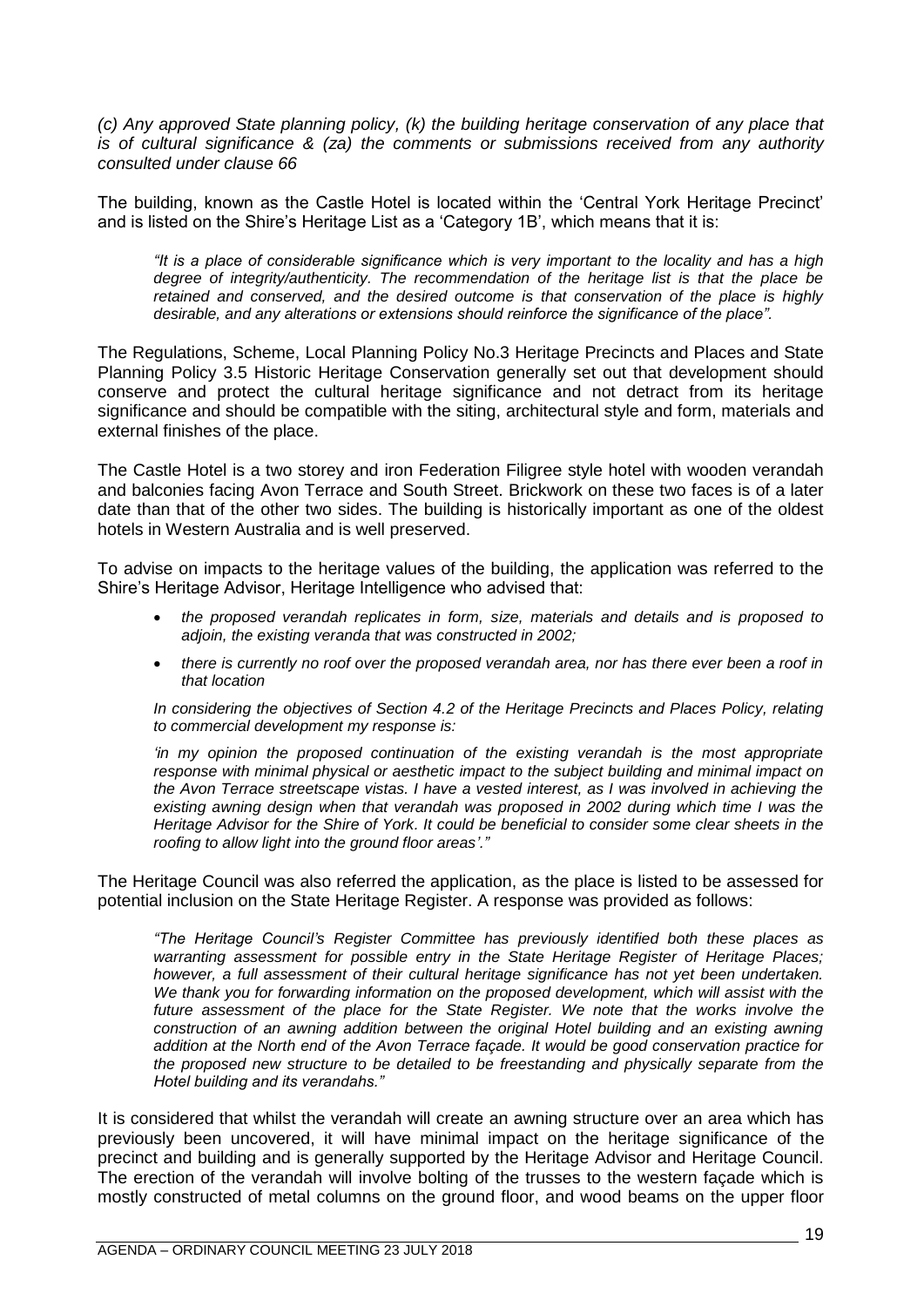balcony. Metal columns are unlikely to be original fabric and bolts to wooden beams will mimic that which has already been undertaken for the verandah constructed in 2002. The proposed verandah will not be bolted to the wooden façade and on the southern side which is anticipated to be original fabric. In this regard the proposed alterations and attachments to the existing building are considered acceptable.

#### *(g) any local planning policy for the Scheme area & (l) the effect of the proposal on the cultural heritage significance of the area in which the development is located*

The property is located within the Shire of York Cultural Heritage Precinct and is surrounded by similarly listed properties on the Heritage List. Guidelines for development in the York Central Heritage Precinct are set out in Local Planning Policy No. 3 Heritage Precincts and Places (LPP3). Provisions of the policy applicable to this development include:

| Section       | Provision                                                                                                                                                                                                                                                                                                                                                                                                                                                                                                                                                                                                                                                                                                                                                                                                                                                                                                                                                                                                                                                                                                                                                 | Comment                                                                                                                                                                                                                                                                                                                                                                                                                                                                                                                                                                   |
|---------------|-----------------------------------------------------------------------------------------------------------------------------------------------------------------------------------------------------------------------------------------------------------------------------------------------------------------------------------------------------------------------------------------------------------------------------------------------------------------------------------------------------------------------------------------------------------------------------------------------------------------------------------------------------------------------------------------------------------------------------------------------------------------------------------------------------------------------------------------------------------------------------------------------------------------------------------------------------------------------------------------------------------------------------------------------------------------------------------------------------------------------------------------------------------|---------------------------------------------------------------------------------------------------------------------------------------------------------------------------------------------------------------------------------------------------------------------------------------------------------------------------------------------------------------------------------------------------------------------------------------------------------------------------------------------------------------------------------------------------------------------------|
| 4.4.2<br>Form | <b>General Guidelines</b><br>All commercial development shall respect and maintain the<br>traditional pattern and appearance of commercial buildings<br>in the Central York Precinct and shall achieve the following<br>criteria:<br>e) New commercial developments should be simply<br>treated, well-proportioned and detailed,<br>though<br>should not endeavour to copy history types in<br>general.<br>Verandahs and Awnings<br>New commercial development shall have a verandah or<br>awning over the public footpath of sufficient dimensions so<br>as to provide effective weather protection for pedestrians.<br>The awning should be located at first floor height, and not<br>at any level above. The awning should be simple in design<br>and should line through with any existing awnings on<br>adjacent development.<br>Awnings should preferably extend for the full width of the<br>building to allow continuous weather protection of the<br>footpath below. Awnings supported by verandah posts are<br>acceptable.                                                                                                                      | Complies with provisions.<br>Verandah design is simple<br>and modern, and matches in<br>design and style the existing<br>verandah to the north.<br>The height of the verandah is<br>compatible with surrounding<br>structures and extends the full<br>width of the building supported<br>by posts.<br>The<br>verandah is<br>not<br>- a<br>reinstatement as there has not<br>previously been a verandah in<br>this location and is a simple<br>contemporary awning which is<br>not anticipated to detract from<br>the significance of the place<br>(refer comments above). |
|               | The requirement for an awning over the public footpath<br>may be waived in locations where there is no continuous<br>current or proposed streetscape. For existing buildings, the<br>reinstatement of verandahs with verandah posts located on<br>the public footpath will normally be permitted, provided it<br>can be demonstrated that such a verandah would be<br>consistent with the original form and design of the building<br>and its heritage integrity. Verandahs should only be<br>reinstated where there is good evidence of their original<br>existence and must take into account modern standards for<br>public safety.<br>• Restoration or reinstatement of traditional verandahs<br>or awnings should be based on archival evidence;<br>Buildings constructed without an awning or verandah<br>$\bullet$<br>should not have a traditional awning or verandah<br>constructed;<br>A simple contemporary awning or canopy may be<br>permitted on any building, provided it does not detract<br>from the significance of the place. In particular, it<br>should not introduce undue separation of the ground<br>floor from the upper levels. | The verandah has a pitch of<br>9.8 degrees to match the<br>adjoining verandah to<br>the<br>north.                                                                                                                                                                                                                                                                                                                                                                                                                                                                         |
|               | <b>Compatibility of Building Forms</b><br>The design of all commercial development shall consider<br>the horizontal alignments of principal levels for over-<br>pavement awnings, canopies, parapet tops, window heads<br>and sills.<br>wherever practicable.<br>with the<br>adjoining                                                                                                                                                                                                                                                                                                                                                                                                                                                                                                                                                                                                                                                                                                                                                                                                                                                                    |                                                                                                                                                                                                                                                                                                                                                                                                                                                                                                                                                                           |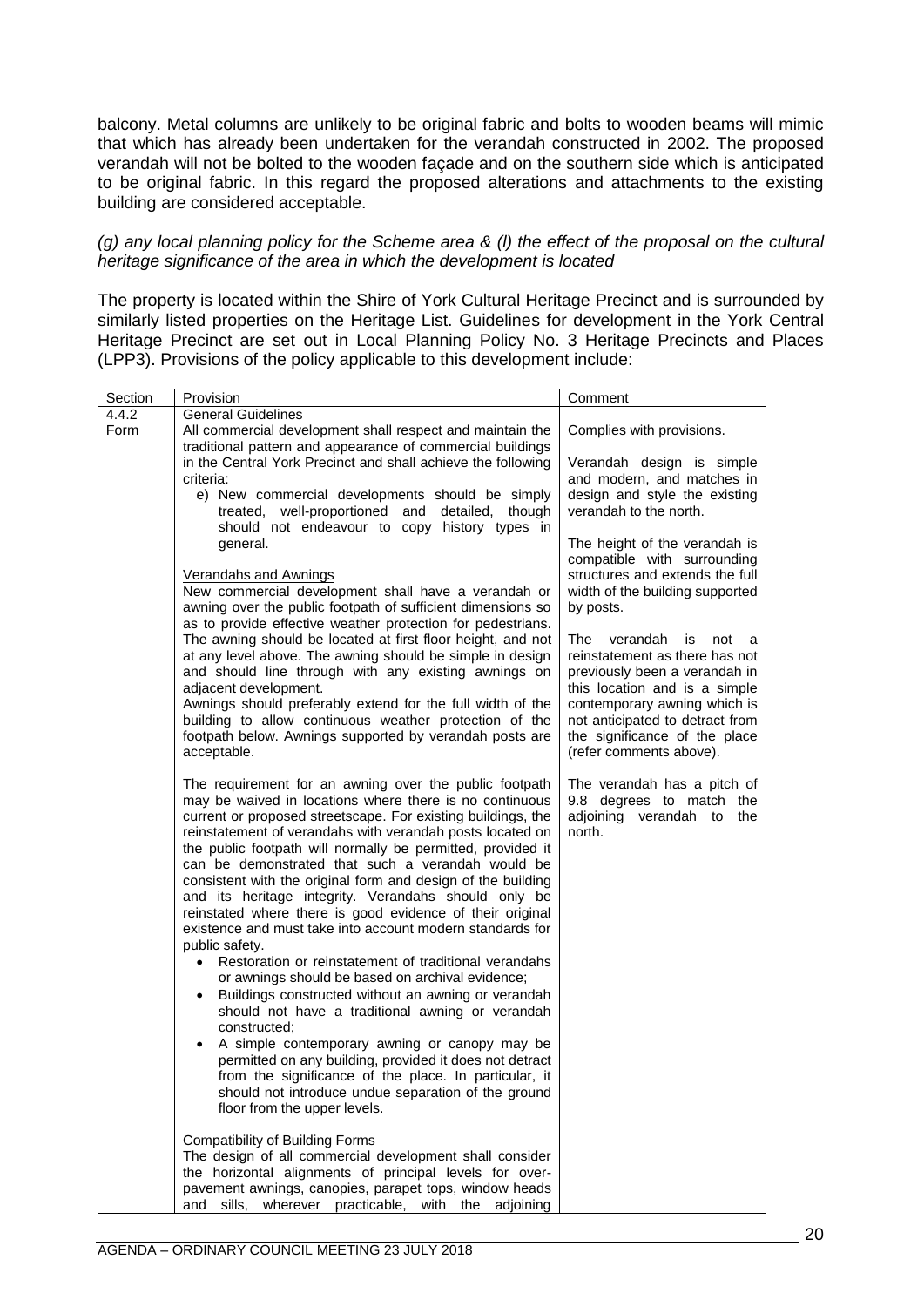|                                             | development in a streetscape.<br>All commercial development shall respond to and reinforce<br>the existing characteristics of rooflines in the Central York<br>Precinct, as follows:<br>Plate and wall heights, roof form, ridge lines, roof<br>b)<br>slopes and parapet lines shall be consistent with<br>the neighbouring buildings in the streetscape.<br>All verandahs shall have a minimum pitch of 10<br>c)                                                                                                                                                                                                                                                                                                                                                                                              |                                                                                                                                                                                                                                                                                                                                                                                                                      |
|---------------------------------------------|----------------------------------------------------------------------------------------------------------------------------------------------------------------------------------------------------------------------------------------------------------------------------------------------------------------------------------------------------------------------------------------------------------------------------------------------------------------------------------------------------------------------------------------------------------------------------------------------------------------------------------------------------------------------------------------------------------------------------------------------------------------------------------------------------------------|----------------------------------------------------------------------------------------------------------------------------------------------------------------------------------------------------------------------------------------------------------------------------------------------------------------------------------------------------------------------------------------------------------------------|
| 4.4.4<br><b>Materials</b><br>and<br>Colours | degrees.<br>The acceptable materials for new commercial buildings and<br>additions.<br>retaining walls, extensions or modifications to existing<br>commercial buildings<br>are as follows:                                                                                                                                                                                                                                                                                                                                                                                                                                                                                                                                                                                                                     | Materials proposed for the<br>verandah are colorbond roof,<br>trusses to match the existing<br>verandah to the north (albeit<br>smaller to provide clearance<br>underneath).                                                                                                                                                                                                                                         |
|                                             | Roofs<br>Roofing materials are mostly concealed behind parapets,<br>but there are instances of clay tiles and custom orb profile<br>steel sheeting being exposed to view, particularly on corner<br>sites. Preferred roofing materials include:<br>Custom orb profile sheeting. Preferred sheeting is<br>$\bullet$<br>galvanised, although zincalume or Colorbond in an<br>appropriate colour are acceptable.<br>Galvanised sheeting is generally required for<br>$\bullet$<br>buildings listed in the State Register of Heritage<br>Places.<br>Clay tiles, if appropriate to the location.<br>Where roofing can be viewed from the street and<br>surrounding area, large scale and large profile roofing is<br>not acceptable. Roofing materials must not be used in large<br>quantities as façade treatments | Posts to be used in the<br>footpath will be steel beams,<br>whilst posts on the existing<br>verandah to the north are<br>wooden. The beams will be<br>painted,<br>and steel is a<br>common materias for new<br>verandahs constructed along<br>Avon Terrace. Given that the<br>appearance will match once<br>painted it is considered that<br>the use of steel beams as<br>opposed<br>to<br>wood<br>is<br>acceptable. |
|                                             | Gutters<br>Half round galvanised gutters for places pre-1890.<br>$\bullet$<br>Ogee and colonial profile or quad for heritage places.<br>$\bullet$<br>Quad or half round for new places.<br>$\bullet$                                                                                                                                                                                                                                                                                                                                                                                                                                                                                                                                                                                                           | Colours, finishes and gutters<br>will<br>match<br>the<br>existing<br>verandah to the north, which<br>is white posts, red colorbond<br>roof, and dark green gutters.                                                                                                                                                                                                                                                  |
|                                             | Colours<br>The colours to be used in all commercial development will<br>have regard to the following criteria:<br>The colours used in an existing building and in<br>a)<br>neighbouring properties in the streetscape. Colours<br>should respond to the original colours used or a<br>contemporary interpretation of those colours;<br>Colours selected from heritage ranges will be<br>b)<br>acceptable. Guidance may be taken from the colour<br>palette available for viewing at the Shire of York<br>offices:                                                                                                                                                                                                                                                                                              | Colours are compatible with<br>heritage precinct requirements<br>and comply with policy and<br>will<br>be<br>confirmed<br>as<br>a<br>condition of approval.                                                                                                                                                                                                                                                          |
|                                             | For new buildings, sympathetic modern colours<br>C)<br>may be acceptable;<br>Colours which take their inspiration from local,<br>d)<br>natural elements such as tree leaves, bark and soils                                                                                                                                                                                                                                                                                                                                                                                                                                                                                                                                                                                                                    |                                                                                                                                                                                                                                                                                                                                                                                                                      |
|                                             | may also be appropriate;<br>The use of bright or garish colours in large areas<br>e)<br>visible from the street is not permitted.<br>Feature brickwork should not be painted.<br>f)<br>Colour schemes should include a range of tones of<br>g)<br>varying intensity to complement and enhance the<br>complexity of architectural detail and decoration of                                                                                                                                                                                                                                                                                                                                                                                                                                                      |                                                                                                                                                                                                                                                                                                                                                                                                                      |
|                                             | the existing buildings.<br>Monochromatic schemes are not appropriate on<br>h)<br>heritage buildings in the Central York Precinct and<br>should be avoided.                                                                                                                                                                                                                                                                                                                                                                                                                                                                                                                                                                                                                                                     |                                                                                                                                                                                                                                                                                                                                                                                                                      |
|                                             | i)<br>The application to new and existing buildings of<br>"Corporate Standard" colour schemes or materials<br>that are not sympathetic to the character of the<br>Central York Precinct will not be supported.                                                                                                                                                                                                                                                                                                                                                                                                                                                                                                                                                                                                 |                                                                                                                                                                                                                                                                                                                                                                                                                      |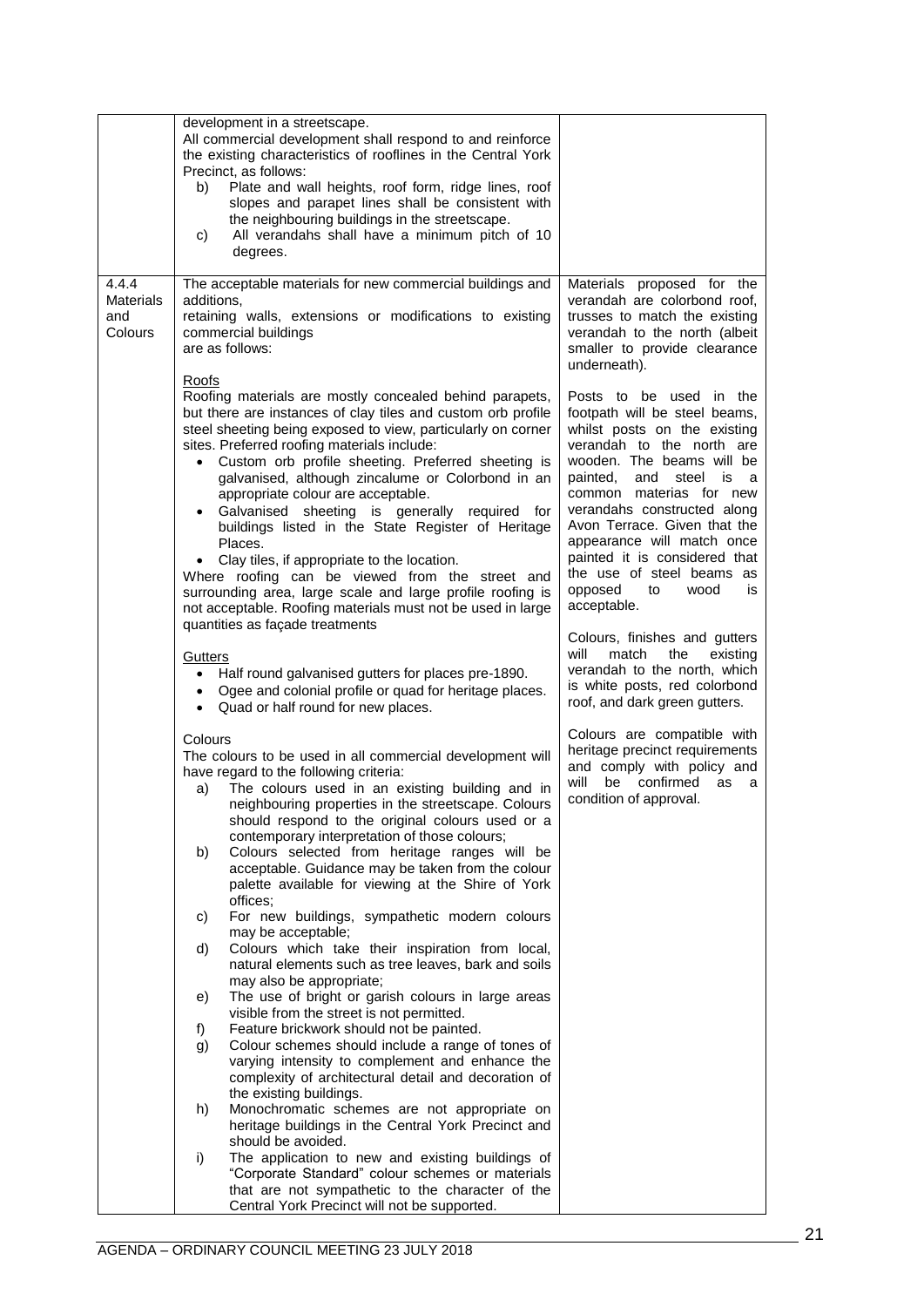|                    | The colours to be used in heritage places, including places<br>on the State Register of Heritage Places, the Shire of York<br>Municipal Inventory of Heritage Places or any Heritage List<br>of a Town Planning Scheme, should be based on the<br>original colours used in the building, which can usually be<br>determined by paint scrapings.                                                                                                                                                                                                                                                                                                                                                                                                                                                                                                                                                                                                                                                                                                                                                                                                                                                                                                                                                                                                                                                                                                                                                                                                                                                                                                                                                                                                                                                                                                                                                                                                                                                                                                                                     |                                                                                                                                                                                                                                                                                                                                                                                                                                                                                                                                                                                                                                                                                                                                                                                                                                                                                                                                                                                                                                                                                                                                                                                     |
|--------------------|-------------------------------------------------------------------------------------------------------------------------------------------------------------------------------------------------------------------------------------------------------------------------------------------------------------------------------------------------------------------------------------------------------------------------------------------------------------------------------------------------------------------------------------------------------------------------------------------------------------------------------------------------------------------------------------------------------------------------------------------------------------------------------------------------------------------------------------------------------------------------------------------------------------------------------------------------------------------------------------------------------------------------------------------------------------------------------------------------------------------------------------------------------------------------------------------------------------------------------------------------------------------------------------------------------------------------------------------------------------------------------------------------------------------------------------------------------------------------------------------------------------------------------------------------------------------------------------------------------------------------------------------------------------------------------------------------------------------------------------------------------------------------------------------------------------------------------------------------------------------------------------------------------------------------------------------------------------------------------------------------------------------------------------------------------------------------------------|-------------------------------------------------------------------------------------------------------------------------------------------------------------------------------------------------------------------------------------------------------------------------------------------------------------------------------------------------------------------------------------------------------------------------------------------------------------------------------------------------------------------------------------------------------------------------------------------------------------------------------------------------------------------------------------------------------------------------------------------------------------------------------------------------------------------------------------------------------------------------------------------------------------------------------------------------------------------------------------------------------------------------------------------------------------------------------------------------------------------------------------------------------------------------------------|
| 4.4.5<br>Detailing | <b>Verandahs</b><br>The style of a replacement verandah roof, posts and<br>decoration should be appropriate to the style of an existing<br>building. In the absence of any documentary evidence<br>regarding the original verandah, a simple replacement<br>verandah without elaborate decoration should be used.<br>Reinstatement of missing decorative detailing on existing<br>buildings is encouraged.<br><b>Street Facades</b><br>Alterations to the main street façade of heritage dwellings<br>should be minimised.<br>The original pattern of the façade, the relationship of<br>windows and walls and any architectural design or<br>patterns, shall be retained.<br>Facades of new buildings, even though they may be of<br>contemporary design and materials, should reflect, or be<br>derived from, the articulation of the facades of the existing<br>significant buildings. There shall be a visual harmony<br>between the new façade and the existing street elevation.<br>New buildings should never copy traditional decorative<br>elements. If decoration is required, it should be appropriate<br>for the date of construction of the building.<br>Lighting<br>External lighting of a commercial building must be designed<br>to be in keeping with the character of the street, to light the<br>building effectively without drawing undue attention to it,<br>and to provide an effective level of public amenity along the<br>footpath. Lighting from the underside of awnings and<br>verandahs is acceptable. Low key lighting to facades from<br>verandahs and canopies is also acceptable.<br><b>Paved Areas &amp; Levels</b><br>Footpaths and paved areas in commercial projects, other<br>than rear car parks, are to be brick paved, paved in red<br>asphalt with a laterite aggregate or imprinted concrete in<br>appropriate colours & designs. Tessellated tiles may be<br>appropriate for commercial building in-goes (recessed door<br>entries). Rear car parks not visible from Avon Terrace may<br>be laid in normal hot mix with a grey finish. | A<br>simple<br>verandah<br>is<br>proposed<br>to<br>the<br>match<br>existing verandah to the north<br>(constructed in 2002).<br>The verandah construction is<br>an alternation to the original<br>main façade, as the verandah<br>addition is new. Refer above<br>regarding<br>comments<br>on<br>impact of heritage significance<br>of property.<br>The verandah addition will be<br>compatible<br>with<br>heritage<br>precinct<br>and<br>streetscape<br>elevation.<br>Details of lighting (if any<br>proposed) have not been<br>provided.<br>condition<br>A<br>οf<br>approval will<br>be included<br>requiring details of lighting (if<br>new lighting is proposed) to be<br>provided for Shire for prior<br>approval.<br>Paving is not proposed to be<br>altered as a result of this<br>development.<br><b>The</b><br>construction of the new posts<br>and any drainage to support<br>the verandah in the footpath<br>will require minor alteration<br>and reinstatement. A condition<br>of<br>approval<br>will<br>require<br>reinstatement to the Shire's<br>satisfaction, and bond taken<br>against<br>footpath<br>being<br>adequately<br>repaired<br>on<br>completion of works. |

*n) the amenity of the locality including the following –*

- *(i) the environmental impacts of the development;*
- *(ii) the character of the locality;*
- *(iii) social impacts of the development*

The proposed development is not anticipated to have a detrimental impact on the amenity of the locality and will have a benefit to pedestrians by providing shade and shelter over the footpath.

*(o) the likely effect of the development on the natural environment or water resources and any means that are proposed to protect or to mitigate impacts on the natural environment or the water resource & p) whether adequate provision has been made for the landscaping of the land to which the application relates and whether any trees or other vegetation on the land should be preserved*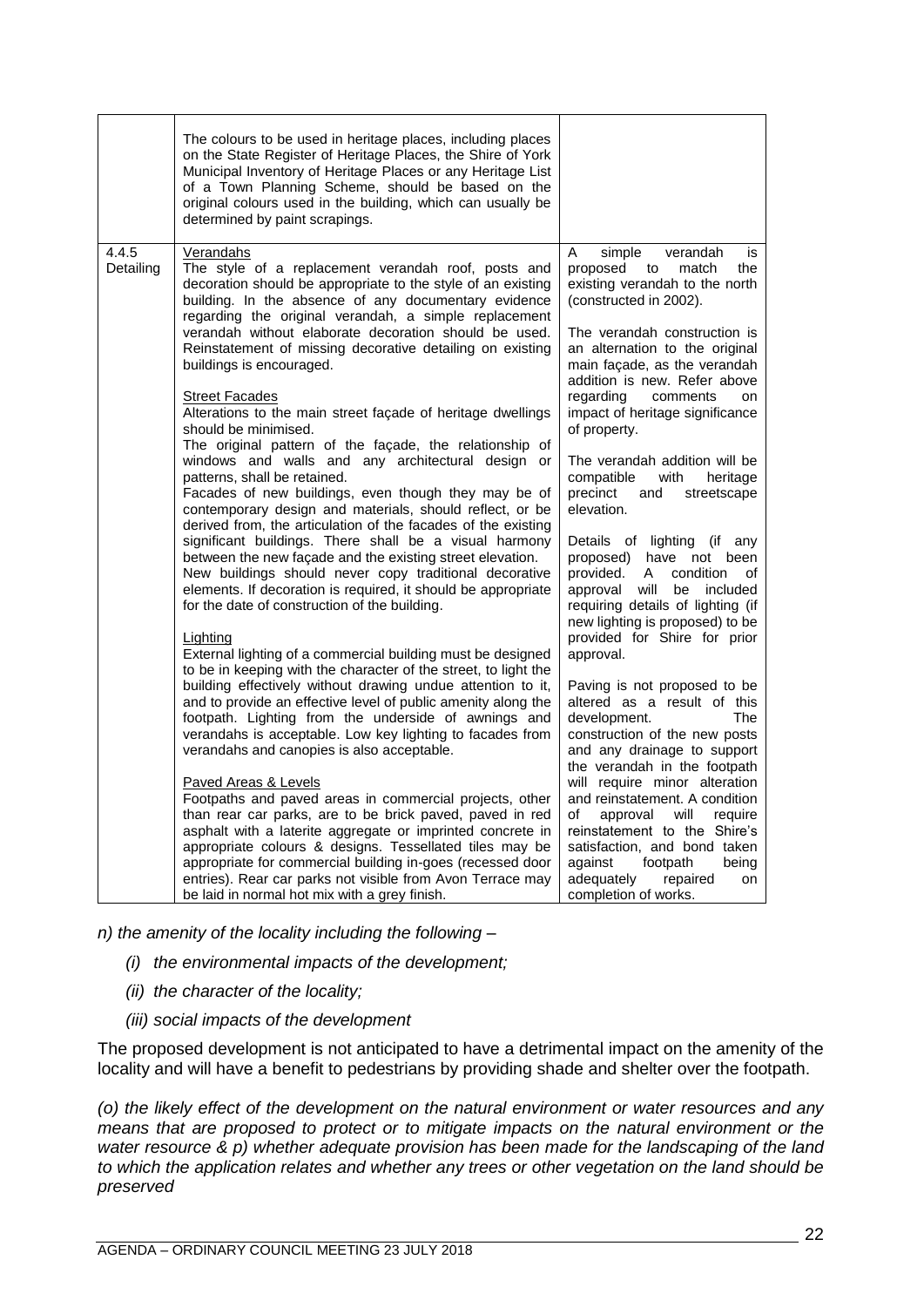There are no adverse impacts on the environment anticipated. Downpipes will need to be adequately conveyed or connected to the stormwater system and will be conditional on approval.

#### *s) the adequacy of –*

*(i) the proposed means of access to and egress from the site; and*

*(ii) arrangements for the loading, unloading, manoeuvring and parking of vehicles & t) the amount of traffic likely to be generated by the development, particularly in relation to the capacity of the road system in the locality and the probably effect on traffic flow and safety*

The application is for a new verandah which does not change the operation or use of the property or require a re-assessment of access and egress from the site, or vehicular parking.

*u) the availability and adequacy for the development of the following –*

- *(i) public transport services;*
- *(ii) public utility services;*
- *(iii) storage, management and collection of waste;*
- *(iv) access for pedestrians and cyclists (including end of trip storage, toilet and shower facilities);*
- *(v) access by older people and people with disability;*

Utility services, public transport services, storage and collection waste are not required for the proposed verandah addition. There is existing access for pedestrians and the public and the application is for a new verandah which does not change the operation or use of the property requiring a re-assessment of disability or older persons access to and from the property. The proposed verandah will be in close proximity to the power pole, and is likely to require consultation with Western Power as part of the building permit application.

# *(zb) any other planning consideration the local government considers appropriate.*

The *Local Government (Uniform Local Provisions) Regulations 1996*, Reg 17 provides detail on private works, on, or under public places. This requires the Local Government's written permission and the ability to impose conditions relating to the structure, placement, buildings and material waste, a charge for any damage to the public thoroughfare as a result of works, and a bond to cover the cost of potential damage if damage is not made good by the applicant and insurance requirements.

Conditions of approval will require a bond against damage to the footpath and kerb, safety of the public and insurance to be maintained for the structure.

A hoarder's permit will also be required, should obstruction of the footpath be proposed during construction works.

#### **Options:**

Should Council disagree with the officer's recommendation, the following options are available:

- 1. Refuse the application and list reasons; or
- 2. Approve the application, with modified conditions.

#### **Implications to consider:**

#### • **Consultative**

The application was publicly advertised in the Avon Valley Gazette, placed on the website and a copy made available at the front counter. No public submissions were received. The application was referred to the Shire's Heritage Advisor and Heritage Council of Western Australia. Responses received are discussed above.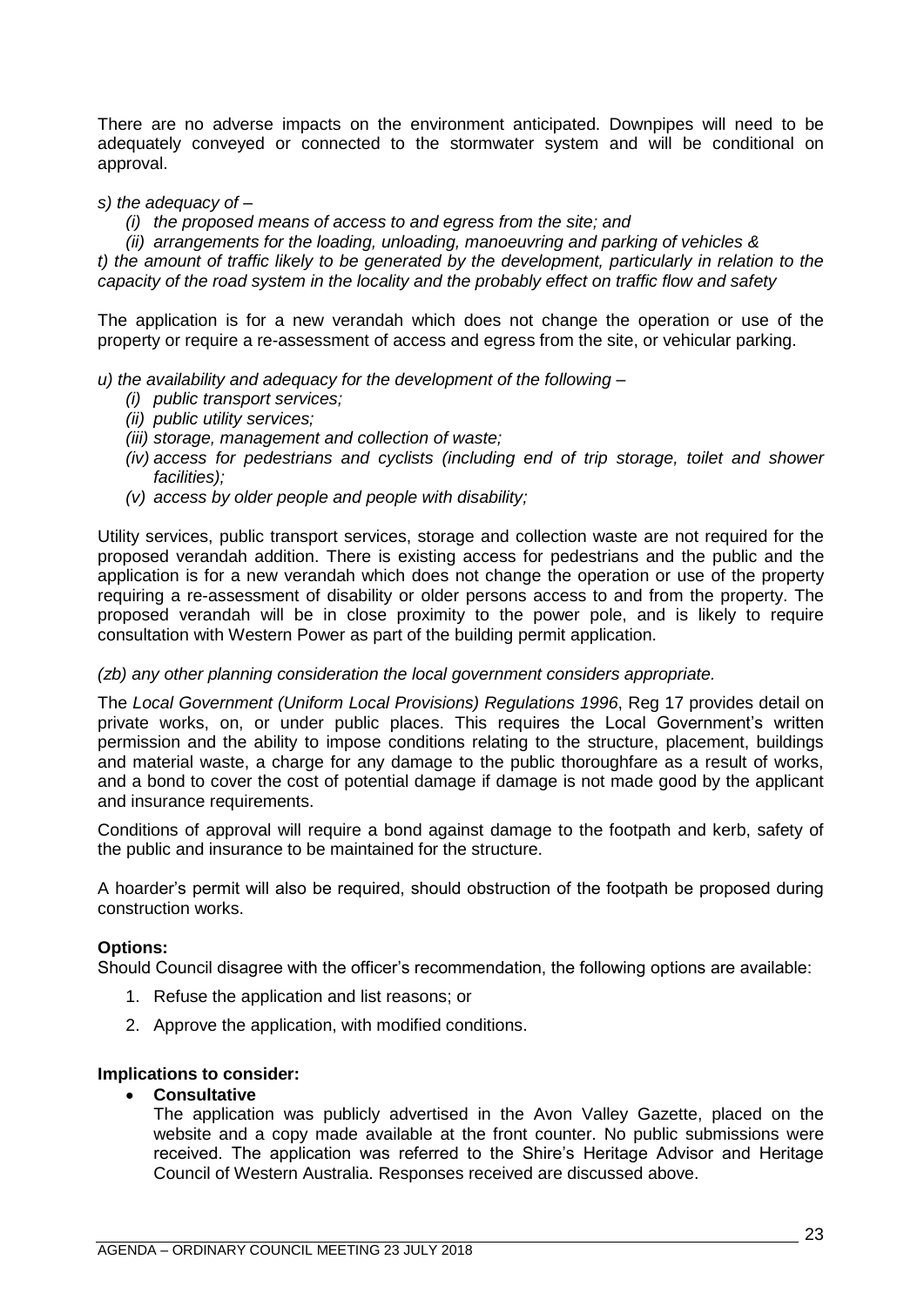# • **Strategic**

The proposal is generally considered consistent with the Shire of York's 2018-2028 Strategic Community Plan.

# • **Policy related**

There are no other policy implications associated with the proposal for the Shire.

# • **Financial**

There are no known financial implications associated with the proposal for the Shire.

# • **Legal and Statutory**

*Planning and Development Act 2005 Planning and Development (Local Planning Schemes) Regulation 2015 Local Government (Uniform Local Provisions) Regulations 1996*

# • **Risk related**

A risk assessment of the proposal has been undertaken, and there were no medium to high risks identified with the proposal that warrant further discussion.

#### • **Workforce Implications**

There are no workforce implications associated with the officer's recommendation

# **Voting Requirements:**

**Absolute Majority Required: No**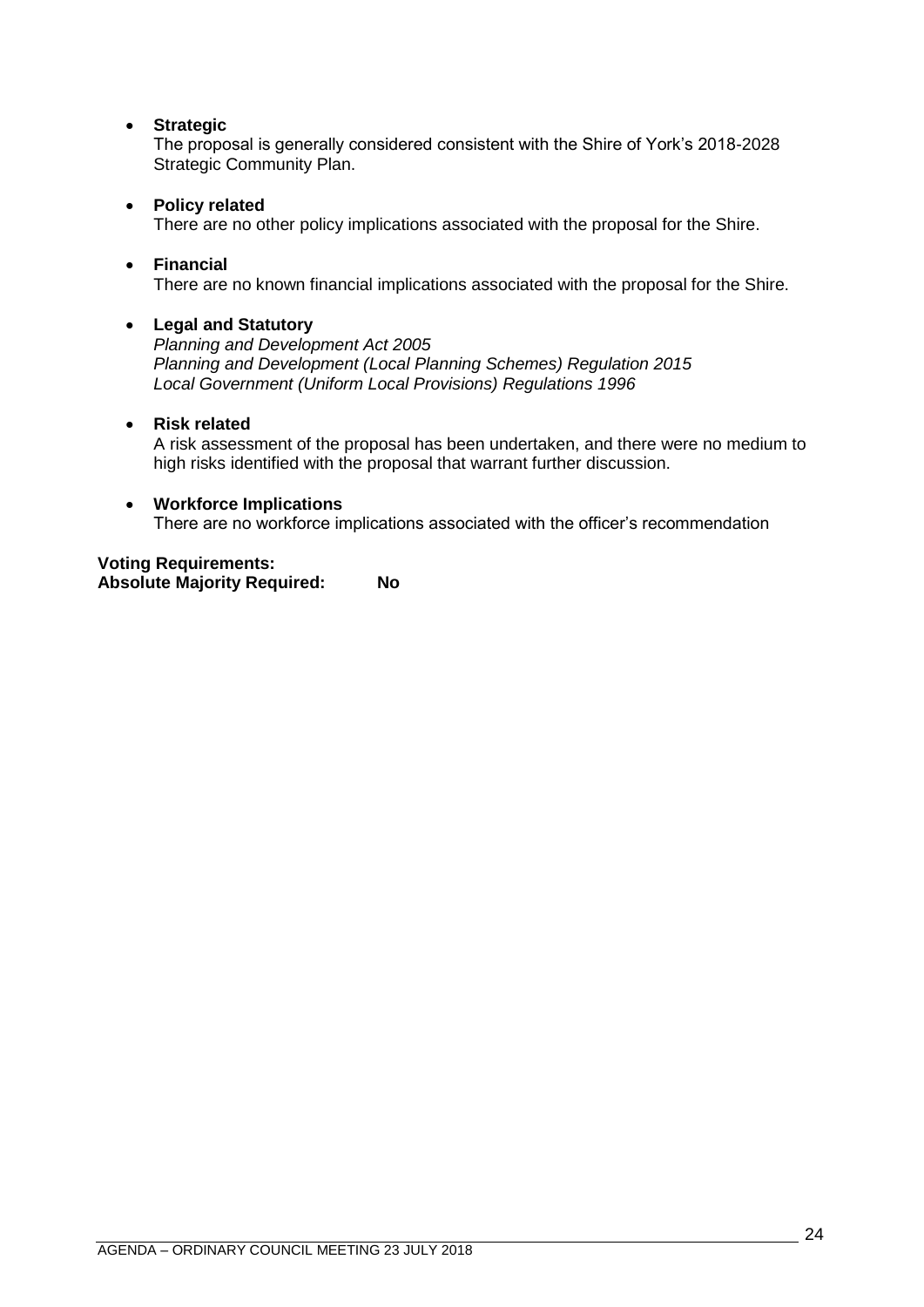**OFFICER RECOMMENDATION:**

*"That Council approves the planning application for a Verandah Addition on Heritage Listed Building at Lot 7 (95) Avon Terrace, York (Castle Hotel), subject to the following conditions:*

- *1. The development hereby approved shall be substantially commenced within two years of the date of this decision notice.*
- *2. The development hereby approved shall be undertaken in accordance with the signed and stamped, Approved Development Plan(s) (enclosed), including any notes placed thereon in red by the Shire and except as may be modified by the following conditions.*
- *3. At all times during construction where there may be a danger of falling materials or unsafe walkway over/on a public thoroughfare, the area of construction shall be fenced or adequate provisions put in place to restrict public access (Advice Note 7).*
- *4. Materials used in the construction of the verandah addition hereby permitted, shall match in type and colour that use on the adjoining verandah to the north.*
- *5. Stormwater from the verandah shall be conveyed to the Shire's drainage network to the satisfaction of the Shire.*
- *6. A Lighting Plan (if lighting proposed) shall be submitted to the Shire and approved prior to installation (Advice Note 4).*
- *7. A current public liability/products insurance policy shall be taken out and maintained for the lifetime of the awning from an insurance company (at the applicants expense) for the amount of \$20,000,000 indemnifying the Shire of York for any one claim relating to the verandah on Avon Terrace as approved by the Shire.*
- *8. The development hereby approved, or any works required to implement the development, shall not commence until the following bonds have been paid to the Shire (Advice Notes 5, 6 & 7):*
	- *(a) A Maintenance Bond to the value of \$2,760 to repair any damage to the public thoroughfare resulting from construction to the satisfaction of the Chief Executive Officer.*

# *Advice Notes:*

- *1. If the development the subject of this approval is not substantially commenced within a period of 2 years, or another period specified in the approval after the date of determination, the approval will lapse and be of no further effect.*
- *2. Where an approval has lapsed, no development must be carried out without the further approval of the local government having first been sought and obtained. Should the approval period lapse, a new planning application with relevant retrospective fees may be required by the Shire of York.*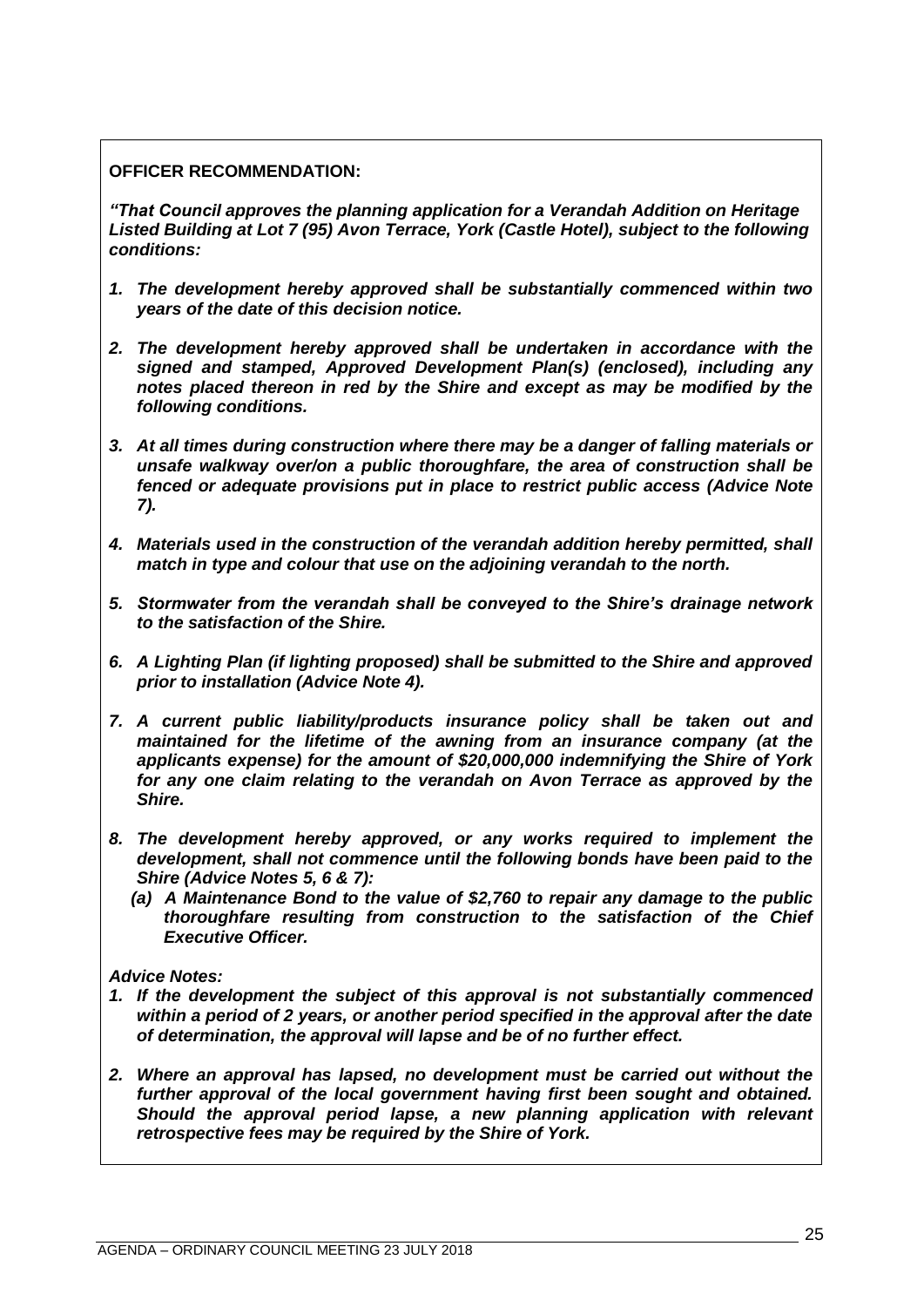- *3. If the applicant or owner is aggrieved by this determination, there is a right of review by the State Administrative Tribunal in accordance with the Planning and Development Act 2005 Part 14. An application must be made within 28 days of the determination.*
- *4. Lighting shall be in accordance with the Shire of York Local Planning Policy No. 3 – Heritage Precincts and Places.*
- *5. The Bond may be in the form of cash, cheque or direct deposit.*
- *6. The bond amount is calculated based on the area of footpath and kerbing which could potentially be damaged from construction. The bond will be held until the works in the road reserve have been completed or the approval lapses. Following completion of works within the road reserve, a written request shall be submitted to the Shire advising that the works have been completed. An inspection will then be undertaken by the Shire. Should the Shire be satisfied that no damage has occurred, the bond will be returned in full to the payee. Should any damage have occurred to the public thoroughfare, the Shire will provide a specified timeframe to the owner to undertake repair works, and in the absence of the works being undertaken, use the bond to undertake the repairs.*
- *7. In respect to Condition 8(a), the bond amount will be upgraded in line with the Local Government Cost Index on 30 June each year. The fee applicable will be determined at the time of payment and may therefore vary from the quoted figure.*
- *8. In accordance with the provisions of the Building Act 2011, and Building Regulations 2012, an application for a building permit must be submitted to, and approval granted by the Shire, prior to the commencement of the development hereby permitted. A hoarders permit may also be required for any obstruction of the thoroughfare for construction works."*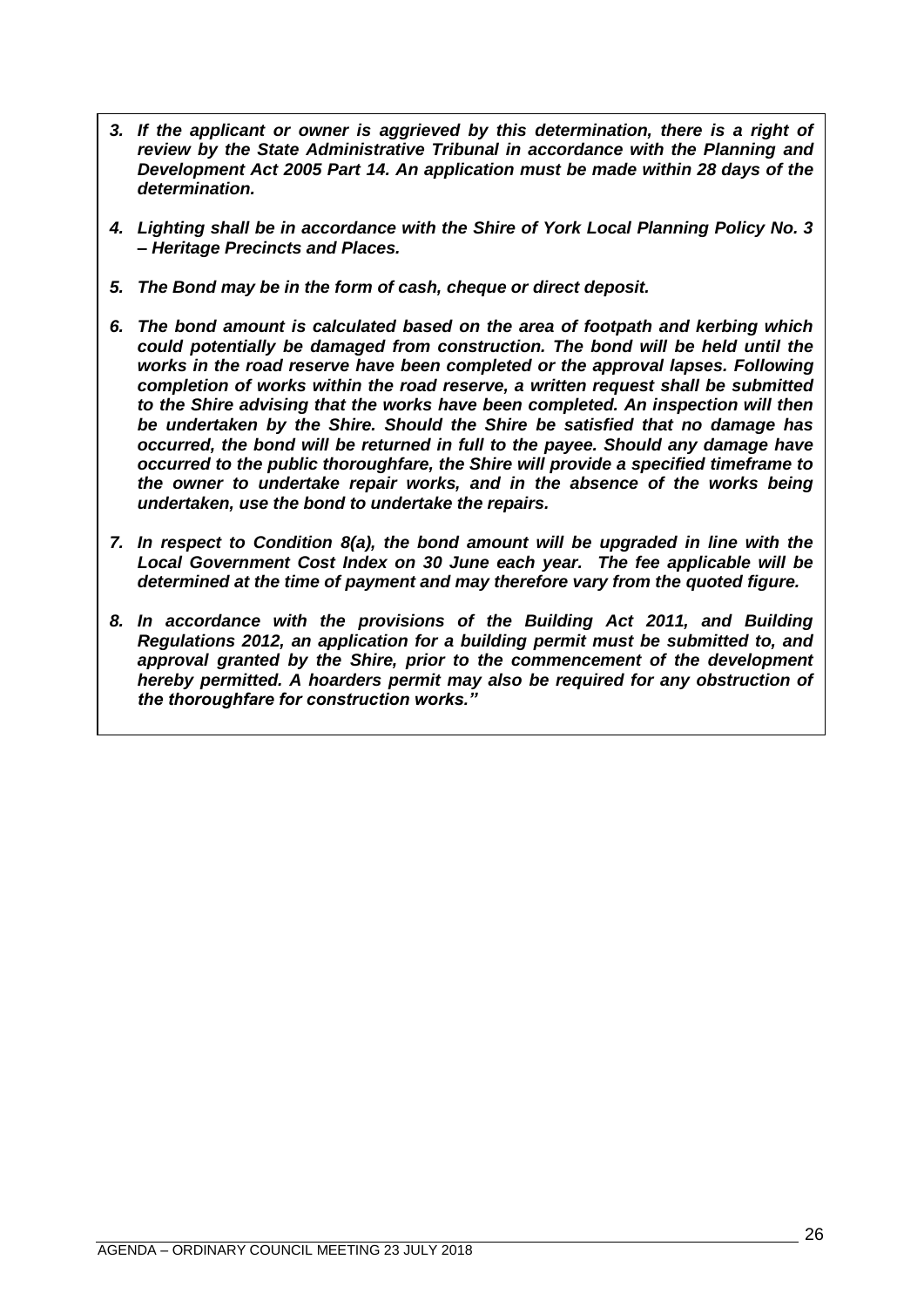# <span id="page-26-0"></span>*SY085-07/18 – Minutes of Audit Committee Meeting held 5 June 2018*

| <b>FILE REFERENCE:</b><br><b>APPLICANT OR PROPONENT(S):</b><br><b>AUTHORS NAME &amp; POSITION:</b> | FI.FRP.6         | <b>Shire of York</b><br>Suzie Haslehurst, Executive Manager Corporate and<br><b>Community Services</b> |
|----------------------------------------------------------------------------------------------------|------------------|--------------------------------------------------------------------------------------------------------|
| <b>RESPONSIBLE OFFICER:</b>                                                                        |                  | Suzie Haslehurst, Executive Manager Corporate and<br><b>Community Services</b>                         |
| <b>PREVIOUSLY BEFORE COUNCIL: No</b>                                                               |                  |                                                                                                        |
| <b>DISCLOSURE OF INTEREST:</b><br><b>APPENDICES:</b>                                               | <b>Nil</b><br>Α. | <b>Audit Committee Meeting Minutes 5 June 2018</b>                                                     |
|                                                                                                    |                  |                                                                                                        |

# **Nature of Council's Role in the Matter:**

• Executive

#### **Purpose of the Report:**

To receive the minutes and endorse the recommendations of the Audit Committee Meeting held on Tuesday 5 June 2018.

#### **Background:**

The minutes of the Audit Committee meetings are provided for Council and community information.

#### **Comments and details:**

At the meeting of the Audit Committee held on 5 June 2018, the following items were considered:

- Fraud and Error Assessment
- Findings of the Interim Audit 2017/18
- Proposed Amended Investment Policy

# **Options**

Not applicable.

#### **Implications to consider:**

• **Consultative**

Nil

# • **Strategic**

*Theme 5: Strong Leadership and Governance*

- 5.1 The Council supported by the administration of the Shire of York, is effective and informed in its decision-making and exhibits good practice in its governance role.
- 5.3 The Shire's finances are sustainable in the short and long-term.
- 5.4 There is a major focus on systems which improve and maintain accountability and transparency.

#### • **Policy related**

- G4.6 *Risk Assessment and Management*
- G4.7 *Internal Control*
- G4.8 *Legislative Compliance*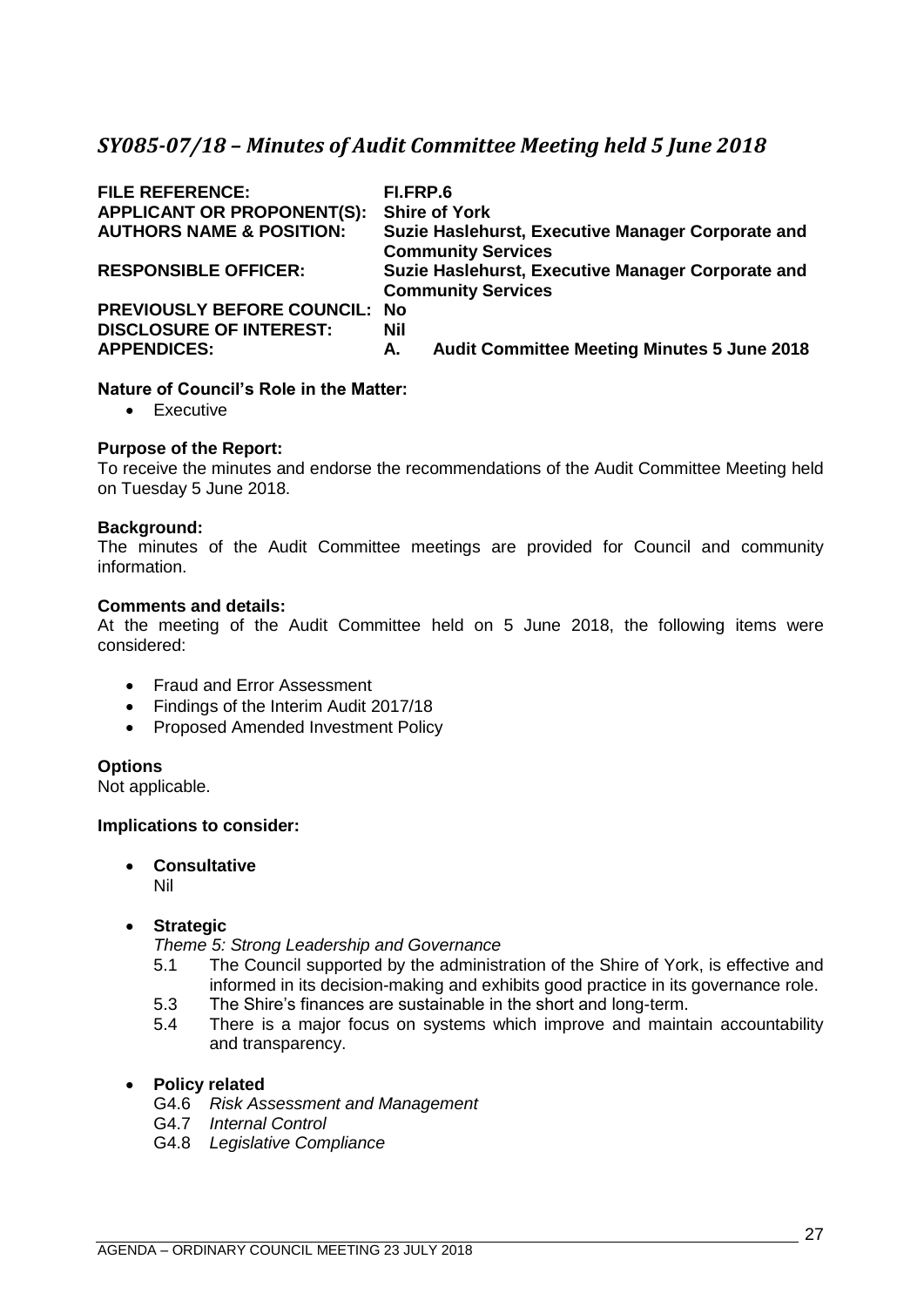- **Financial** Nil
- **Legal and Statutory** *Local Government (Audit) Regulations 1996*
	- *16. Audit committee, functions of*

*An audit committee —*

- *(a) is to provide guidance and assistance to the local government —*
	- *(i) as to the carrying out of its functions in relation to audits carried out under Part 7 of the Act; and*
	- *(ii) as to the development of a process to be used to select and appoint a person to be an auditor;*

*and*

- *(b) may provide guidance and assistance to the local government as to —*
	- *(i) matters to be audited; and*
	- *(ii) the scope of audits; and*
	- *(iii) its functions under Part 6 of the Act; and*
	- *(iv) the carrying out of its functions relating to other audits and other matters related to financial management; and*
- *(c) is to review a report given to it by the CEO under regulation 17(3) (the CEO's report) and is to —*
	- *(i) report to the council the results of that review; and*
	- *(ii) give a copy of the CEO's report to the council.*
- **Risk related** Nil

**Voting Requirements: Absolute Majority Required: Yes**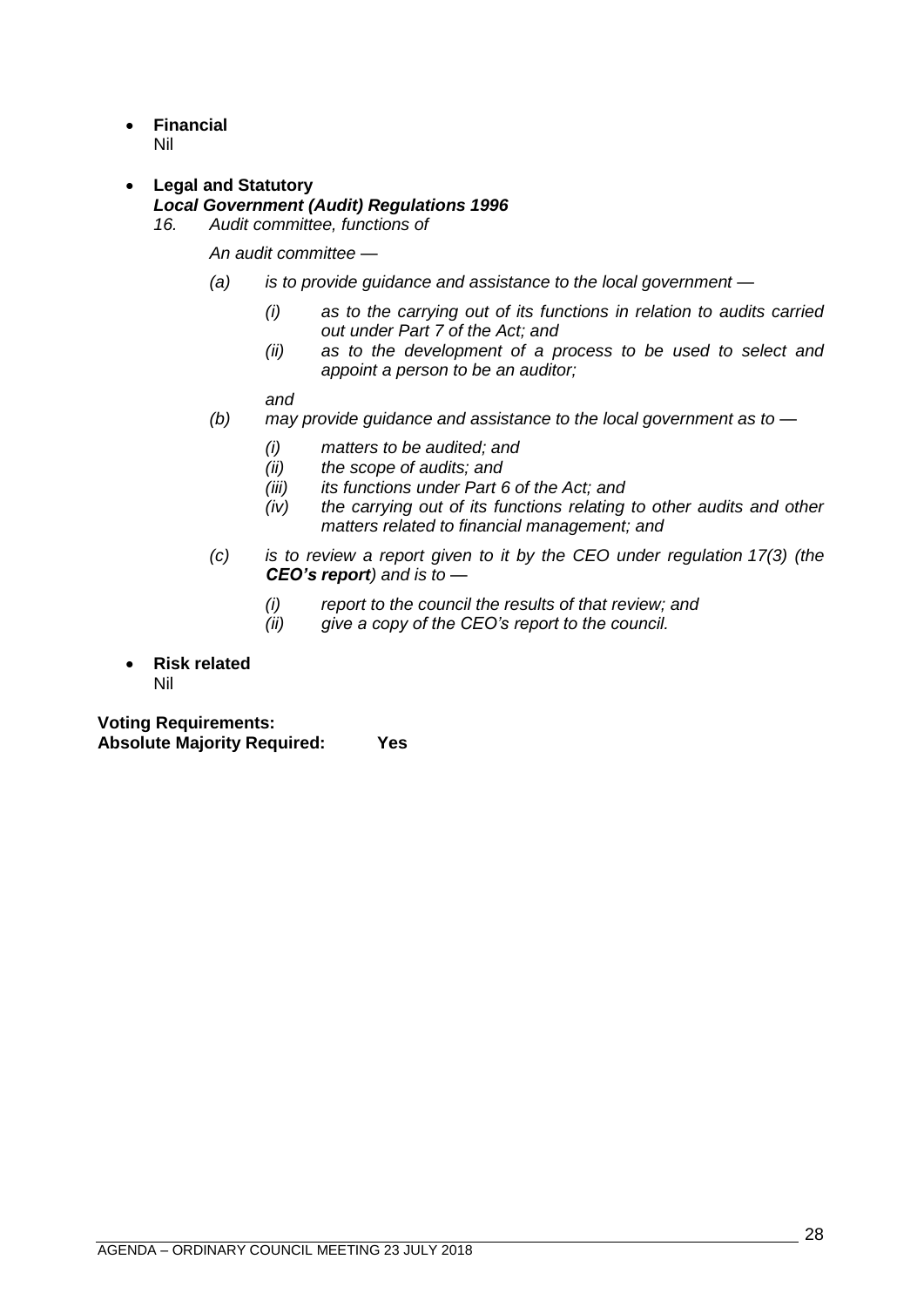# **OFFICER RECOMMENDATION**

*"That Council receives the Minutes of the Audit Committee meeting held on 5 June 2018 and adopts the recommendations of the Audit Committee as follows:*

- *1. Adopts the minutes of the Audit Committee meeting held 12 February 2018 as a true and correct record.*
- *2. Notes the Fraud and Error Assessment by the Chief Executive Officer as attached to this report.*
- *3. Approves the Fraud and Error Assessment by the Audit Committee as attached to this report.*
- *4. Requests the Shire President to sign the Fraud and Error Assessment on behalf of the Audit Committee.*
- *5. Receives the findings of the Interim Audit for 2017/18 and notes the management responses to the issues identified by the auditors.*
- *6. Approves the revised Investment Policy to reflect the amendment to Regulation 19C of the Local Government (Financial Management) Regulations 1996.*
- *7. Requests the Chief Executive Officer to update the Shire of York Policy Manual accordingly."*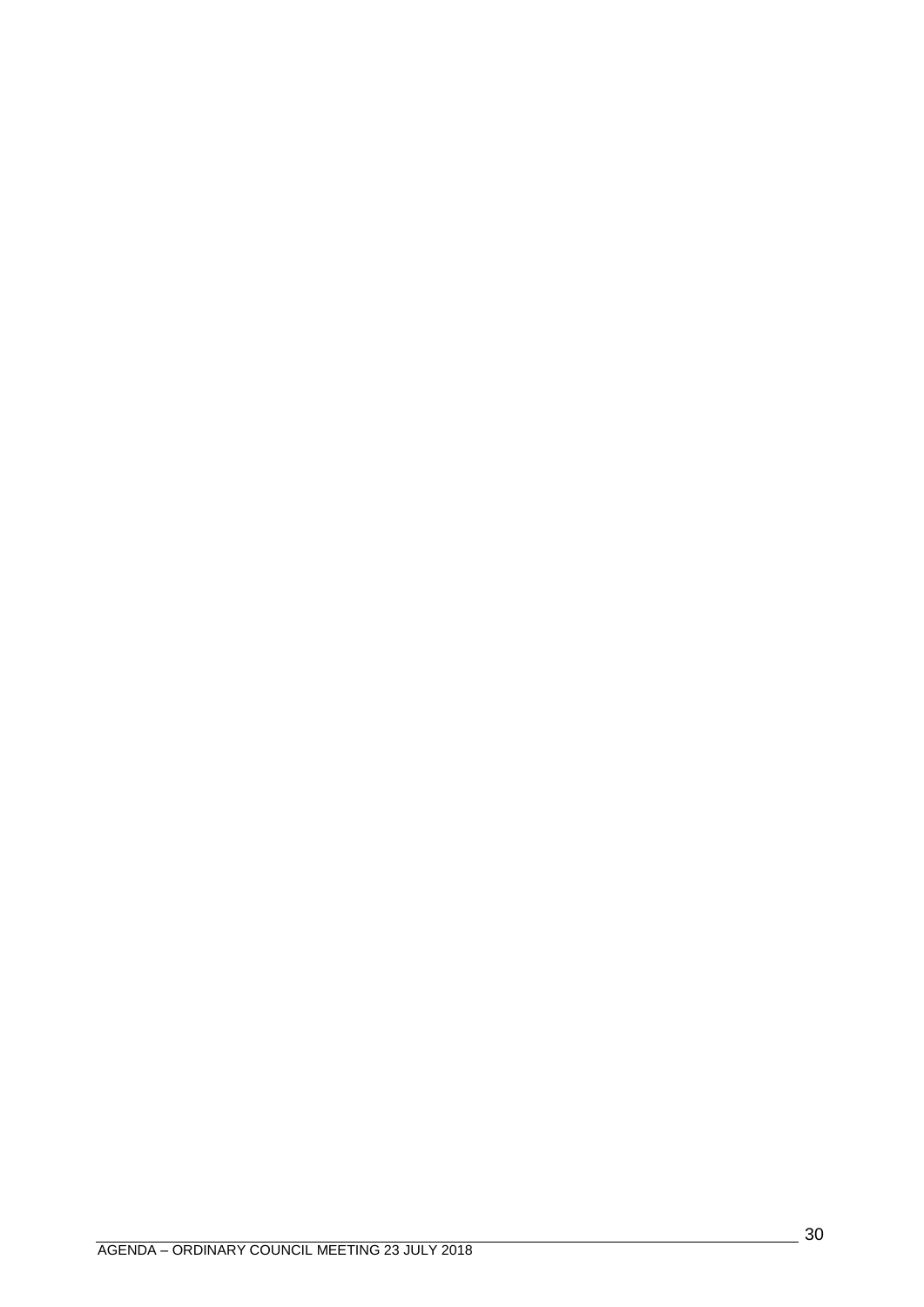# <span id="page-30-0"></span>*SY086-07/18 – Minutes of Audit Committee Meeting held 2 July 2018*

| <b>FILE REFERENCE:</b><br><b>APPLICANT OR PROPONENT(S):</b><br><b>AUTHORS NAME &amp; POSITION:</b> | FI.FRP.6<br><b>Shire of York</b><br>Suzie Haslehurst, Executive Manager Corporate and<br><b>Community Services</b> |
|----------------------------------------------------------------------------------------------------|--------------------------------------------------------------------------------------------------------------------|
| <b>RESPONSIBLE OFFICER:</b>                                                                        | Suzie Haslehurst, Executive Manager Corporate and<br><b>Community Services</b>                                     |
| <b>PREVIOUSLY BEFORE COUNCIL:</b><br><b>DISCLOSURE OF INTEREST:</b>                                | <b>No</b><br>Nil                                                                                                   |
| <b>APPENDICES:</b>                                                                                 | <b>Audit Committee Meeting Minutes 2 July 2018</b><br>А.                                                           |

# **Nature of Council's Role in the Matter:**

• Executive

#### **Purpose of the Report:**

To receive the minutes and endorse the recommendations of the Audit Committee Meeting held on Monday 2 July 2018.

#### **Background:**

The minutes of the Audit Committee meetings are provided for Council and community information.

# **Comments and details:**

At the meeting of the Audit Committee held on 2 July 2018, the following items were considered:

- Risk Management Update
- Timely Payments Focus Audit

#### **Options**

Not applicable.

#### **Implications to consider:**

• **Consultative** Nil

#### • **Strategic**

*Theme 5: Strong Leadership and Governance*

- 5.1 The Council supported by the administration of the Shire of York, is effective and informed in its decision-making and exhibits good practice in its governance role.
- 5.3 The Shire's finances are sustainable in the short and long-term.
- 5.4 There is a major focus on systems which improve and maintain accountability and transparency.

# • **Policy related**

- G4.6 *Risk Assessment and Management*
- G4.7 *Internal Control*
- G4.8 *Legislative Compliance*
- **Financial**

Nil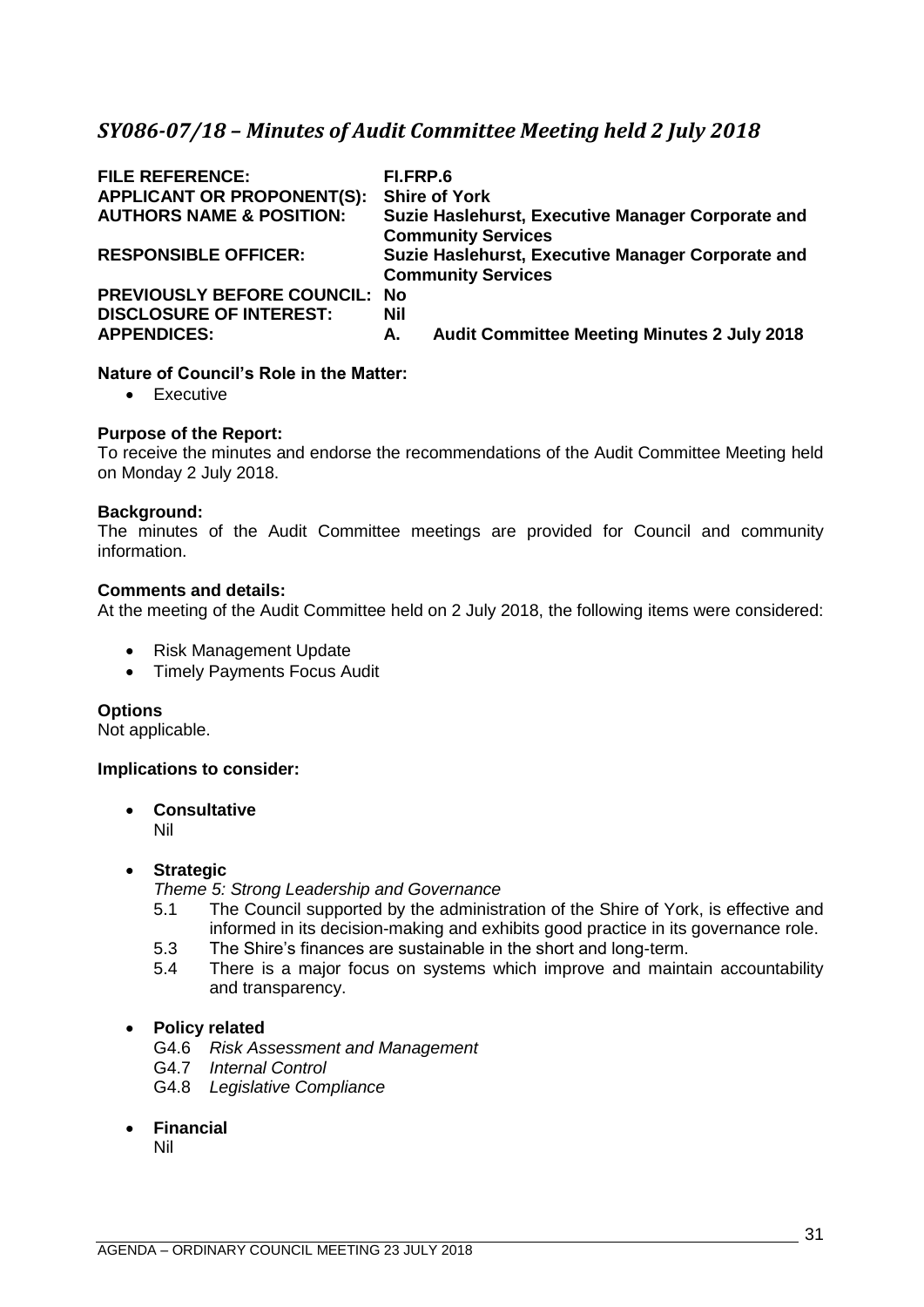# • **Legal and Statutory**

# *Local Government (Audit) Regulations 1996*

*16. Audit committee, functions of*

*An audit committee —*

- *(a) is to provide guidance and assistance to the local government —*
	- *(i) as to the carrying out of its functions in relation to audits carried out under Part 7 of the Act; and*
	- *(ii) as to the development of a process to be used to select and appoint a person to be an auditor;*

*and*

- *(b) may provide guidance and assistance to the local government as to —*
	- *(i) matters to be audited; and*
	- *(ii) the scope of audits; and*
	- *(iii) its functions under Part 6 of the Act; and*
	- *(iv) the carrying out of its functions relating to other audits and other matters related to financial management; and*
- *(c) is to review a report given to it by the CEO under regulation 17(3) (the CEO's report) and is to —*
	- *(i) report to the council the results of that review; and*
	- *(ii) give a copy of the CEO's report to the council.*
- **Risk related** Nil

**Voting Requirements: Absolute Majority Required: Yes**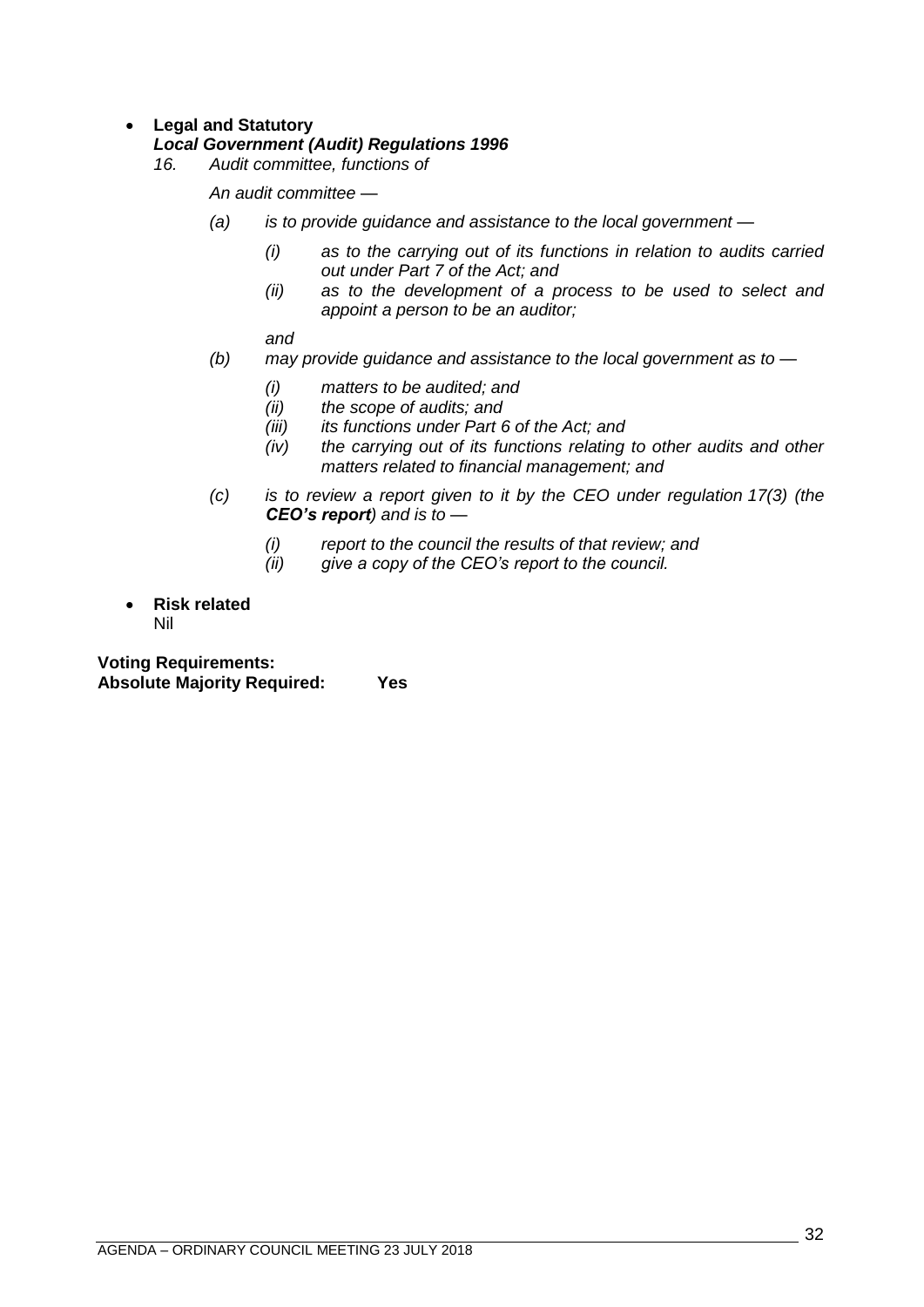# *OFFICER RECOMMENDATION*

*"That Council receives the Minutes of the Audit Committee meeting held on 2 July 2018 and adopts the recommendations of the Audit Committee as follows:*

- *1. Adopts the minutes of the Audit Committee meeting held on 5 June 2018 as a true and correct record.*
- *2. Receives the Risk Improvement Progress Report as attached at Appendix A to this report.*
- *3. Notes the progress made to date regarding the Risk Improvement Implementation Plan endorsed by Council in August 2017 including the establishment of an organisation-wide Risk Register as summarised at Appendix B to this report.*
- *4. Receives the Timely Payments Focus Audit Management Letter as attached to this report and acknowledges the final report as tabled in Parliament on 13 June 2018.*
- *5. Notes the operational improvements implemented as a result of the Timely Payments Focus Audit."*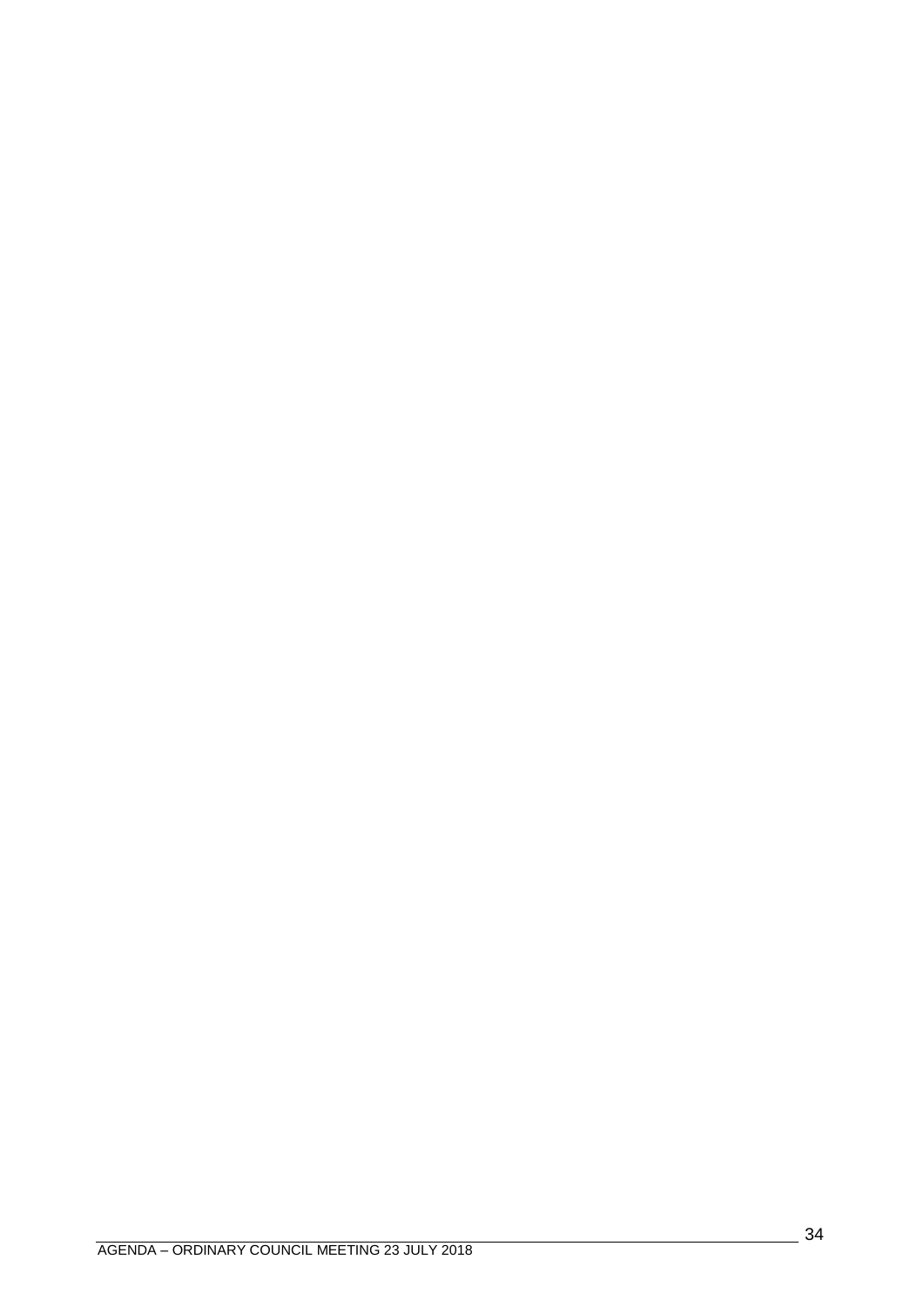# <span id="page-34-0"></span>*SY087-07/18 – Award of RFT 04/1718 Replacement of Synthetic Grass for the Northern Bowling Green at the Forrest Oval Sports Precinct*

| <b>FILE REFERENCE:</b>               | <b>AS.TEN.63</b>                                         |
|--------------------------------------|----------------------------------------------------------|
| <b>APPLICANT OR PROPONENT(S):</b>    | <b>Shire of York</b>                                     |
| <b>AUTHORS NAME &amp; POSITION:</b>  | Andrew Crotty - Asset Management Officer                 |
|                                      | Suzie Haslehurst - Executive Manager,                    |
|                                      | <b>Corporate &amp; Community Services</b>                |
| <b>RESPONSIBLE OFFICER:</b>          | <b>Paul Martin - Chief Executive Officer</b>             |
| <b>PREVIOUSLY BEFORE COUNCIL: No</b> |                                                          |
| <b>DISCLOSURE OF INTEREST:</b>       | Nil                                                      |
| <b>APPENDICES:</b>                   | <b>Confidential Attachment A – Recommendation Report</b> |

*Attachment A is confidential under Section 5.23 - 2(c) of the Local Government Act 1995 in that it deals with "a contract entered into or which may be entered into, by the local government".*

*Copies have been provided to Councillors, the Chief Executive Officer and Executive Managers Only.*

#### **Nature of Council's Role in the Matter:**

• Executive

#### **Purpose of the Report:**

Council is requested to consider the tenders received in response to Request for Tender RFT04/1718 for the *Replacement of Synthetic Grass for the Northern Bowling Green at the Forrest Oval Sports Precinc*t. The tender has now closed and tender submissions have been received and evaluated.

This report summarises the submissions received and recommends that Council awards RFT04/1718 for the *Replacement of Synthetic Grass for the Northern Bowling Green at the Forrest Oval Sports Precinct* to Evergreen Synthetic Grass for their "Dry Max Pro" Synthetic turf in accordance with the tender evaluation panel recommendation.

#### **Background:**

The Shire of York sought tenders from suitably qualified Tenderers to remove and supply and install Synthetic Turf on the damaged northern bowling green at the Forrest Oval Sporting Complex in York.

The synthetic turf was a replacement item for damaged turf and as such is an insurance item so sub-base or base course construction was required as well as drainage the extent of which will be confirmed upon construction. All sub-base, base course and drainage work has been covered in the scope of works as part of the tender.

Tenderers were asked to provide the following scope of works:

- Full specification on the product including;
	- o type of secondary backing and its thickness;
	- o thickness of stitch at the back of the product;
	- o methodology of application of the secondary backing;
	- o amount of curing time allowed after the application of the secondary backing; and
	- o if the backing makes use of an aerated latex.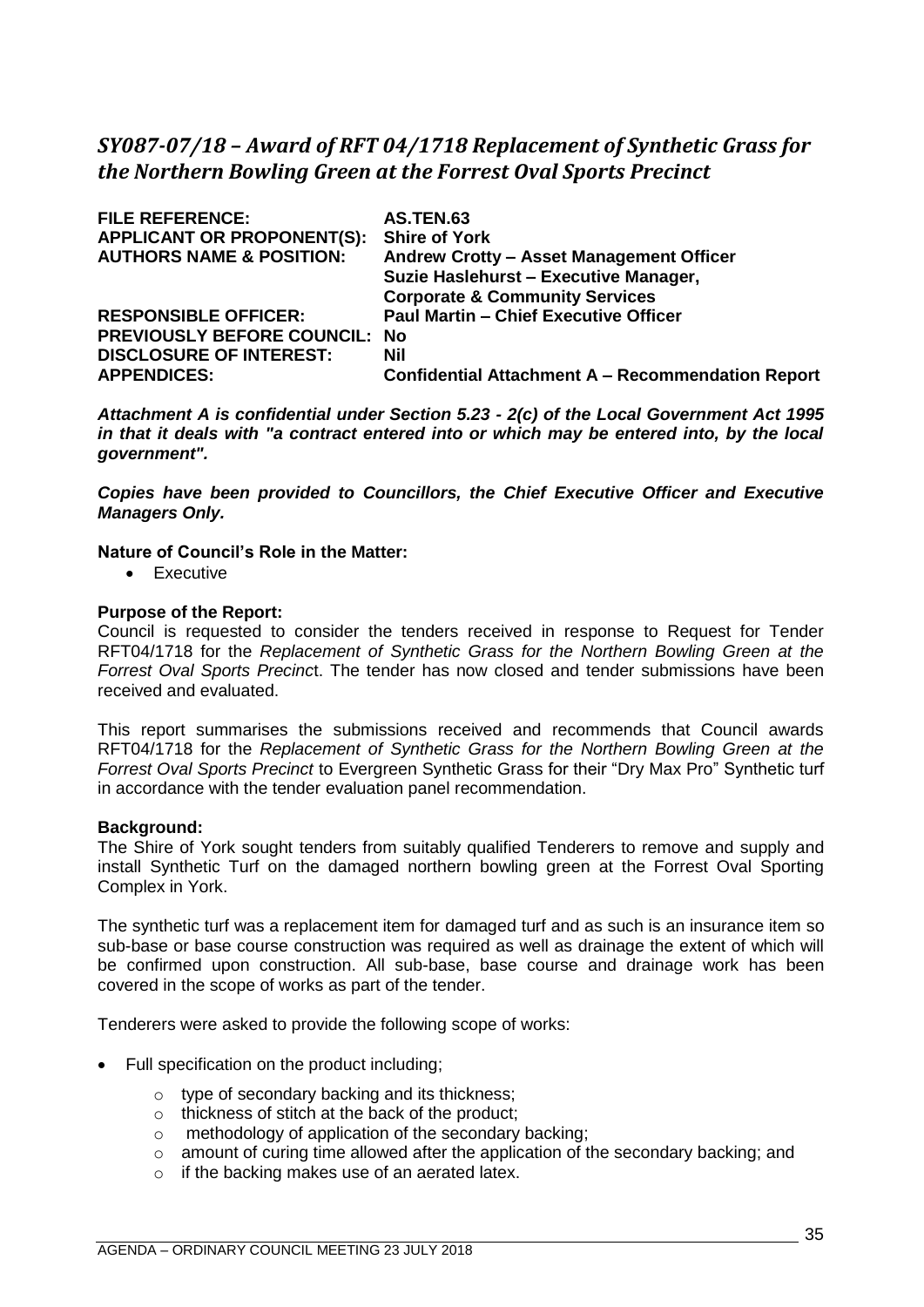- Full specification on the installation including;
	- o methodology of removal of existing turf and storage at the Shire depot.
	- o methodology of sub soil drainage installation
	- o installers experience;
	- o methodology of laying;
	- $\circ$  the amount of adhesive being used (if any);
	- o optimum weather conditions for laying the material (manufacturers guide)
	- o a methodology in sand application and grooming.
- Warranty and guarantee on both the synthetic material being purchased and the installation method.
- A comprehensive maintenance manual.

The successful tenderer will be reporting to the Executive Manager of Infrastructure and Development Services to fulfil the requirements as described in this report.

#### **Comments and details:**

The Tenders were evaluated by Shire officers and the Recommendation Report including an assessment of the qualitative and price considerations has been included as a confidential attachment at Appendix A.

Tender documents were issued to 9 Tenderers, and the Shire of York received 3 Tenders by the closing date at 4pm on 5 June 2018. One tender was received late and was not considered.

A copy of all documentation was provided to each member of the tender review panel for assessment. The tender documentation provided for the evaluation process to include, among other considerations, the following methodology:

- Tenders were evaluated using the tendered prices, information provided by tenderers in response to the qualitative criteria specified in the tender documents and such other information the Shire considers necessary in order to evaluate the tenders against the selection criteria.
- A scoring and weighting system was used as part of the assessment of the tendered prices and qualitative criteria, with the objective to allocate points and weightings in accordance with the relative degree of importance that the Shire places on price and each of the qualitative criteria. The extent to which a tender demonstrated greater satisfaction of each of these qualitative criteria resulted in a greater score.
- The tendered prices were then assessed together with the weighted qualitative criteria and the tenders scored and ranked to determine the most advantageous outcome to the Shire of York. The Shire has adopted a best value for money approach to this Request for Tender which means that, although price will be a consideration, the tender containing the lowest price will not necessarily be accepted, nor will the tender ranked the highest on the qualitative criteria.
- The tender required applicants to address specific selection criteria and complete a pricing schedule for the contract. The following weightings applied to the qualitative criteria and price:

| ○ Value for Money                          | 60%        |
|--------------------------------------------|------------|
| o Relevant Experience                      | <b>20%</b> |
| $\circ$ Key Personal skills and experience | 10%        |
| ○ Demonstrated Understanding and Resources | 10%        |
|                                            |            |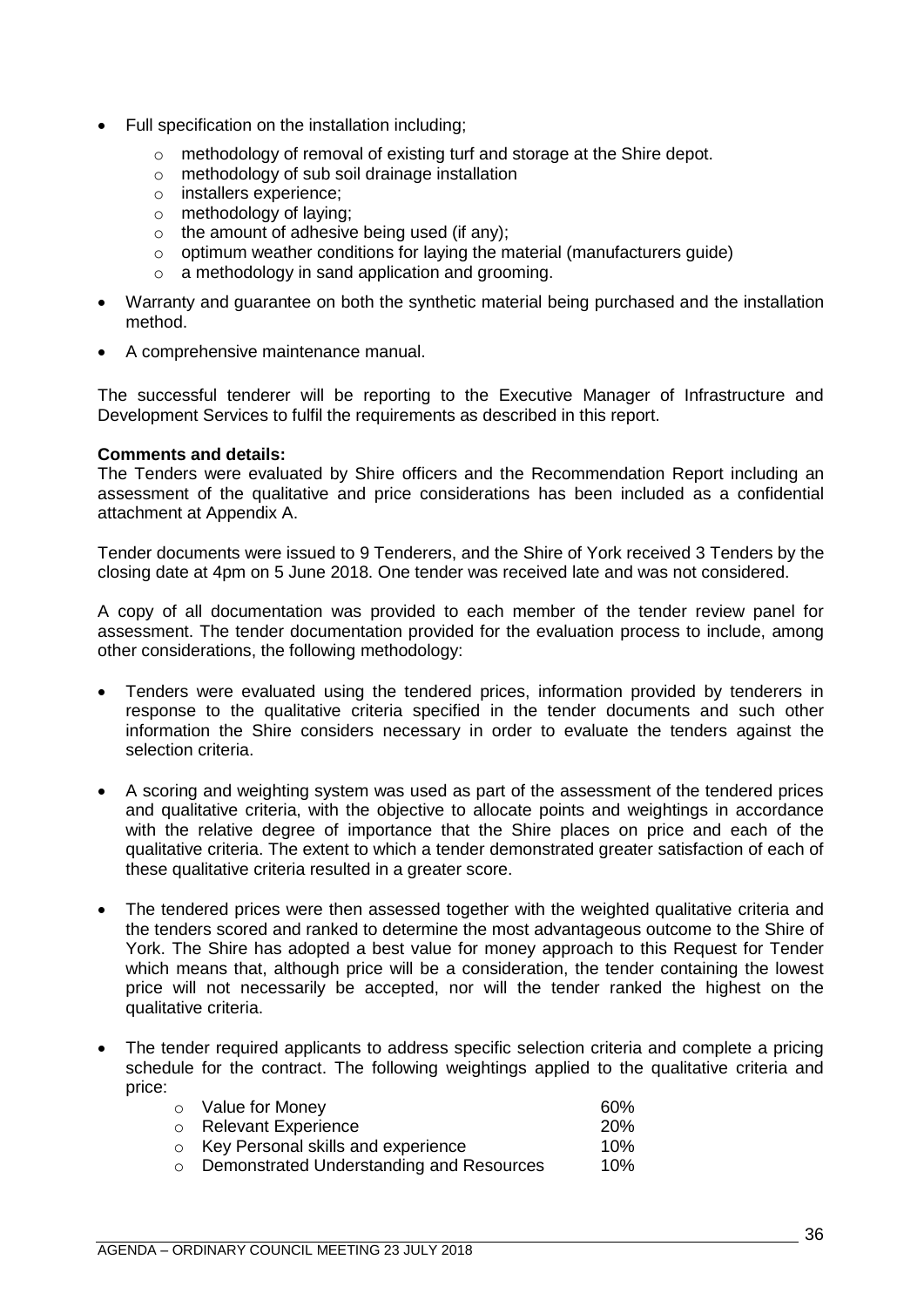The tender evaluation was conducted in accordance with the requirements of the tender documents (including the above) and resulted in the tender from Evergreen Synthetic Grass being ranked as the preferred tender.

The attached confidential Tender Evaluation and Recommendation report (Attachment A) provides the detailed evaluation outcome.

## **Implications to consider:**

#### • **Consultative**

The Advertising of RFT 04/1718 for the Replacement of Synthetic Grass for the Northern Bowling Green at the Forrest Oval Sports Precinct was included in the West Australian Newspaper (19 May 2018).

## • **Policy related**

The review process will, as a minimum, have regard for the following Policies of Council;

- F 1.2 Procurement
- G 2.9 Community Engagement and Consultation
- G 4.3 Financial Planning and Sustainability
- G 4.5 Asset Management
- G 4.6 Risk Assessment and Management

## • **Financial**

Officers received notification from LGIS on 20 June 2018 indicating the Shire's Property Insurance Policy would respond to the claim for the replacement and as such the expense has no financial implications for the Shire other than the excess payment of \$1,000. The Shire will however, be responsible for full payment to the successful tenderer and will be required to claim the reimbursement from LGIS. This has been reflected in the 2018/19 Budget adopted by Council.

## • **Legal and Statutory**

- Section 3.57 of *Local Government Act 1995* requires "A local government to invite tenders before it enters into a contract of a prescribed kind under which another person is to supply goods and services".
- Part 4 (Tenders) of the *Local Government (Functions and General) Regulations 1996* require that tenders be publicly invited for such contracts where the estimated cost of providing the total service exceeds \$150,000.
- Compliance with the *Local Government Act 1995* section 3.57 is required in the issuing and tendering of contracts.

## • **Risk related**

Outlined below are the identified risks related to the Officer recommendations contained in this report.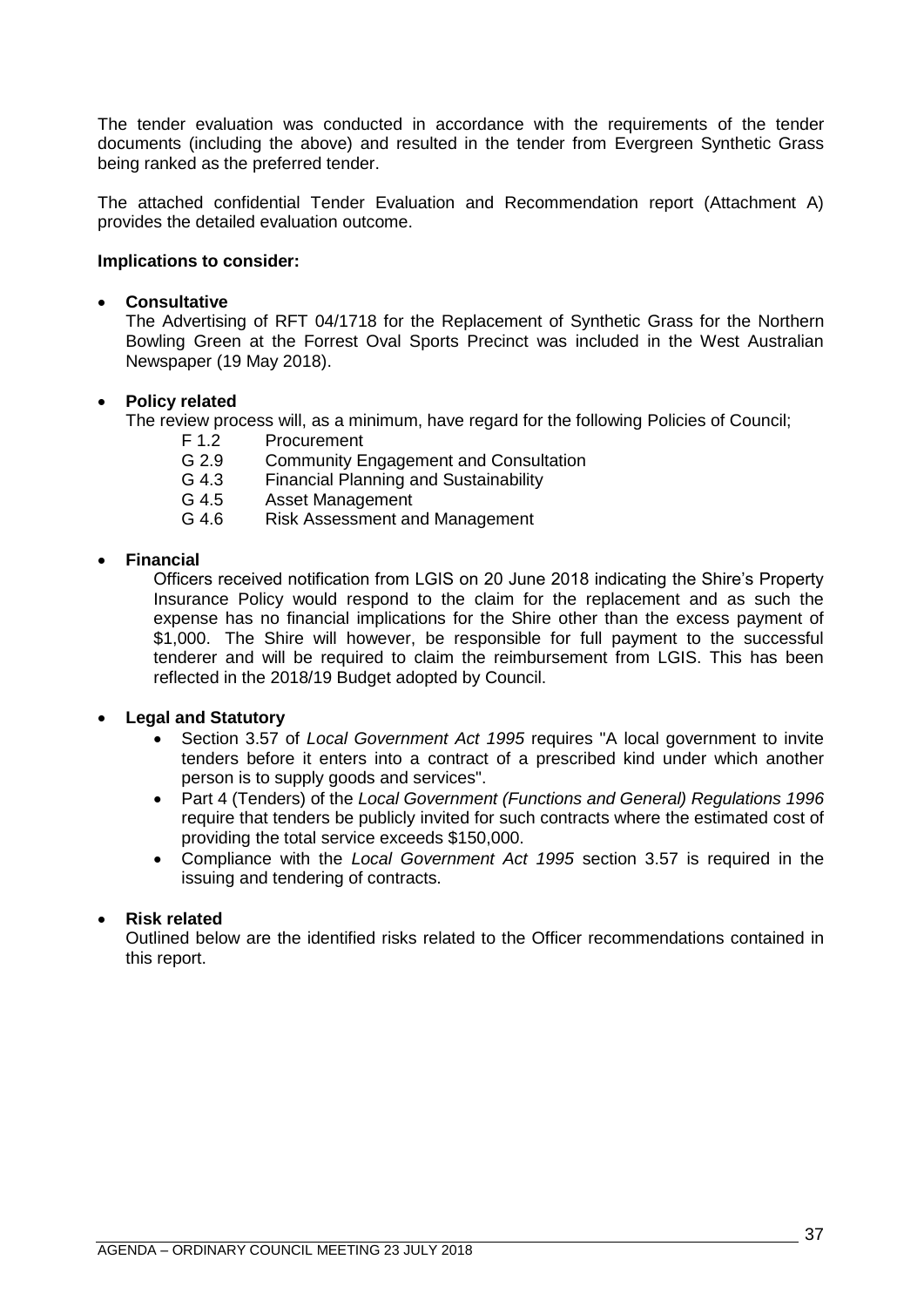| Identified<br><b>Risk</b>                                                            | <b>Risk type</b>         | Level of<br><b>Risk</b> | Mitigation                                                                                                                                                                                                                                                                        |
|--------------------------------------------------------------------------------------|--------------------------|-------------------------|-----------------------------------------------------------------------------------------------------------------------------------------------------------------------------------------------------------------------------------------------------------------------------------|
| Contractual<br>variations                                                            | <b>Budget</b>            | Low                     | Tender Documents are thorough,<br>specification and Administration of the<br>contract will be undertaken in<br>accordance with Local Government<br>standards.                                                                                                                     |
| Material or<br>installation<br>failure                                               | Contractual              | Medium                  | The Contract documents and<br>specification has requested all tenders<br>provide a warrantee on both the<br>material used and the installation of the<br>material. In the Preferred option the<br>warrantee on the installation is 5 years<br>and the product material is 7 years |
| Maintenance<br>of the<br>material not<br>done to<br>standard<br>voiding<br>warrantee | Contractual              | Medium                  | The Shire has written into the contract<br>that Tenderers will provide a full<br>maintenance manual and onsite<br>training. This will guarantee the<br>contractors product is being maintained<br>to the standard they recommend for<br>their material.                           |
| Sub surface<br>damage                                                                | Physical<br>construction | Medium                  | All sub-surface work including drainage<br>is covered in the scope of works as part<br>of the tender                                                                                                                                                                              |

## • **Options**

The Council may consider the following alternate options:

- o The Council chooses not to accept the Officers Recommendation and award the Tender to an alternative tenderer. In the view of the Officers this could result in a Tender being awarded to a tenderer that is not most advantageous to the Shire.
- The Council may choose not to accept the Officers Recommendation and not award the tender. This would mean going back out to tender, resulting in significant delays to the contract award and significant delays to re-opening the Bowling Green to the Community.

## • **Timeline for implementation of Officers Recommendation**

Once Council has endorsed the Officers Recommendation, it will take Officers approximately 1 week to formalise and award the Contract. The preferred Tenderer has advised an implementation program will be established that suits the Shire of York.

## **Voting Requirements: Absolute Majority Required: Yes**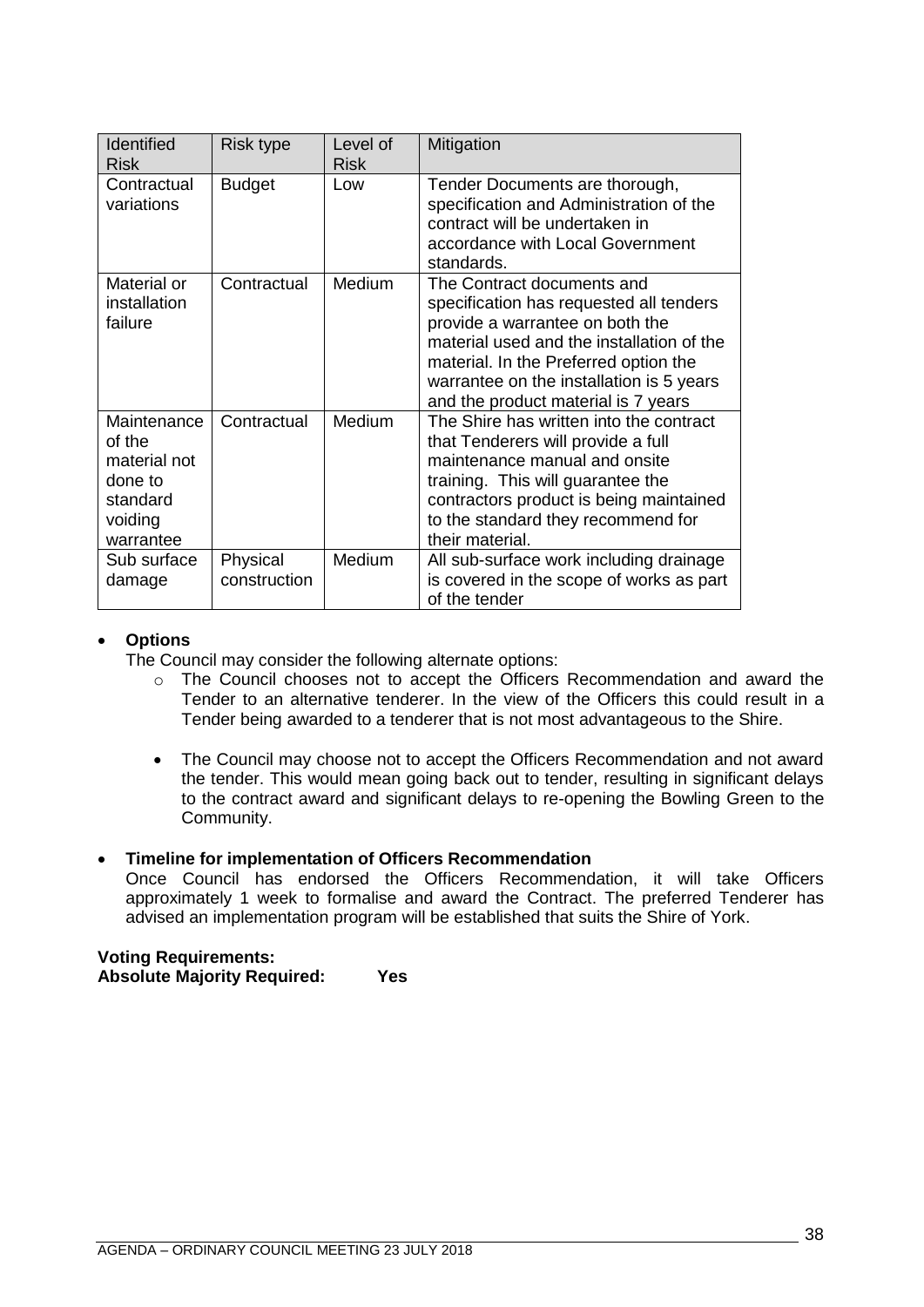## **OFFICER RECOMMENDATION**

*"That Council:* 

- *1. Adopts the outcome of the tender evaluation panel's assessment and awards RFT 04/1718 Replacement of Synthetic Grass for the Northern Bowling Green at the Forrest Oval Sports Precinct to Evergreen Synthetic Grass for their "Dry Max Pro" Synthetic turf for a price of \$222,979 (Incl GST).*
- *2. Delegates authority to the Chief Executive Officer to enter into a contract with Evergreen Synthetic Grass to replace the green with their "Dry Max Pro" Synthetic turf product.*
- *3. Allocates the payment of \$222,979 from GL 113331 – Forrest Oval Precinct Infrastructure and the associated insurance reimbursement to GL 113223 – Reimbursements as reflected in the 2018/19 Draft Budget."*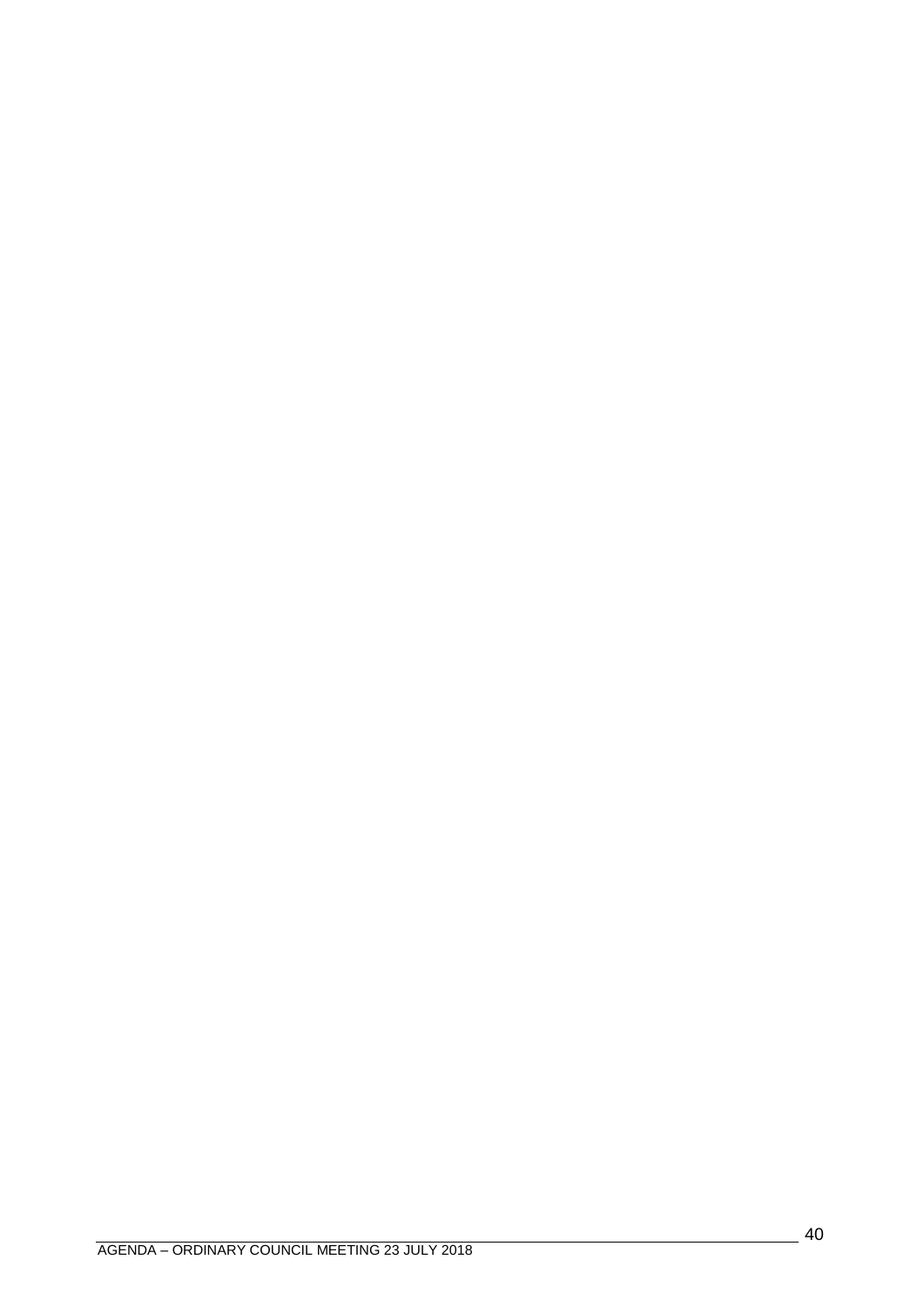# *SY088-07/18 –Trading in Public Places – Avon Valley Motor Museum Association (Inc) Horse Drawn Carriage Rides*

| <b>FILE REFERENCE:</b>              | HS.ITL.5                                     |
|-------------------------------------|----------------------------------------------|
| <b>APPLICANT OR PROPONENT(S):</b>   | Avon Valley Motor Museum Association (Inc)   |
| <b>AUTHORS NAME &amp; POSITION:</b> | George Johnson, Environmental Health Officer |
| <b>RESPONSIBLE OFFICER:</b>         | <b>Paul Martin, Chief Executive Officer</b>  |
| PREVIOUSLY BEFORE COUNCIL: N/A      |                                              |
| <b>DISCLOSURE OF INTEREST:</b>      | N/A                                          |
| <b>APPENDICES:</b>                  | A - Site 1 - 116 - 122 Avon Terrace, York    |
|                                     | <b>B</b> – Photos of Carriage                |

## **Nature of Council's Role in the Matter:**

• Quasi-judicial

## **Purpose of the Report:**

Avon Valley Motor Museum Association (Inc) (the applicant) has submitted a request to the Shire of York to operate a commercial business, being that of horse drawn carriage rides around town, from two (2) designated parking bays on Avon Terrace in the Town Centre.

Council is requested to consider the application as proposed and Officers are recommending the application be advertised for a period of 4 weeks.

#### **Background:**

Avon Valley Motor Museum Association (Inc) has submitted an application to the Shire of York to operate a commercial business, consisting of a local horse drawn carriage ride, from two (2) designated parking bays on Avon Terrace, York.

The applicant proposes to pick up tourists and locals from a designated area in the town centre, and undertake guided tours around York, focusing on tourist and heritage sites as areas of interest. The horse drawn carriage proposed to be used by the applicant is a total length of 6m including the horse and can hold up to ten (10) passengers.

The applicant has advised that the preferred location for pick-up and drop-off for the carriage rides is to be located at the front of the Motor Museum (Lot 13 & 17 (116 - 122) Avon Terrace, York) which is a location highly visible to tourists and locals.

It has been proposed by the applicant that they will require two (2) parking bays between the hours of operation on Saturday afternoons from 1.00pm until 4.00pm, Sundays from 10.00am until 4.00pm and Public Holidays between 10.00am until 3.00pm.

#### **Comments and details:**

The operation of the proposed use requires the issuing of a permit in accordance with the *Shire of York Activities on Thoroughfares and Trading Thoroughfares and Public Places Local Law* (referred herein as the Local Law).

The proposed use reasonably falls within the definition of 'Trading' and subsequently requires the issue of a Traders permit under the Local Law to operate in a thoroughfare. Section 6.5 of the Local Law outlines relevant considerations in determining an application for a permit and requires local government to give regard to the following: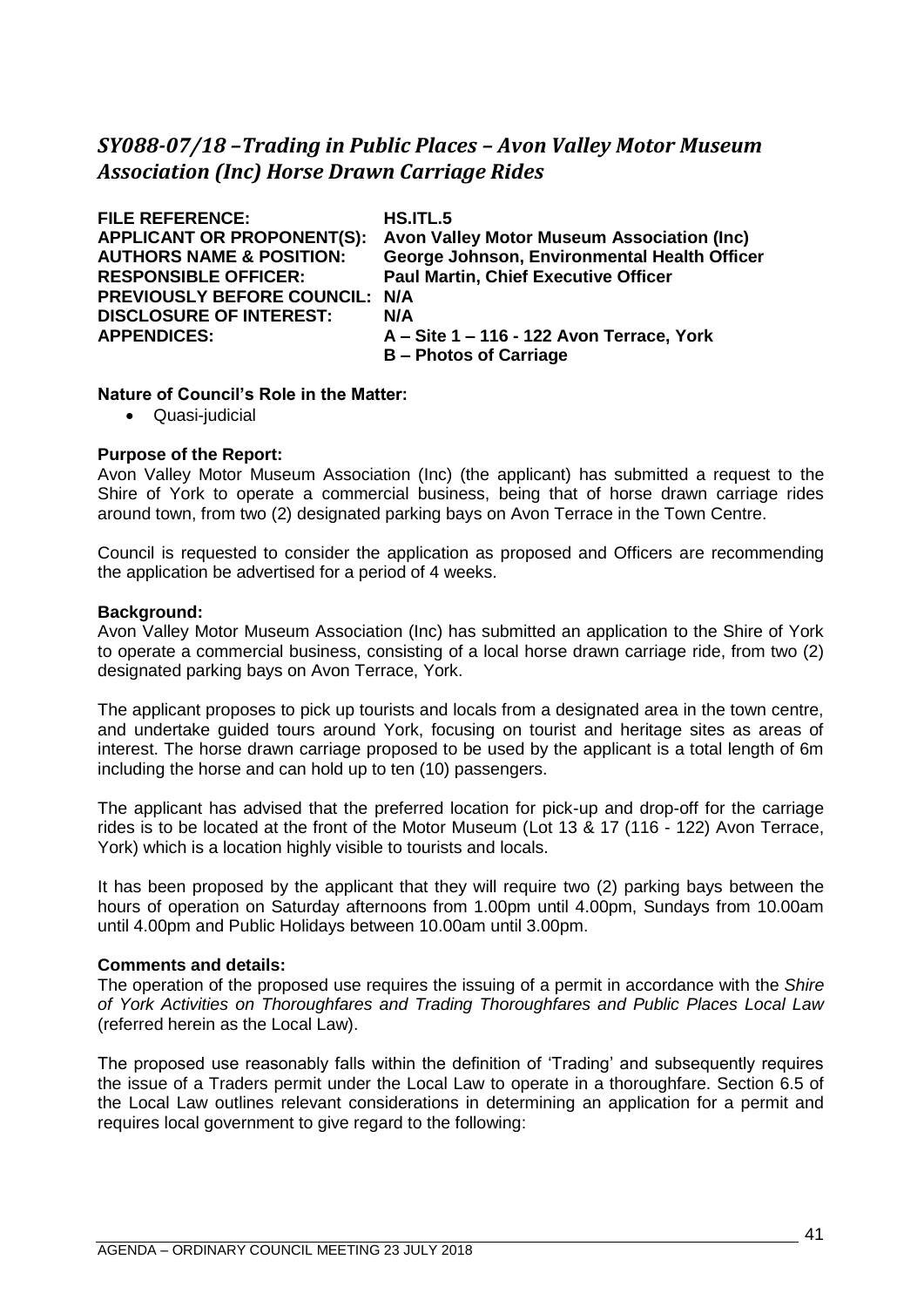## *(a) any relevant policies of the local government;*

The location of the proposed use in front of the Motor Museum (see Site Plan in Appendix A) is located within the 'Parking Region' and also subject to the *Shire of York Parking and Parking Facilities* Local Law.

The applicant's preferred parking bays in front of the Motor Museum are parallel parking bays of 6.6/6.7m long. The parking bays along Avon Terrace, within the Parking Region (bound by South Street to the south) have been designated by the Shire via signposting to allow 2hr parking from 8am to 5pm Monday to Friday, and 8am to 12pm Saturdays.

There are no restrictions on the applicant parking within the bays under the *Parking and Parking Facilities* Local Law, provided that the parking of the vehicle can comply with the provisions of the *Parking and Parking Facilities* Local Law (and subject to approval to trade in that location). In this regard, it requires a person parking a vehicle to park so that it:

- is entirely within the confines of any parking stall marked on the carriageway;
- is not less than 1.2m from any other vehicle, except a motorcycle without a trailer, or a bicycle in accordance with this Local Law;
- does not exceed the time limitation as signposted.

The applicant has provided that the carriage is 6m long including horse and approximately 1.7m wide. The on-street bays are designed in accordance with Australian Standard AS2890.5 – 1993, which recommends a length of 6 - 6.7m depending on parking turnover and traffic volume. A high parking volume is recommended to have a space length of up to 8m. The bays along Avon Terrace are representative of medium turnover at 6.6/6.7m and based on a vehicle of up to 5.2m in length.

The applicant will be able to fit the horse drawn carriage of 6m in length within two (2) bays of 6.6m/6.7m each.

The proposed times for the trader's permit may overlap with times where signposting applies only on Public Holidays. The time of parking is calculated based on the time period a vehicle is parked for, and the vehicle must be removed from the thoroughfare for a period of two hours before this restarts. Therefore, the use of the bay is likely to exceed the 2hr time restriction if it operated all day. The blocking of the bays with witch's hats is also an obstruction of the bay, and, although not covered by time restrictions of parking, this is dealt with by the *Thoroughfares* Local Law, and requires a permit to be issued to obstruct a thoroughfare.

## *(b) the desirability of the proposed activity;*

The proposed business will provide a service for tourists and locals that is not currently available, will not detract from the operation of other businesses located in the town centre, and has potential to positively promote heritage, as well as encouraging tourism to the town. It is considered this is a desirable activity, and is therefore supported by officers.

## *(c) the location of the proposed activity;*

Officers consider the proposed location in front of the Motor Museum to be an appropriate location as it would complement the applicant's business being the Motor Museum.

Other locations considered by Officers included at the front of the Visitor Centre or in front of the CRC.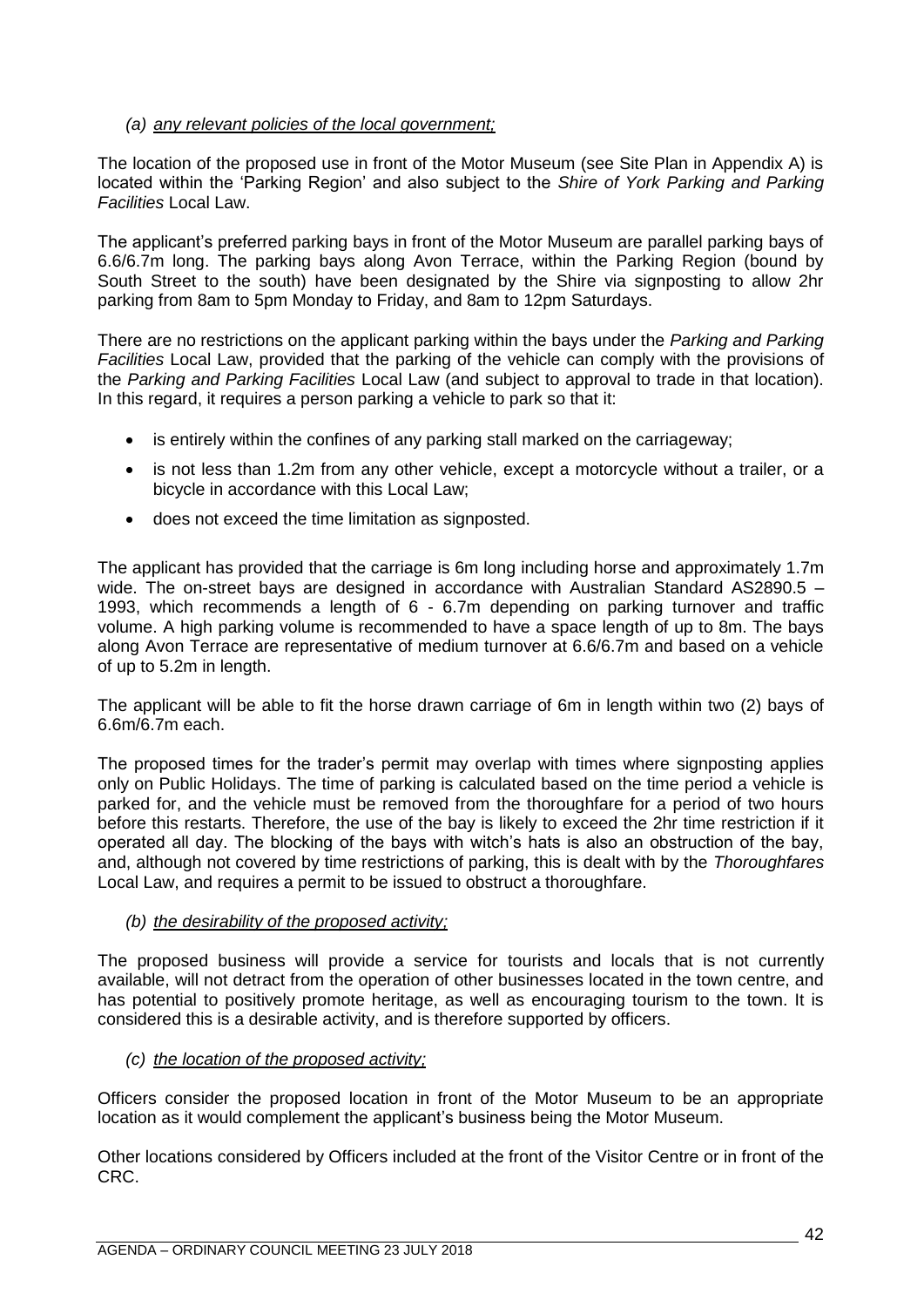# **Options**

Officers are recommending that the application be advertised for a period of 4 weeks to provide an opportunity for comment from businesses and community members particularly in regards to location.

However, Council could if it wanted approve the application without undertaking the advertising process if it deemed appropriate. This could either be in the location requested or in an alternative location as deemed appropriate.

## **Implications to consider:**

#### • **Consultative**

Officers are recommending that the application be advertised for a period of 4 weeks to provide an opportunity for comment from the community and businesses.

The WA Police Department has advised that there are no restrictions on the use of a horse and carriage as long as they obey all of the road rules.

## • **Strategic**

Supporting the proposal is consistent with the Shire of York's 2016-2026 Strategic Community Plan, and in particular

• Theme 2: A leader in Cultural Heritage and Environment

2.2 Public and privately-owned heritage buildings are adequately maintained and protected for the future and the Shire leads the way in innovative promotion of the historic character.

• Theme 3: Driving the York Economy Forward

3.1 Visitor based economic activity is flexible, self-supporting, resilient, innovative and growing.

## • **Policy related**

The application has been considered in accordance with the Shire of York *Parking and Parking Facilities* Local Law, and Shire of York *Activities on Thoroughfares and Trading Thoroughfares and Public Places* Local Law.

#### • **Financial**

An application generally incurs an application fee of \$44, and application fees of \$11 per day, \$60 per week, \$122 per month or \$1,214 per year.

#### • **Legal and Statutory**

The recommendation is consistent with the provisions of the Shire of York *Thoroughfares Local Law and Parking and Parking Facilities* Local Law.

Should Council approve the application, a traders permit will be issued under delegation DE2-10.

#### • **Risk related**

A risk assessment of the proposal has been undertaken, and there was no medium to high risks identified with the proposal that warrant further discussion. As this is a relatively new proposal, and different to those usually received Council could issue an approval for a 'trial' for twelve months, so that a review can occur, and any unanticipated issues addressed prior to renewal. There may be a slight disruption to traffic when the horse and carriage are in progress through the streets due to a reduced speed of the horse and carriage. The 2 parking bays will not affect the alfresco dining on the east side of Avon Terrace, the closest alfresco dining is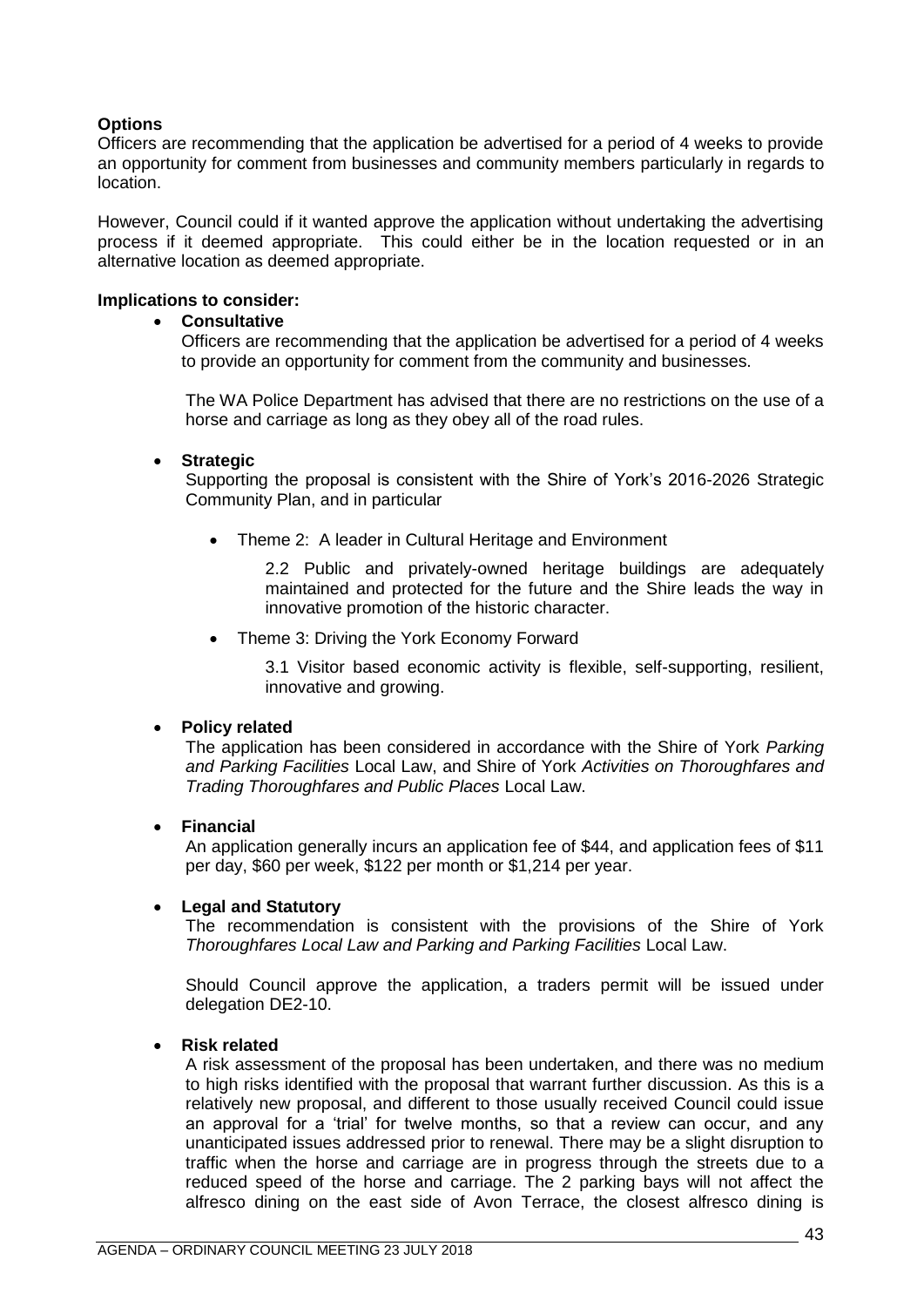4 bays away. There is alfresco dining opposite the 2 parking bays on the west side of Avon Terrace, however this should not be affected.

## **Voting Requirements: Absolute Majority Required: No**

#### **OFFICER RECOMMENDATION**

*"That Council requests the Chief Executive Officer to:*

- *1. Advertise for a period of four weeks the application from Avon Valley Motor Museum Association to operate horse drawn carriage rides in Avon Terrace in front of their premises on Saturdays from 1pm to 4pm, Sundays from 10am to 4pm and any Public Holidays from 10am to 3pm.*
- *2. Present a report to Council following the advertising period with any submissions received for consideration."*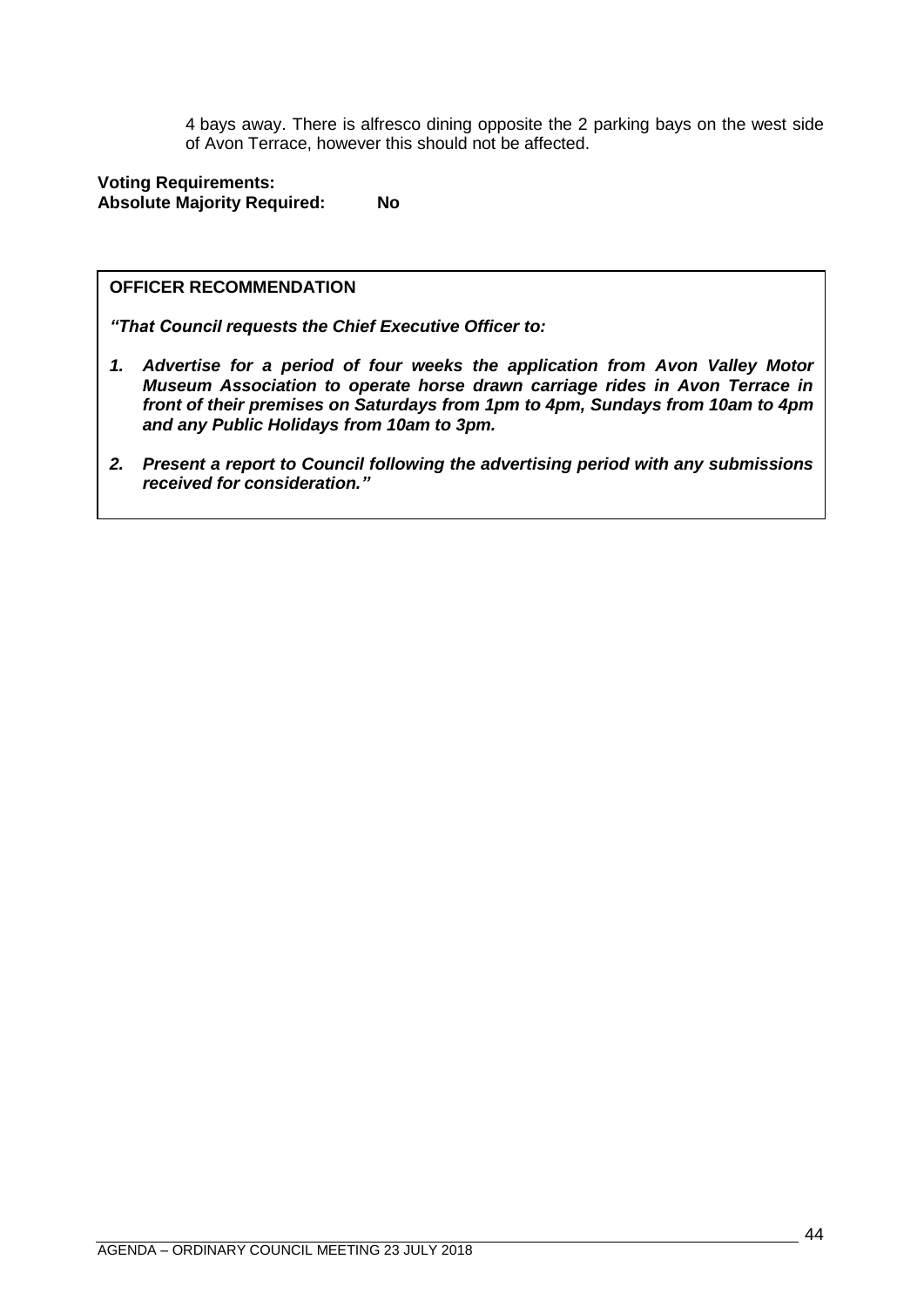# *SY089-07/18 – St John Ambulance Temporary Use of Peace Park Carpark During Construction*

| <b>FILE REFERENCE:</b>                          | JO1.A12190 / A12191 A31661                       |
|-------------------------------------------------|--------------------------------------------------|
| <b>APPLICANT OR PROPONENT(S):</b>               | <b>St John Ambulance - York</b>                  |
| <b>AUTHORS NAME &amp; POSITION:</b>             | Natasha Brennan, Governance & Administration     |
|                                                 | Coordinator                                      |
| <b>RESPONSIBLE OFFICER:</b>                     | <b>Paul Martin, Chief Executive Officer</b>      |
| <b>PREVIOUSLY BEFORE COUNCIL: 23 April 2018</b> |                                                  |
| <b>DISCLOSURE OF INTEREST:</b>                  | Nil                                              |
| <b>APPENDICES:</b>                              | <b>Confidential - Draft Lease Document</b><br>А. |

*Appendix A is confidential under Section 5.23 – (c) of the Local Government Act 1995 in that it deals with "a contract entered into, or which may be entered into, by the local government and which relates to a matter to be discussed at the meeting"* 

*Copies have been provided to Councillor's, the Chief Executive Officer and Executive Managers only.*

## **Nature of Council's Role in the Matter:**

• Executive

## **Purpose of the Report:**

This report presents to Council the proposed lease between the Shire of York and the St John Ambulance, York for consideration.

#### **Background:**

Council considered a report on 23 April 2018 (SY041-04/18) in relation to the York St John Ambulance temporarily utilising an area of Peace Park Carpark during the rebuilding of its new sub centre building.

In this report (Resolution No: 060418 Item 1) Council resolved to request the Chief Executive Officer to negotiate a 9 month lease with St John Ambulance for part of the carpark at Peace Park to be used as a site office and lay down area during the period of redevelopment and present the draft lease to Council for approval.

A draft lease was presented to the York St John Ambulance. St John Ambulance has confirmed acceptance of the proposed terms. Council is now requested to consider the lease for approval.

#### **Comments and details:**

The proposal is to lease a portion of carpark land (Peace Park) to the York St John Ambulance for a nine (9) month period. The essential lease terms are outlined below:

- A term of nine (9) months commencing on date of execution of lease. This will provide flexibility on the commencment date;
- Permitted purpose to be used as a temporary construction site & lay down area and uses reasonably ancillary thereto;
- Public Liability Insurance of not less than twenty million dollars (\$20,000,000) to be the responsibility of the Lessee; and
- Rent not applicable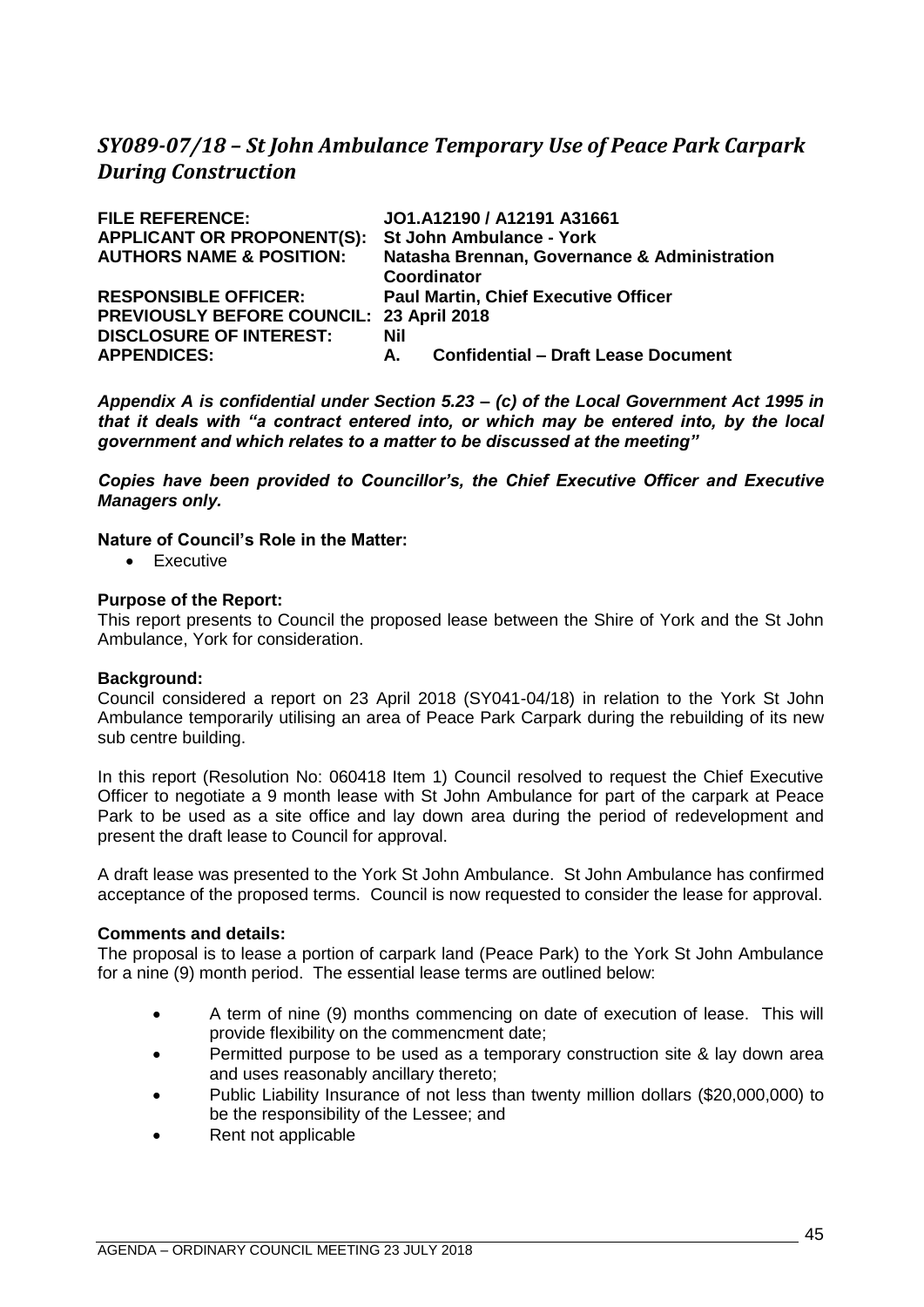## **Options:**

Council could choose to amend the essential lease terms, however these have been developed in accordance with the information previously provided and agreed upon by York St John Ambulance.

## **Implications to consider:**

## • **Consultative**

Representatives from the York St John Ambulance Regular Peace Park users have been consulted on this matter however no feedback was received.

## • **Strategic**

Theme 5: Strong Leadership and Governance

5.1 The Council supported by the administration of the Shire of York is effective and informed in its decision making and exhibits good practice in its governance role.

## • **Policy related**

CP1.1 Execution of Documents and Execution of the Common Seal CP1.5 Compliance G2.9 Community Engagement and Consultation G4.6 Risk Assessment and Management

## • **Financial**

There may be a legal cost involved in having the lease reviewed by the Shire's solicitors. This typically costs between \$500-\$1,000.

It is not proposed to charge St John Ambulance for the land during the period of the lease or any legal costs associated with the lease and thereby recommended as a contribution to the project.

## • **Legal and Statutory**

Clause 61 of the Schedule 2 Deemed Provisions of the *Planning and Development (Local Planning Schemes) Regulations 2015* exempts temporary works which in are in existence for less than 48 hours, or a longer period agreed by the Local Government in any 12-month period. Officers consider that if Council grants St John Ambulance a licence for this area for a 9-month period, then it is exempt from Planning Approval.

When the building contract is awarded by St John Ambulance, the contractor will need to liaise with the Shire's Building Surveyor to determine if any building licences are required. The approval of the lease will not impact upon this statutory responsibility.

If Council wants to approve this request from St John Ambulance, Officers are recommending it be undertaken as a lease for a period of 9 months. This however would be considered a disposal in accordance with the Section 3.58 of the *Local Government Act 1995*.

Regulation 30 of the *Local Government (Functions and General) Regulations 1996* identifies which disposals of property are excluded from the requirements of Section 3.58 of the *Local Government Act 1995* outlined as follows: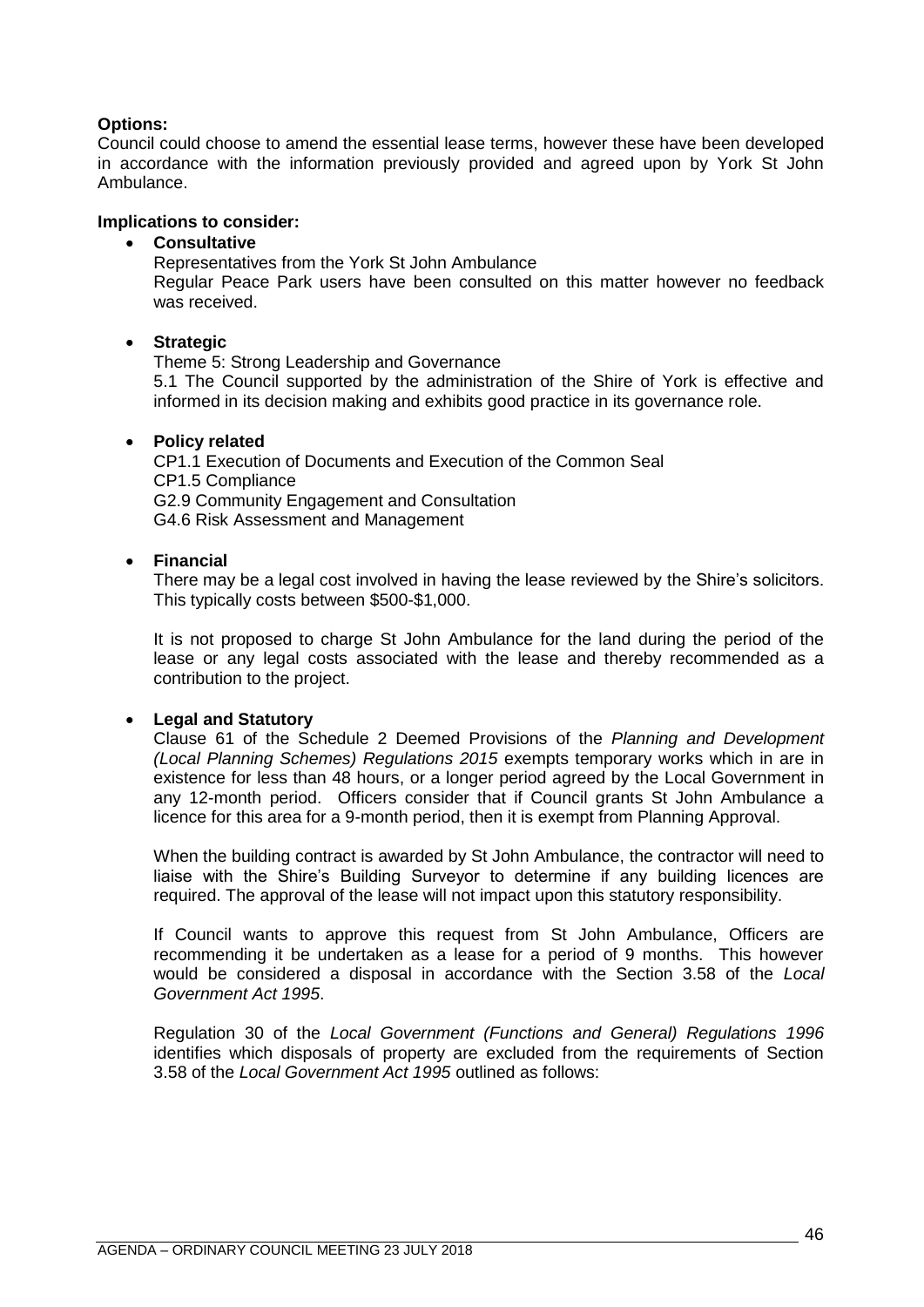## *30. Dispositions of property excluded from Act s. 3.58*

- *(1) A disposition that is described in this regulation as an exempt disposition is excluded from the application of section 3.58 of the Act.*
- *(2) A disposition of land is an exempt disposition if —*
	- *(a) the land is disposed of to an owner of adjoining land (in this paragraph called the transferee) and —*
		- *(i) its market value is less than \$5 000; and*
		- *(ii) the local government does not consider that ownership of the land would be of significant benefit to anyone other than the transferee;*

*or*

- *(b) the land is disposed of to a body, whether incorporated or not —*
	- *(i) the objects of which are of a charitable, benevolent, religious, cultural, educational, recreational, sporting or other like nature; and*
	- *(ii) the members of which are not entitled or permitted to receive any pecuniary profit from the body's transactions;*

*or*

- *(c) the land is disposed of to —*
	- *(i) the Crown in right of the State or the Commonwealth; or*
	- *(ii) a department, agency, or instrumentality of the Crown in right of the State or the Commonwealth; or*
	- *(iii) another local government or a regional local government;*

*or*

- *(d) it is the leasing of land to an employee of the local government for use as the employee's residence; or*
- *(e) it is the leasing of land for a period of less than 2 years during all or any of which time the lease does not give the lessee the exclusive use of the land; or*
- *(f) it is the leasing of land to a person registered under the Health Practitioner Regulation National Law (Western Australia) in the medical profession to be used for carrying on his or her medical practice; or*
- *(g) it is the leasing of residential property to a person.*
- *(2a) A disposition of property is an exempt disposition if the property is disposed of within 6 months after it has been —*
	- *(a) put out to the highest bidder at public auction, in accordance with section 3.58(2)(a) of the Act, but either no bid is made or any bid made does not reach a reserve price fixed by the local government; or*
	- *(b) the subject of a public tender process called by the local government, in accordance with section 3.58(2)(b) of the Act, but either no tender is received or any tender received is unacceptable; or*
	- *(c) the subject of Statewide public notice under section 3.59(4) of the Act, and if the business plan referred to in that notice described the property concerned and gave details of the proposed disposition including —*
		- *(i) the names of all other parties concerned; and*
		- *(ii) the consideration to be received by the local government for the disposition; and*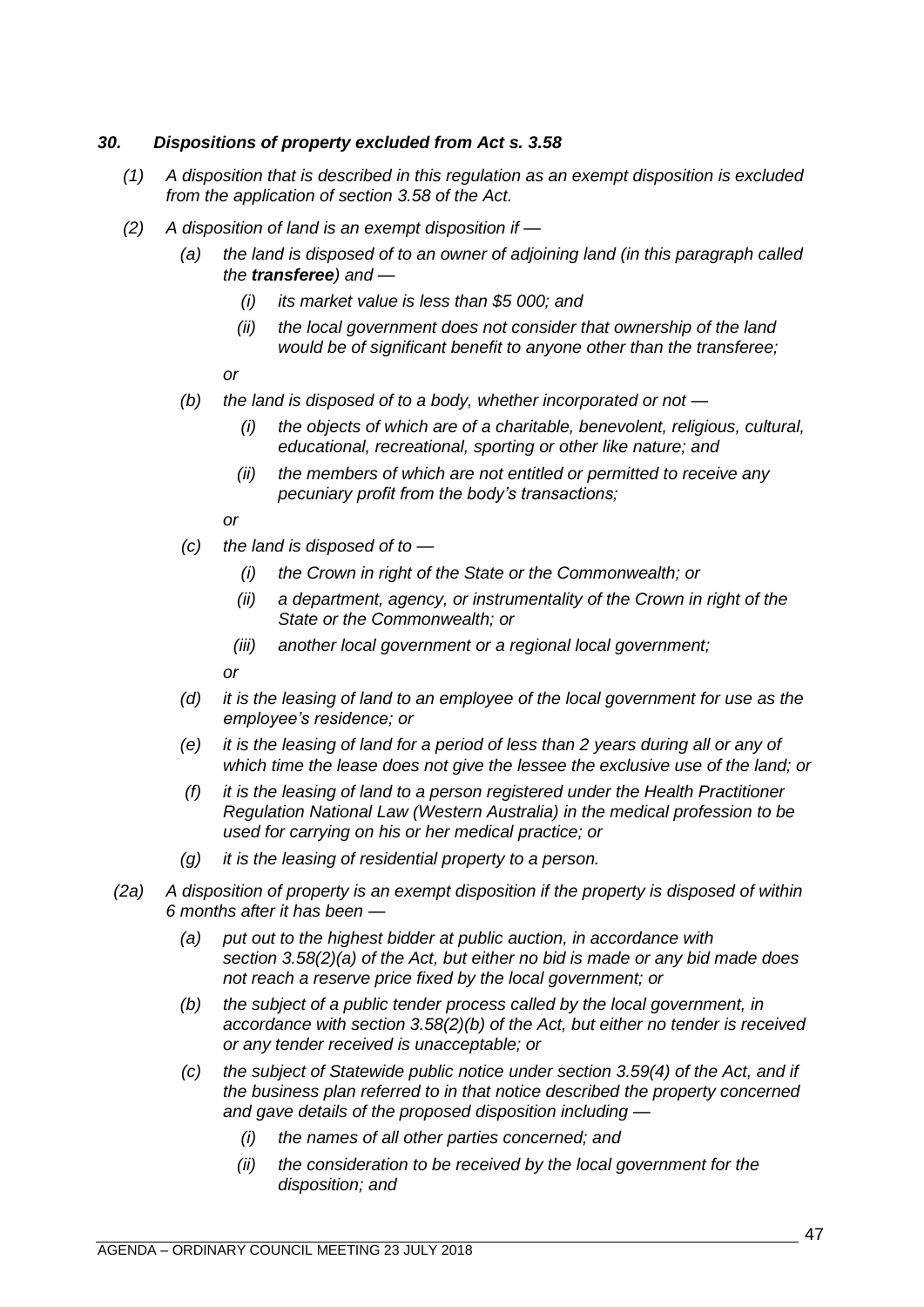- *(iii) the market value of the disposition as ascertained by a valuation carried out not more than 12 months before the proposed disposition.*
- *(2b) Details (see section 3.58(4) of the Act) of a disposition of property under subregulation (2a) must be made available for public inspection for at least 12 months from the initial auction or tender, as the case requires.*
- *(3) A disposition of property other than land is an exempt disposition if —*
	- *(a) its market value is less than \$20 000; or*
	- *(b) the entire consideration received by the local government for the disposition is used to purchase other property, and where the total consideration for the other property is not more, or worth more, than \$75 000.*

*[Regulation 30 amended in Gazette 25 Feb 2000 p. 974-5; 28 Apr 2000 p. 2041; 31 Mar 2005 p. 1055-6; 27 Sep 2011 p. 3846; 18 Sep 2015 p. 3812.]*

Officers consider that the provision of a 9-month lease to St John Ambulance for exclusive use of this area is an exempt disposition because St John Ambulance is a notfor-profit organisation in accordance with Section 2 (b) (i) above.

• **Risk related**

Delays in the construction program of St John Ambulance could impact upon the length of time the area of land is required. If this was to exceed 12 months, planning approval would be required. If any delays required the area to be used for more than 2 years, the Regulation 30 exemption could not be used and Council would need to undertake a disposal process in accordance with Section 3.58 of the *Local Government Act 1995*.

## • **Workforce Implications**

This lease can be accommodated within the current workforce capacity.

## **Voting Requirements: Absolute Majority Required: No**

## **OFFICER RECOMMENDATION:**

*"That Council:*

- *1. Agrees to the lease with the York St John Ambulance (the Lessee) as attached to this report, for the land at Lot 24 No. 12 Joaquina Street, York, in accordance with the following essential lease terms:* 
	- *• A term of nine (9) months, commencing on the date of execution of the lease;*
	- *• Permitted purpose to be used as a temporary construction site & lay down area and uses reasonably ancillary thereto;*
	- *• Public Liability Insurance of not less than twenty million dollars (\$20,000,000) to be the responsibility of the Lessee; and*
	- *• Rent not applicable.*
- *2. Agrees the Shire will fund the legal fees and any other costs associated with the preparation of the lease which are to be recognised as a Shire contribution towards the redevelopment.*
- *3. Authorises the Shire President and Chief Executive Officer to engross the lease documentation as per the terms and condition of the lease."*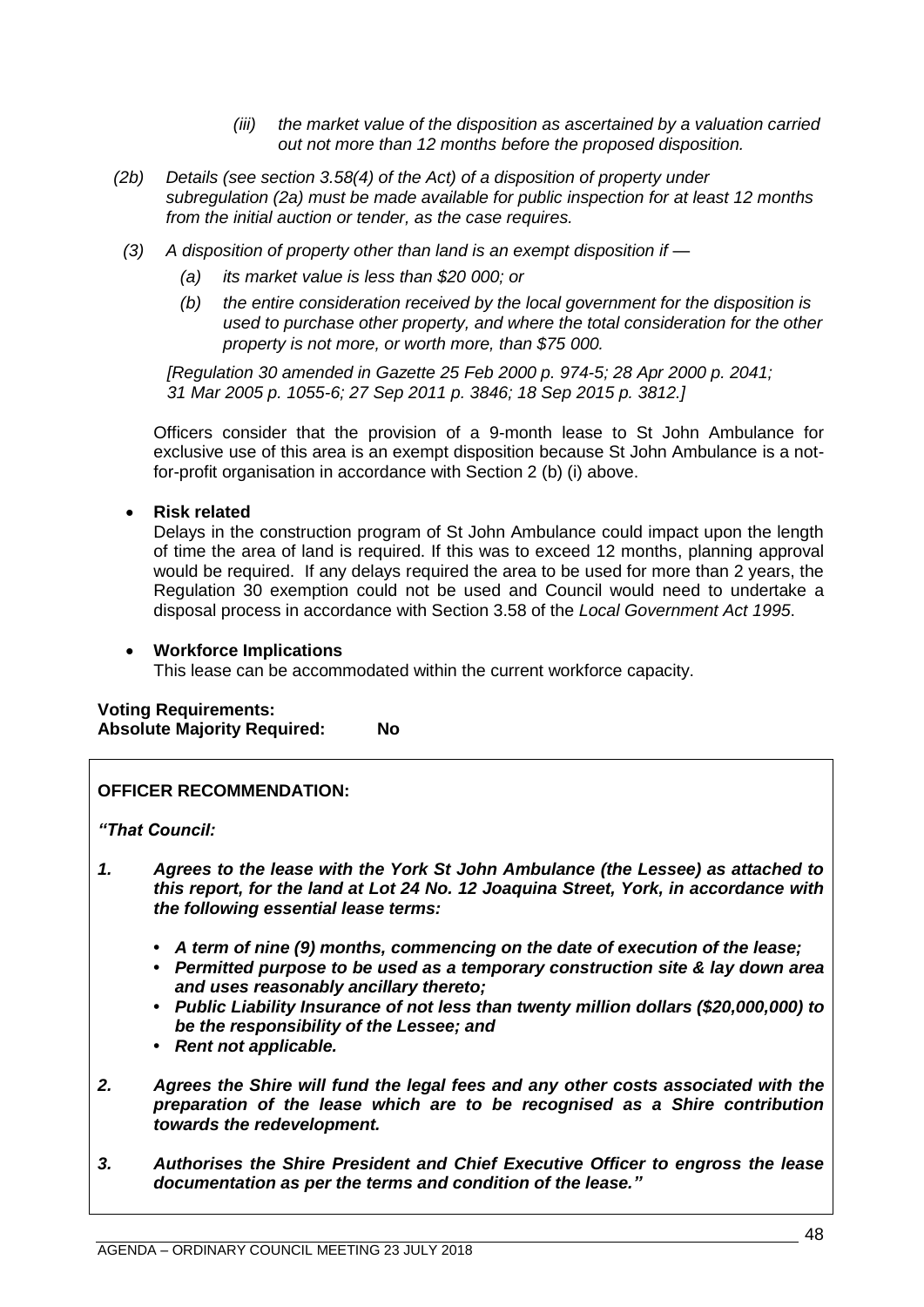# *SY090-07/18 – Evaluation and Acquittal of the 2018 York Motorcycle Festival*

| <b>FILE REFERENCE:</b>                            | CS.CEV.19                                                                    |
|---------------------------------------------------|------------------------------------------------------------------------------|
| <b>APPLICANT OR PROPONENT(S): Premiere Events</b> |                                                                              |
| <b>AUTHORS NAME &amp; POSITION:</b>               | <b>Esmeralda Harmer, Events &amp; Economic Development</b><br><b>Officer</b> |
| <b>RESPONSIBLE OFFICER:</b>                       | <b>Paul Martin, Chief Executive Officer</b>                                  |
| <b>PREVIOUSLY BEFORE COUNCIL: No</b>              |                                                                              |
| <b>DISCLOSURE OF INTEREST:</b>                    | <b>Nil</b>                                                                   |
| <b>APPENDICES:</b>                                | A. Premiere Events 2018 York Motorcycle Festival<br><b>Acquittal</b>         |
|                                                   | <b>B. Shire of York Acquittal Documents</b>                                  |

#### **Nature of Council's Role in the Matter:**

• Executive

#### **Purpose of the Report:**

This report presents Council with the 2018 York Motorcycle Festival Acquittal as presented by Premiere Events and considers the evaluation of the Shire supported festival extensions included in the 2018 event.

This report also requests Council to consider negotiating a multiyear agreement with Premiere Events to deliver the 2019 - 2021 York Motorcycle Festivals and recommends improved financial acquittal requirements going forward.

#### **Background:**

In February 2018 Council considered item *SY010-02/18 – York Motorcycle Festival Multi-Year Funding Proposal* where Council resolved the following:

*"That Council;*

- *1. Receives the acquittal of the 2017 York Motorcycle Festival.*
- *2. Allocates \$5,000 from GL132150 Festivals Assistance for cash and in-kind support of the 2018 Triumph Motorcycle Club ride on Saturday 7 April 2018.*
- *3. Notes the Wheatbelt Development Commission funding received will be utilised by the Shire to extend Saturday components of the York Motorcycle Festival as detailed in this report*
- *4. Requests the Chief Executive Officer to negotiate a draft Three Year Funding Agreement with the organisers of the York Motorcycle Festival subject to the following conditions:*
	- *(a) a maximum of \$20,000 per annum to be provided as a cash contribution to the Festival;*
	- *(b) permits and fees related to the Festival be charged separately;*
	- *(c) agreement to work with existing partners to incorporate programmed activities into current and future York Motorcycle Festival programs*
	- *(d) makes provisions to accept additional funding received by either party for the York Motorcycle Festival*
	- *(e) clarity of roles and responsibilities including insurance liabilities*
	- *(f) promotion and acknowledgement of the Shire's contribution; and*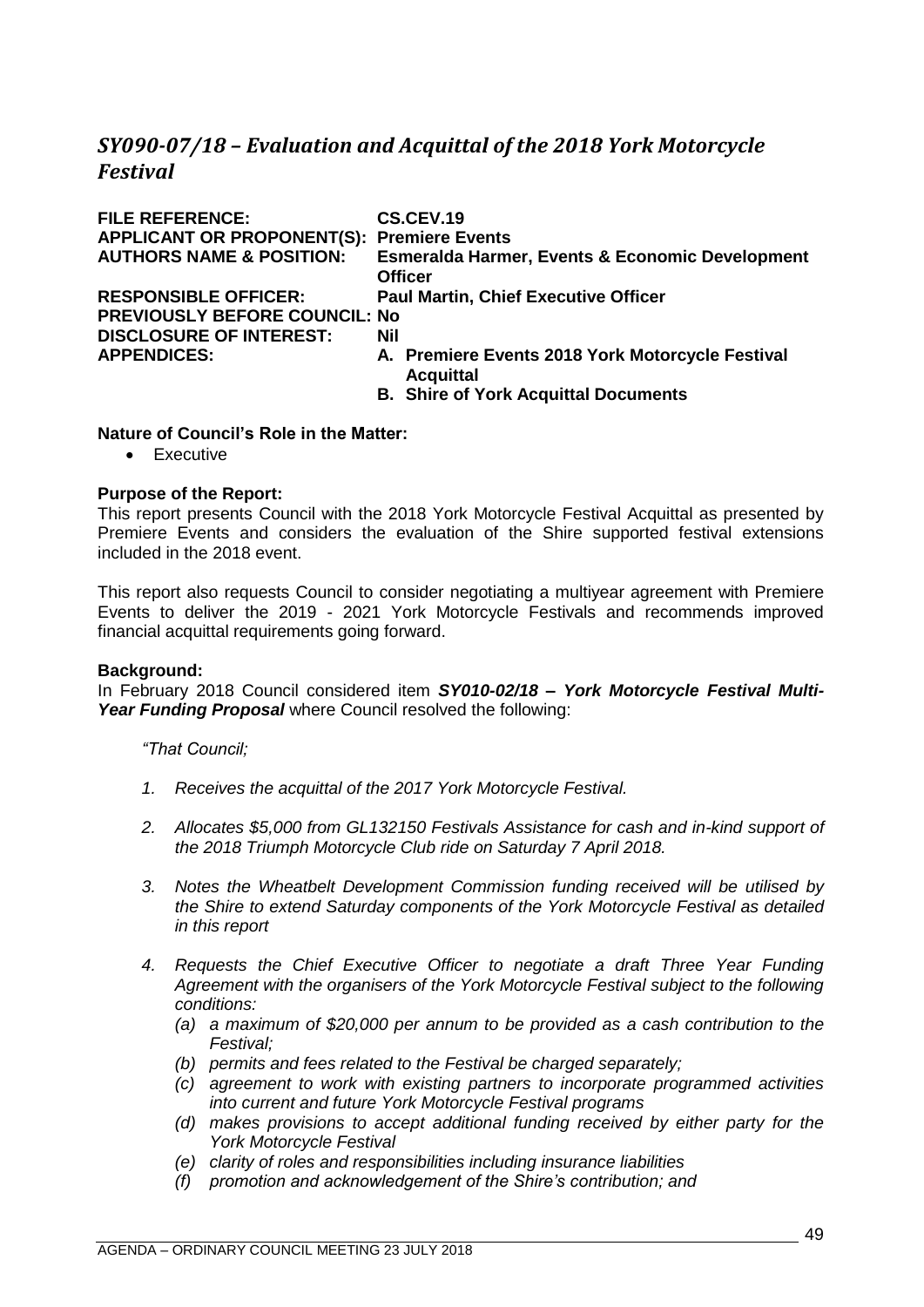- *(g) provision of acquittal requirements as per the C1.3 Community Funding: Donations, Grants, Sponsorship, and Waiver of fees Policy.*
- *5. Requests the Chief Executive Officer to present the draft Agreement to Council for consideration prior to execution."*

Although a proposed three-year funding agreement was initially suggested, Officers indicated in the report that the outcome of a three-year grant proposal submitted to Tourism WA – Regional Events Scheme (RES) had not been received at the time item *SY010-02/18 – York Motorcycle Festival Multi-Year Funding Proposal* was considered. Premiere Events and Officers agreed a new event scope would need consideration once these funding outcomes were known.

In March 2018 Officers presented item *SY030-03/18 York Motorcycle Festival Funding Agreement* where Council approved a one-year funding agreement with Premiere Events. Council also accepted the Mt Brown Hill climb as a new component of the York Motorcycle Festival, acknowledging a detailed risk management plan, in consultation with the Shire's insurer, LGIS would be undertaken.

Shire officers met with Premiere Events to engross the funding agreement and further develop the plans for the 2018 Festival. Both parties agreed Saturday components of the Motorcycle Festival would be managed and coordinated by the Shire, with existing Sunday activities remaining under the direction of Premiere Events as in previous years.

This approach provided greater clarity of roles and responsibilities and enabled the Shire to lead the risk management planning required for the Mt Brown Hill Climb event.

Officers now present the Acquittal of the 2018 York Motorcycle Festival received from Premiere Events as attached at **Appendix A** and include an evaluation below of the Shire managed inclusions programmed into the Festival for Council's consideration.

## **Comments and details:**

## **Program Extension**

Previously a one-day event, funding received from the Wheatbelt Development Commission enabled the Shire to program additional activities to occur on the Saturday of the 2018 York Motorcycle Festival. Funds were granted to support the following:

- Encourage overnight stays and re-visitation numbers
- Include new elements to the Festival Program
- Encourage multiple opportunities for business participation

The activities programmed for the Saturday of the Festival included:

- Mt Brown Hill Climb; timed vintage motorcycle races along Pioneer Drive
- Production of a festival program and map
- Street music and family inclusive entertainment along Avon Terrace
- Show and Shine in the Town Hall
- Extended camping options at the Recreation Centre
- Free Community Shuttle Bus between activated venues

These activities were well received by visitors and the community, particularly the inclusion of street music and family related entertainment. Although the town centre was not as busy as the Sunday program, feedback received indicated the street music markets, animal farm and face painting created a vibrant family atmosphere, which had not occurred in previous years of the Festival.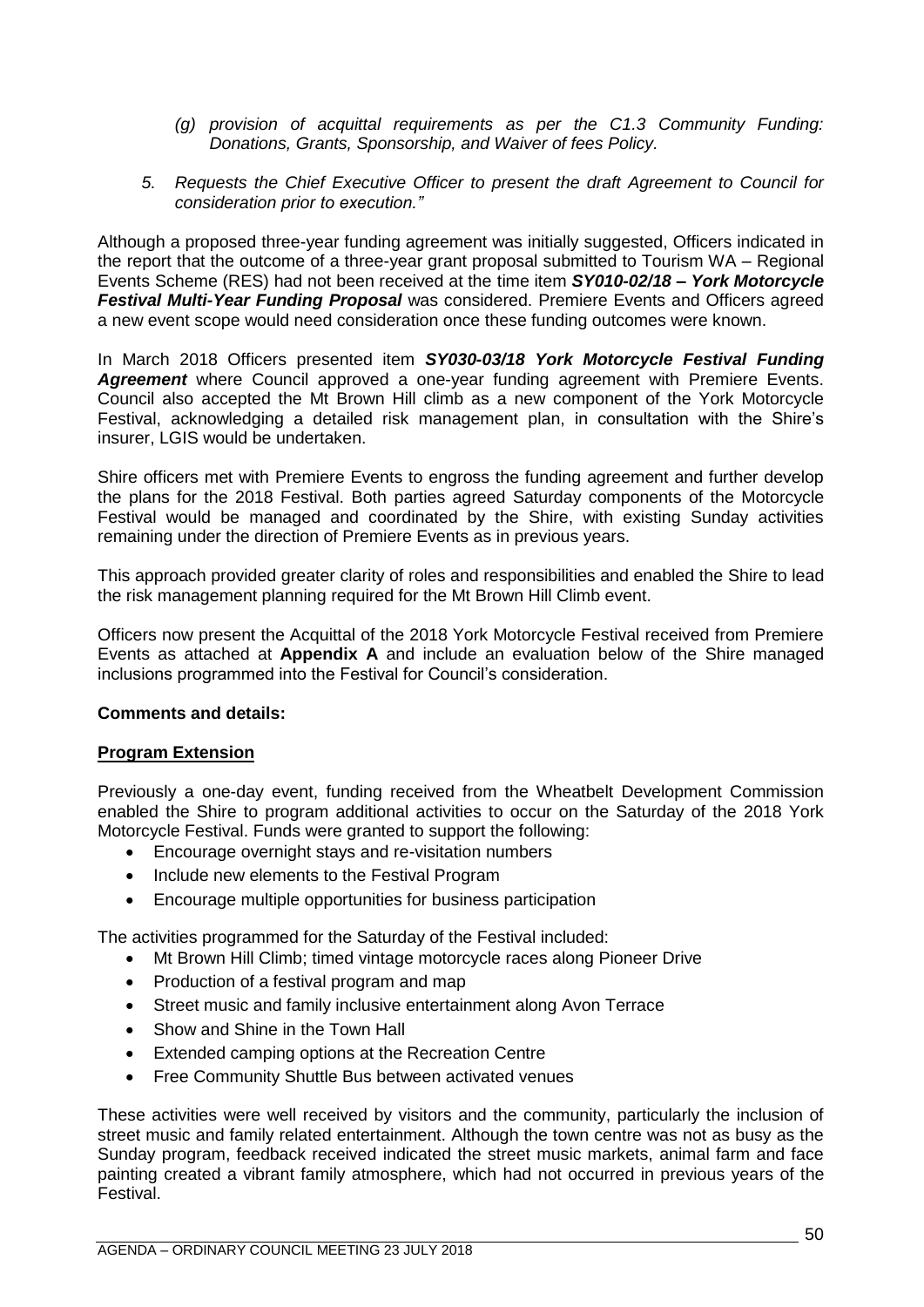The Saturday program also attracted interest from the Ulysses Club of WA who conducted road rides from York to surrounding areas such as Merredin, Beverley and Toodyay. Approximately 200 riders participated in the three back road rides offered and returned to York staying overnight to attend the Sunday Festival activities.

## **Challenges**

As the Saturday elements were new to the Festival programming, Officers invested a lot of time scoping the activities and conceptualising how these components could be programmed into the Festival successfully, particularly the Vintage Hill Climb on Mt Brown.

Officers undertook an internal risk assessment and site visit of Mt Brown with the Hill Climb event organisers. Of the \$10,000 available to support the Saturday elements, Officers initially identified a budget estimate of \$3,000 to fund safety improvements for the Vintage Hill Climb activity. These costs took into consideration traffic management planning and road sweeping requirements to enable the hill climb racing to occur safely.

Officers sought event approval from the Shire's insurer LGIS, who requested a more detailed risk analysis and report be undertaken. The following risks were identified through this process and appropriate mitigation strategies implemented. These included:

- Improving the condition of the roads proposed for the hill climb activity prior to the event
- Purchase of isolation and barrier delineators to ensure spectators walking along Mt Brown would have separated accessways to the Shuttle Bus and competitor areas
- Provision of emergency services on site for accidents or incidents

Of the \$3,000 allocated in the budget for the safety improvements for the Vintage Hill Climb, an additional \$6,385 was spent implementing the scope of works identified to meet the risk management strategies required by LGIS for the site the Hill Climb was taking place. This was due to the shoulder upgrades and works completed along Pioneer Drive and Steere Road and the purchase of appropriate traffic management delineators.

Although not considered high risk in relation to the race activity occurring, the culverts and undulating surfaces posed imminent high risk to spectators and trail walkers accessing these areas. The works undertaken improved the road and pedestrian accessways, however these also contributed to the additional expenditure identified above.

The works undertaken to address the risk issues identified by LGIS were considered improvements to a Shire asset, and as such could not be absorbed through the grant funding received. These expenditure costs were considered at the midyear budget review and allocated to Mt Brown Improvements and Maintenance in consideration of the asset improvements made through the works undertaken.

Officers acknowledge that for future events, early involvement and consultation regarding technical specialities and more detailed risk management strategies would significantly reduce the challenges faced delivering the Mt Brown Hill Climb.

## **Event Evaluation**

In summary, the two-day program, increased event exposure, inclusion of new event components and increase in business participation all contributed to the Festival increasing in size and attendance numbers for the 2018 event.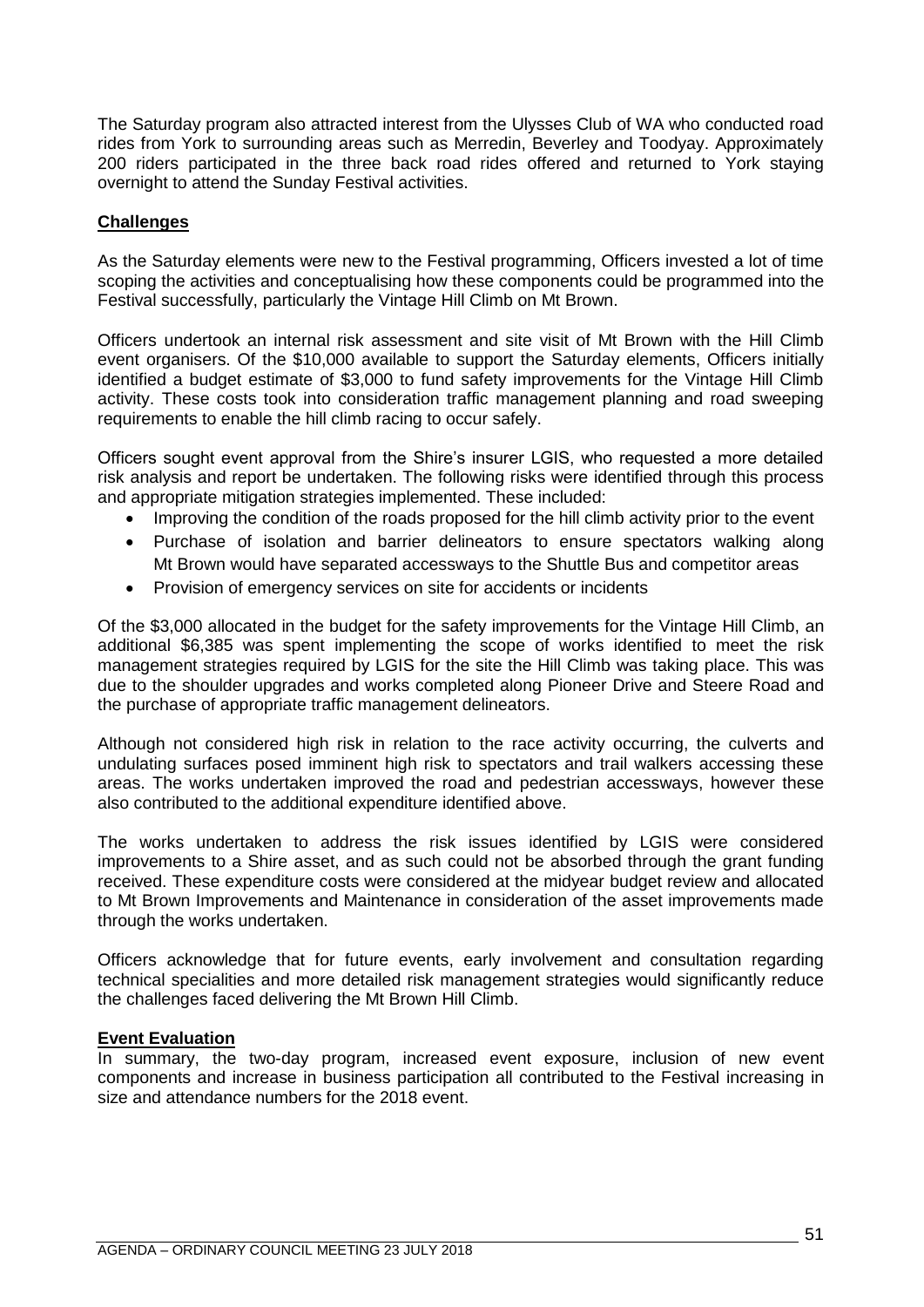The acquittal received from Premier Events attached at Appendix A in accordance with the current requirements of the policy. Over time Officers are proposing to increase the level of detail provided in acquittals for sponsorships over \$10,000 including as a first stage, greater financial accountability including the requirement for audited financial statements. In time, this is expected to include other aspects.

York Motorcycle Festival is now the only motorcycle specific show in WA and as such is likely to continue to grow in size over the coming years. York's visibility as an events town also aids this growth and Officers acknowledge future external funding support will be required should Council wish to continue to build and promote the event as a two-day Motorcycle Festival.

Officers are recommending Council requests the Chief Executive Officer to negotiate a draft three-year funding agreement with Premiere Events for the York Motorcycle Festival once external grant submissions are known and present these to Council for consideration.

## **Implications to consider:**

• **Consultative**

In accordance with Council's *G2.9 Community Engagement and Consultation Policy*.

• **Strategic**

Nil

• **Policy related**

In accordance with *Council's C1.3 Community Funding: Donations, Grants, Sponsorship and Waiver of fees Policy Clause 8, Acquittal*

• **Financial**

The 2018 York Motorcycle Festival was delivered utilising a mixture of municipal and external grant funds. In item *SY030-03/18 York Motorcycle Festival Funding Agreement* Council resolved to provide \$20,000 from GL 132150 Festivals Assistance to Premiere Events to deliver the 2018 York Motorcycle Festival.

Furthermore, an event budget breakdown as provided by Premiere Events, has been included as attached at **Appendix A** for Council's consideration. Since the receipt of the acquittal received, Officers have standardised the acquittal documents to include a higher level of detail regarding the income and expenditure reporting required.

For future events considered under the Shire's *C1.4 Sponsorship of Tourism Events,* the improved acquittal documents will be required to be submitted as part of the acquitting process. These documents have been attached as **Appendix B** for Council's review.

As detailed in this report funds received from the Wheatbelt Development Commission of \$10,000 were utilised to support the Saturday components of the York Motorcycle Festival as per the funding guidelines of the grant received. These funds have been acquitted in accordance with the Shire's *G4.4 External Grants: Procurement and Management Policy.* 

An over expenditure of \$6,385 is noted and attributed to the shoulder improvements and maintenance undertaken on Mt Brown and Steere Rd to address risk issues associated with the Vintage Hill Climb. These costs have been allocated Shire's Mt Brown Maintenance and Improvements.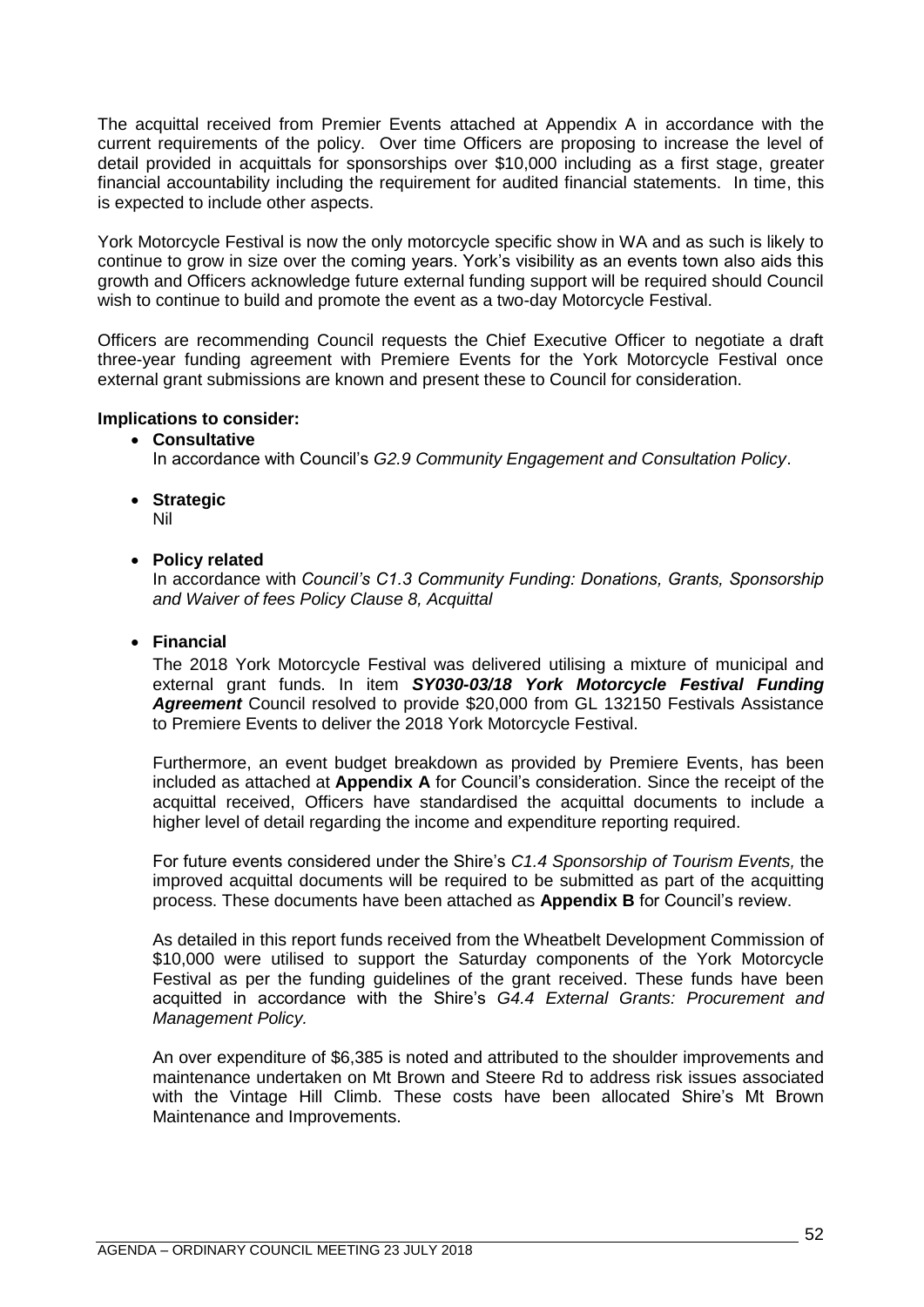## • **Risk related**

This year a greater focus was placed upon managing risk associated with the event. The risk management plan provided by Premier events was provided to LGIS for approval.

Given the Shire coordinated activities on the Saturday including the Mount Brown a risk management plan was prepared and approved by LGIS. Although the organisers of the Mount Brown Hill Climb had insurance for the event itself, the Shire was required to implement strategies to ensure the safety of the site. The lesson here was that implementation of the risk management plan to the satisfaction of LGIS cost more than Officers had budgeted. Going forward Officers will engage earlier with LGIS on matters associated with risk management for this and other events.

• **Workforce Implications**

Nil

**Voting Requirements: Absolute Majority Required: No**

## **OFFICER RECOMMENDATION**

*"That Council;*

- *1. Receives the acquittal of the 2018 York Motorcycle Festival as presented by Premiere Events.*
- *2. Notes the Wheatbelt Development Commission funding received was utilised by the Shire to extend Saturday components of the York Motorcycle Festival as detailed in this report.*
- *3. Requests the Chief Executive Officer to negotiate a draft Three - Year Funding Agreement with the organisers of the York Motorcycle Festival subject to the following conditions:*
	- *(a) a maximum of \$20,000 per annum to be provided as a cash contribution to the Festival;*
	- *(b) permits and fees related to the Festival to be charged separately;*
	- *(c) agreement to work with existing partners to incorporate programmed activities into current and future York Motorcycle Festival programs;*
	- *(d) provisions to accept additional funding received by either parties for the York Motorcycle Festival;*
	- *(e) clarity of roles and responsibilities including insurance liabilities*
	- *(f) promotion and acknowledgement of the Shire's contribution; and*
	- *(g) provision of acquittal requirements as per the C1.3 Community Funding: Donations, Grants, Sponsorship, and Waiver of fees Policy;*
	- *(h) Event organisers to complete the new acquittal template attached at Appendix B to this report*
- *4. Requests the Chief Executive Officer to present the draft Agreement to Council for consideration prior to execution."*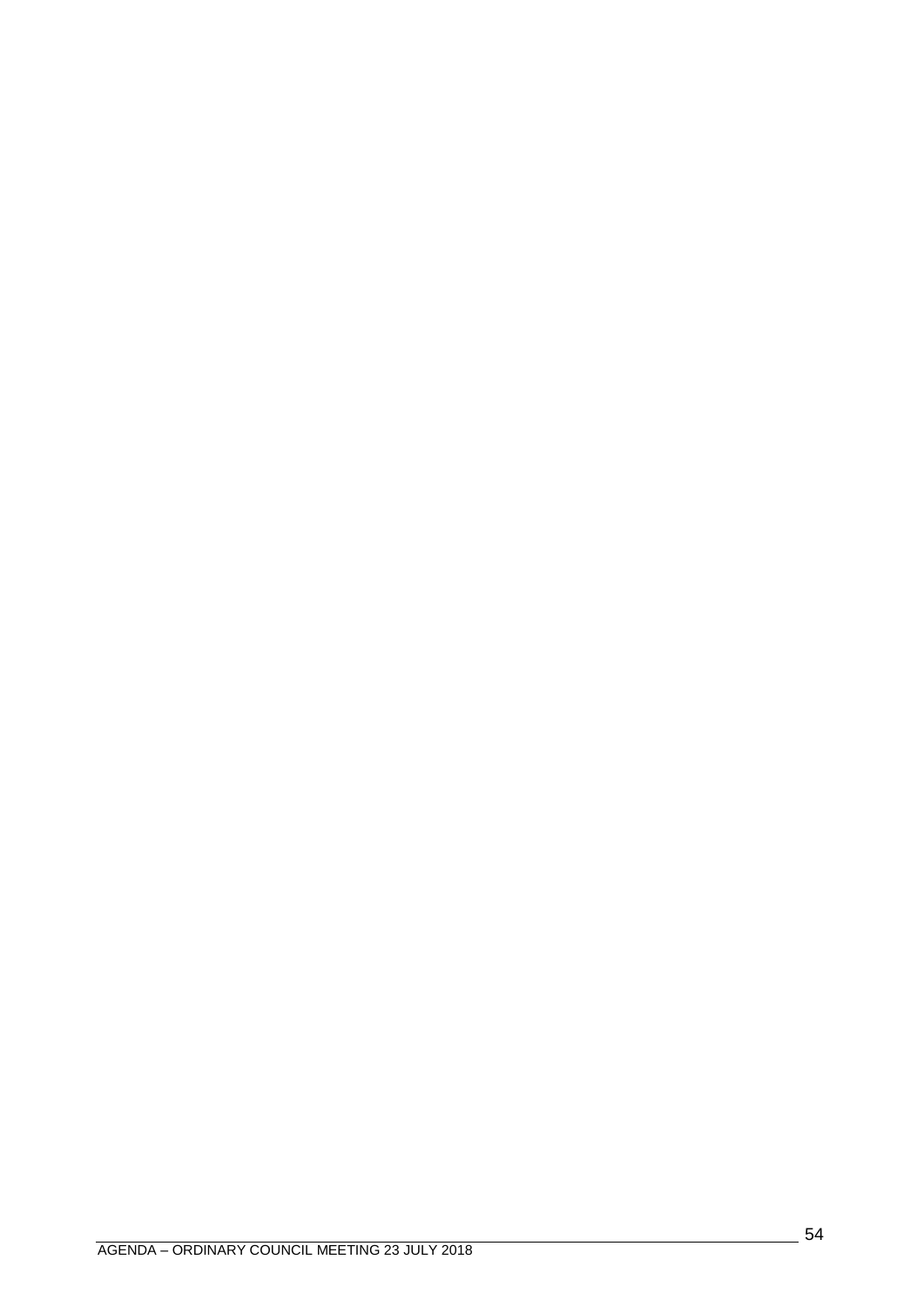# *SY091-07/18 – 2017 Festival of Cycling Acquittal & 2018 Festival of Cycling Event Proposals*

| <b>FILE REFERENCE:</b>              | FI.DON.2                                                               |
|-------------------------------------|------------------------------------------------------------------------|
| <b>APPLICANT OR PROPONENT(S):</b>   | <b>Various</b>                                                         |
| <b>AUTHORS NAME &amp; POSITION:</b> | <b>Esmeralda Harmer, Events Economic Development</b><br><b>Officer</b> |
| <b>RESPONSIBLE OFFICER:</b>         | <b>Paul Martin, Chief Executive Officer</b>                            |
| PREVIOUSLY BEFORE COUNCIL: N/A      |                                                                        |
| <b>DISCLOSURE OF INTEREST:</b>      | Nil                                                                    |
| <b>APPENDICES:</b>                  | A - 2017 West Cycle Family Festival of Cycling<br><b>Acquittal</b>     |
|                                     | <b>B-WA Gravity Enduro Event Proposal</b>                              |
|                                     | C - 2018 York Cyclo - cross Proposal                                   |
|                                     | D - Shire of York Acquittal Documents                                  |

## **Nature of Council's Role in the Matter:**

• Executive

#### **Purpose of the Report:**

This report presents Council with the 2017 York Family Festival of Cycling acquittal and requests Council considers the cycling proposals received from Perth Mountain Bike Club and WA Gravity Enduro.

This report also details the cycling proposals received from these organisations and requests Council consider the benefits of these activities occurring in conjunction with the proposed 2018 Festival of Cycling event.

#### **Background:**

At Council's 2017 February meeting *Item SY010-02/17 Priorities for Events in York* was presented to Council where Council requested the Chief Executive Officer work with potential partners to investigate establishing a Music festival and Cycling Event in York and report to Council when appropriate.

Officers continued to develop components of these recommendations with identified stakeholders and received renewed concept proposals from WestCycle – WA's peak body for cycling. The proposal details were then presented to Council in *Item SY049-05/17 Applications for Sponsorship of Tourism Events*. This report included West Cycle's intentions to deliver a two-day cycling event in York, with components of the event occurring throughout York's CBD. Council approved \$15,000 of funding to co-host the 2017 Festival of Cycling and requested the Chief Executive Officer to include the funding amount in the draft 2017/18 budgeting process.

Officers then undertook further event development of the Festival of Cycling including:

- Consultation with the York Agricultural Society to discuss how the two separate events (cycling event and York Show) held on the same weekend could be cross promoted.
- Development of a marketing plan to attract and stimulate visitation and competitor interest pre, during and post event.
- Consultation with residents regarding the road closures intended.
- Race plans and local business involvement.
- Event approvals process.
- Each partys' role and responsibilities.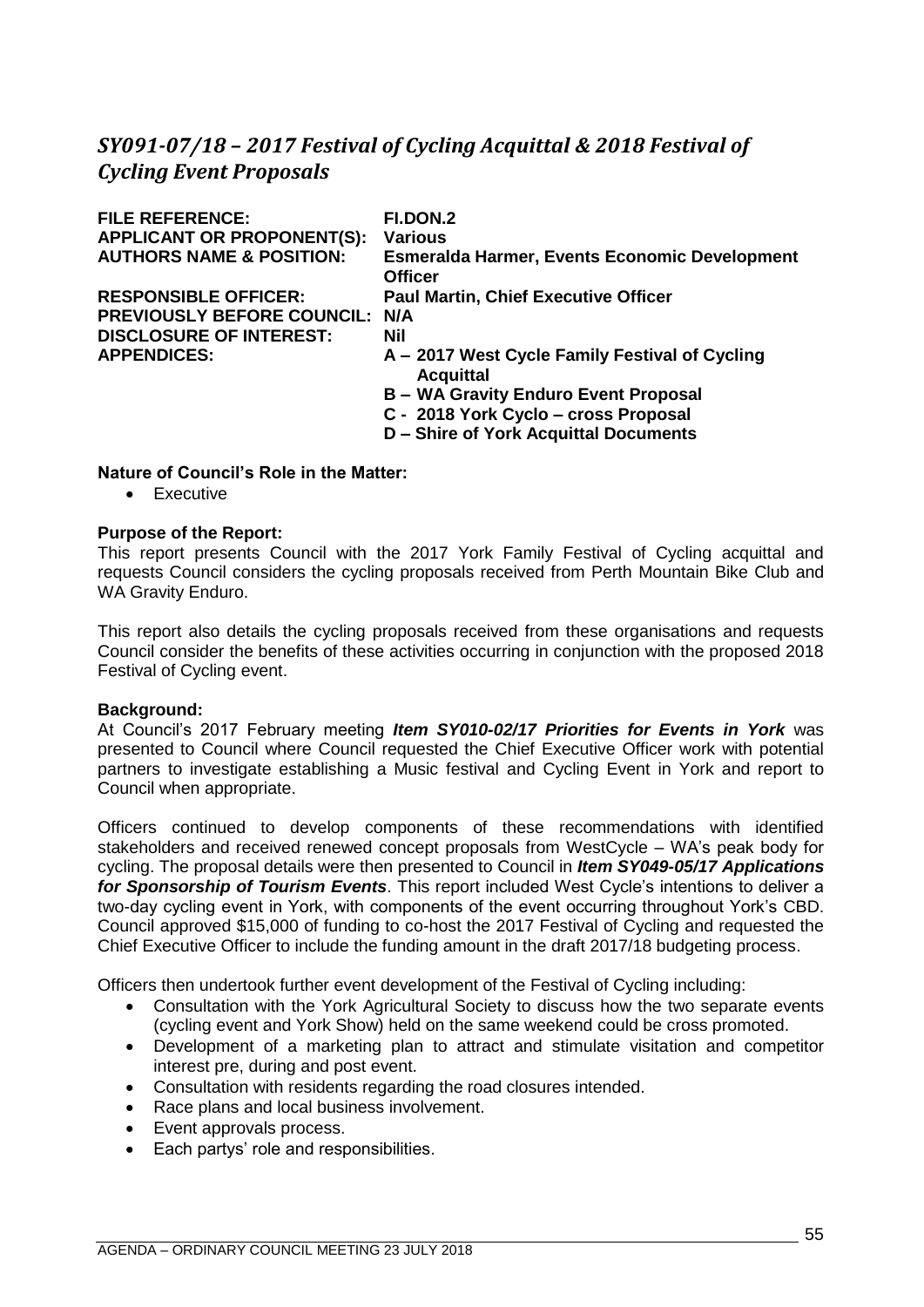Key marketing strategies were identified with corflute signage placed in York, Greenmount and Leederville locations. A Festival of Cycling webpage was created and managed by WestCycle which promoted registration links, event information and included a show reel of York specific accommodations, attractions and ride route visuals.

Multiple site visits to Mt Brown, Avon Terrace and Knotts Rd were undertaken and race details examined by the Shire's insurers LGIS to determine if the activities and their associated inclusions were considered safe for competition.

Following the delivery of the WestCycle event, a debrief between event organisers and Shire staff was undertaken. The key learnings discussed included:

- Corflute marketing signage and location placements provided good visual coverage of the event
- Cycle competitors were satisfied with the race venue, race difficulty and racing disciplines offered over the two-day event
- Pairing the event to occur over the same weekend as a community event (the York Agricultural Show) was beneficial to both events, with 150 complimentary gate passes offered to registered cycle competitors by the York Agricultural Society and 102 of those passes being utilised.
- Some local businesses extended their trading hours to cater for the visitation numbers experienced, particularly on the Sunday of the event when Avon Terrace was closed to traffic.
- Criterium racing and the little critters novelty races on Avon Terrace on the Sunday of the event received the highest community engagement, spectator and participation numbers due to the nature of the activities. WestCycle has indicated these elements would be built onto to encourage more recreational riders to attend in future years.

Officers have included the 2017 York Family Festival of Cycling received from WestCycle as attached at **Appendix A**.

Since this time, Officers have met with WestCycle representatives on numerous occasions to discuss the future of cycling related events in York. Both parties agreed the Festival of Cycling was a success however also acknowledged further work would be required to develop York's position as a cyclist friendly destination. Limited re-visitation numbers from the cycling community since the event was noted. This could be attributed to the level of racing offered at the Festival of Cycling event, attracting riders of the elite athlete level. This indirectly limited access points available for recreational riders to compete and engage in the overall event.

Event organisers agreed to grow York's cycle sport interest base in York, the introduction of cycle elements such as mountain bike trail and off-road based competitions would be a good fit for York and align with Council's desire to grow mountain biking in York. These disciplines have a higher 'recreational' rider base and the disciplines offered align best with York's aspirations to make use of the Shire's natural and built environments.

## **Comments and details:**

The following are the details of the new cycle event proposals received to potentially include in the 2018 Festival of Cycling for Council's consideration.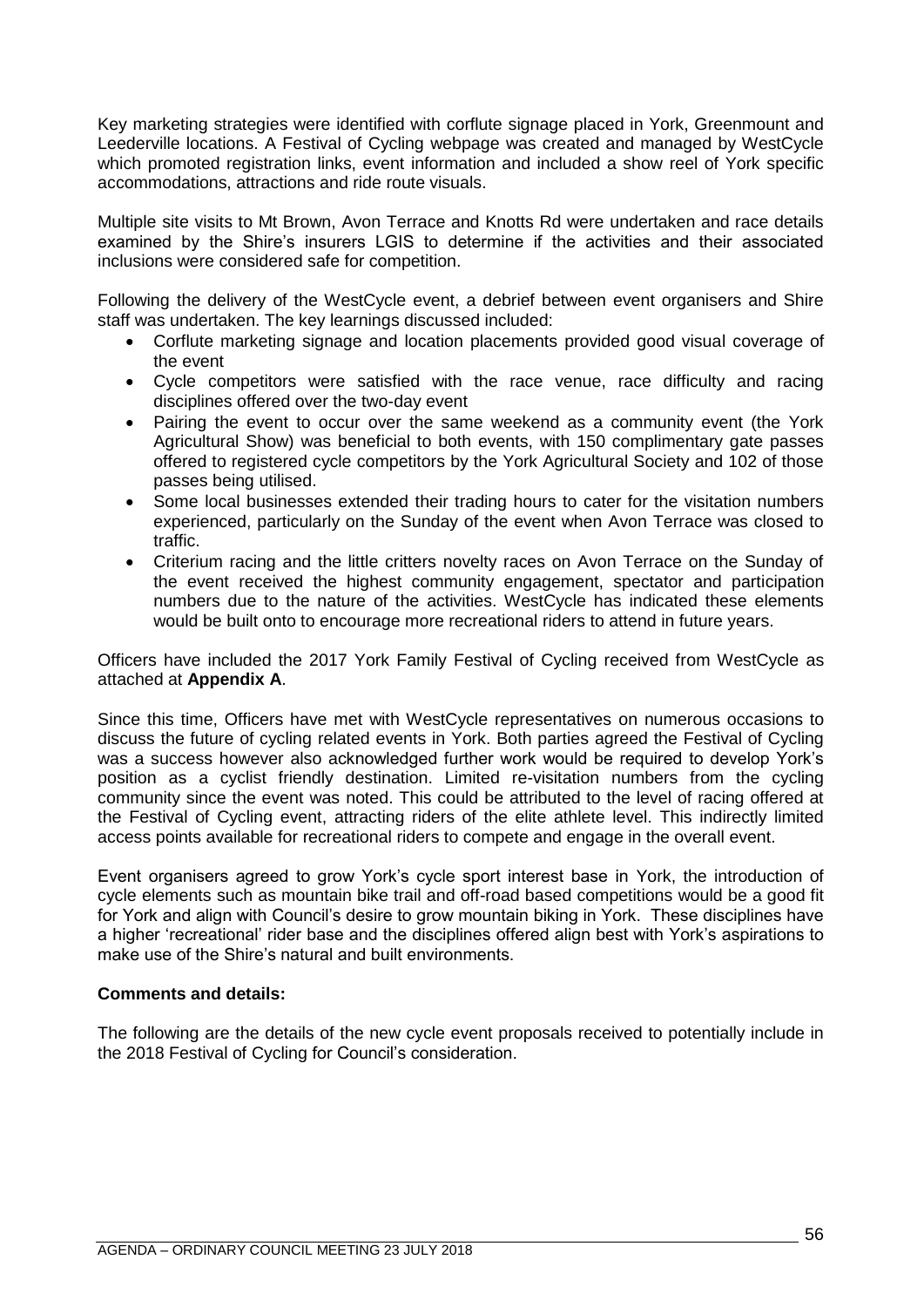## **Program Extensions/Additions for the 2018 event**

Officers acknowledge that supporting new elements to the Festival of Cycling event, work to incorporate these components into the existing event program would need consideration. Through WestCycle's involvement as the peak body for cycle sport in Western Australia, market research was undertaken to gauge the recreational riding community's appetite for cycle sport events in York. These conversations yielded positive responses with Officers receiving interest from multiple groups including:

**Perth Mountain Bike Club (WA Cyclocross)** – Cyclocross consists of many laps of a short (2.5–3.5 km) timed course featuring pavement, wooded trails, grass, steep hills and obstacles requiring the rider to quickly dismount, carry the bike while navigating the obstruction and remount. Races for advanced categories are generally between 30 minutes and an hour long, with the distance varying depending on the ground conditions.

The group is proposing a road closure for the race event to occur on Sunday 19 August, however race marking and practice sessions on the Mongers reserve location would occur on Saturday 18 August. The Mongers reserve area and adjoining roads are proposed as the ride route for this event to occur and would involve a mixture of gravel, dirt and bitumised roads.

Competitor numbers are predicted at between 80-130 riders with rider ages varying between 30-40 years old of both sexes. Categories for young people to ride and compete are also being explored. Although no cash contribution is requested by the Club to undertake the event, in kind support to deliver the road closure and traffic management required for the event has been requested as part of the event application received.

Further details regarding the Club's risk management plan, proposed race map and race locations have been included as *Appendix C York Cyclocross Event Proposal* for Council's consideration.

**WA Gravity Enduro (WAGE)** - Gravity Enduro is the cycle racing discipline of a multi-staged racing event where riders ride varying trail distances and trail grades, usually 4-6 stages in one event. Descents are timed and the climbs/connection to other stages are untimed. WAGE is proposing York as the destination to host its 2018 National Gravity Enduro Cup. The event would involve use of six of Mt Brown's descending trails for the event competition on Saturday 25 & Sunday 26 August

Trail marking, and bunting is proposed to occur on the weekend prior to this date in conjunction with the York Cyclocross event proposed. Competitor numbers are predicted at between 200 -300 entrants. Categories for young people to compete are also offered and no specialised equipment is needed for recreational riders to become involved. WAGE intends to setup a rider village at Avon Park, providing a centralised location for riders to leave and return to following their timed descents across the six trails.

Community consultation sessions to provide information on the event, locations of the trails proposed for use and the groups environmental management strategies have been occurring throughout July 2018.

Although no cash contribution has been requested to enable this event to be delivered in York, Officers have identified an in-kind contribution from the Shire will be required to improve trail markings on some of the trails proposed and to enable exclusive use of Avon Park as the 'rider village' location and associated additional cleaning of toilets.

Officers also note that the date proposed for the WAGE event coincides with the York Motor Show, which occurs along Avon Terrace and Lowe Street. Although no impact or conflict is envisaged should both events occur during this time, Officers have notified the York Motor Show event organisers of the cycle event proposal.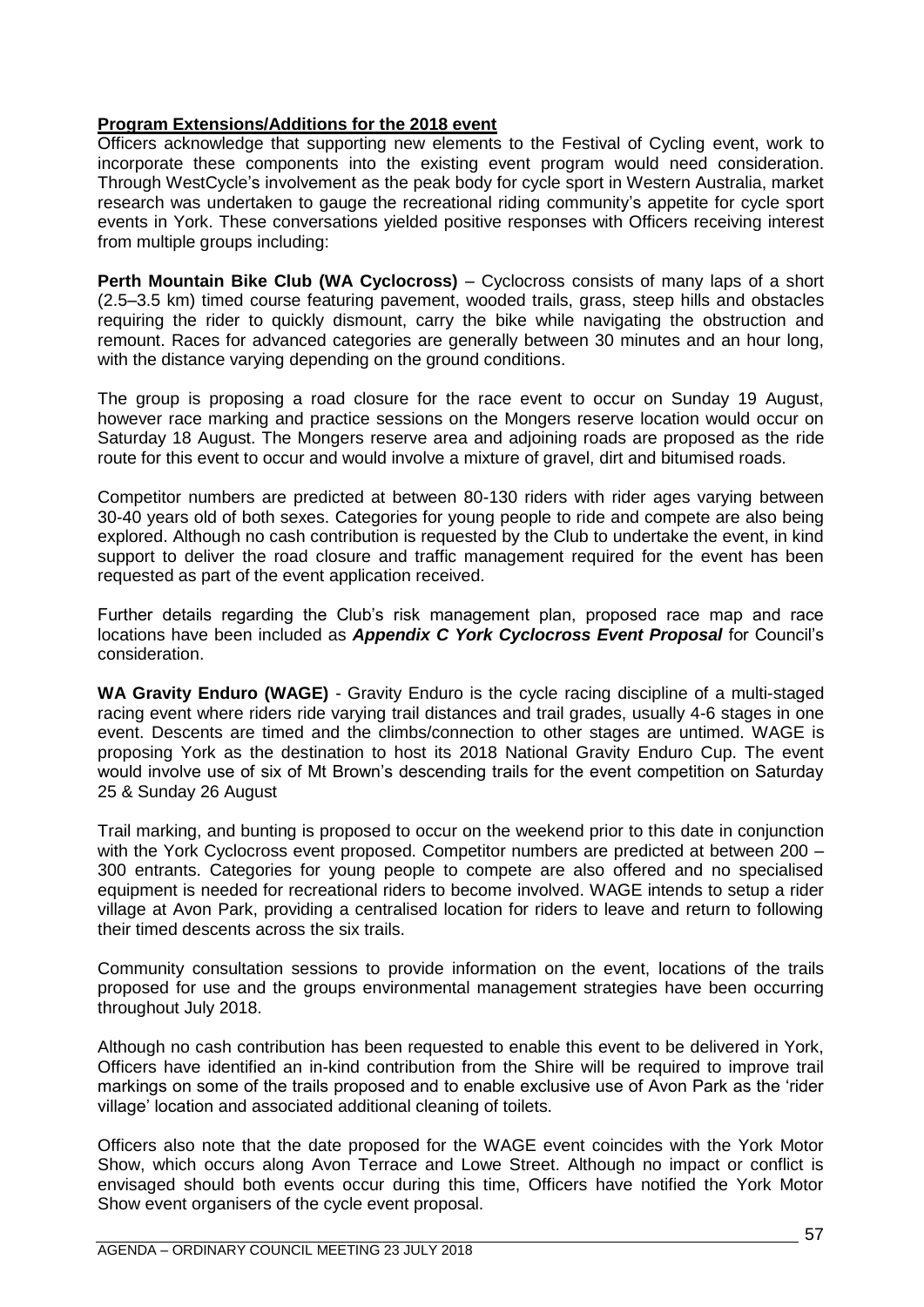Further details regarding WAGE and the proposed event have been included as **Appendix B. WA Gravity Enduro Event Proposal** for Council's consideration.

**Penny Farthing Novelty Race** – Local enthusiasts have approached Officers to program a Penny Farthing street race to occur in conjunction with the Festival of Cycling should the event occur again in 2018. Local enthusiasts have obtained three Penny Farthing bicycles which they would like to use to provide an exhibition style race along Avon Terrace. The event could occur as part of the Festival of Cycling as the roads would be closed to traffic during this time. Officers have introduced West Cycle to the local enthusiasts and indicated their support of the novelty event to occur in conjunction with the usual event programming.

No cash contribution or in-kind support has been requested for this activity to occur, however further details and development to promote the novelty event will be undertaken between WestCycle and the local enthusiasts.

**WestCycle Family Festival of Cycling** - Officers note no new elements (excluding the Penny Farthing Novelty event) are proposed for the 2018 Festival of Cycling Event. Through the evaluation of the 2017 event discussions, WestCycle has indicated their interest in presenting the same event in the 2018 year, with advertising of the date and competitor registrations already in circulation. The date proposed for the 2018 event is Saturday 1 & Sunday 2 September. Road racing is planned for the Saturday component of the event and criterium racing along Avon Terrace on the Sunday. Early registration numbers indicate the event is likely to attract significant numbers. Officers also predict the cycle events proposed to occur ahead of the Festival of Cycling are likely to aid the increase in professional riders attending the event.

#### **Summary**

In summary, Officers see merit in developing the Festival of Cycling into a multidiscipline event to occur over a three-weekend period from August to September 2018. The benefits that can be realised from the new elements proposed enable Council to explore existing trail networks and their development in conjunction with event partners who have skills and knowledge to share in these areas. Furthermore, Officers see the Shire's existing relationship with WestCycle as an imperative part of this process, providing access points for wider engagement with the cycling community.

WestCycle has requested cash sponsorship funding of \$15,000 to enable the Festival of Cycling event to occur in York. Considering the success of last year's event and the ongoing commitment from WestCycle to involve new cycle disciplines to be considered under the Festival umbrella and little or no cost, Officers are recommending the financial support of this event be approved. However, Officers are keen to increase the level of financial accountability for funding provided to large events and are therefore proposing additional reporting and auditing requirements for this year's event.

## **Implications to consider:**

## • **Consultative**

Officers have workshopped concepts with applicants to gain a clear understanding of the proponent's expectations of support for each proposal. Pending Council's resolution, Officers will continue to work closely with all applicants to determine the appropriate level of support from local groups, voluntary associations, assess promotional capabilities and to ensure a robust delivery of activity is achievable.

In addition to this consultation, WA Gravity Enduro have held two community drop in sessions over the July 2018 period to share the event details and plans developed for the Mountain Bike event. These include their environment impact and management plan, risk management and trail networks the group has identified.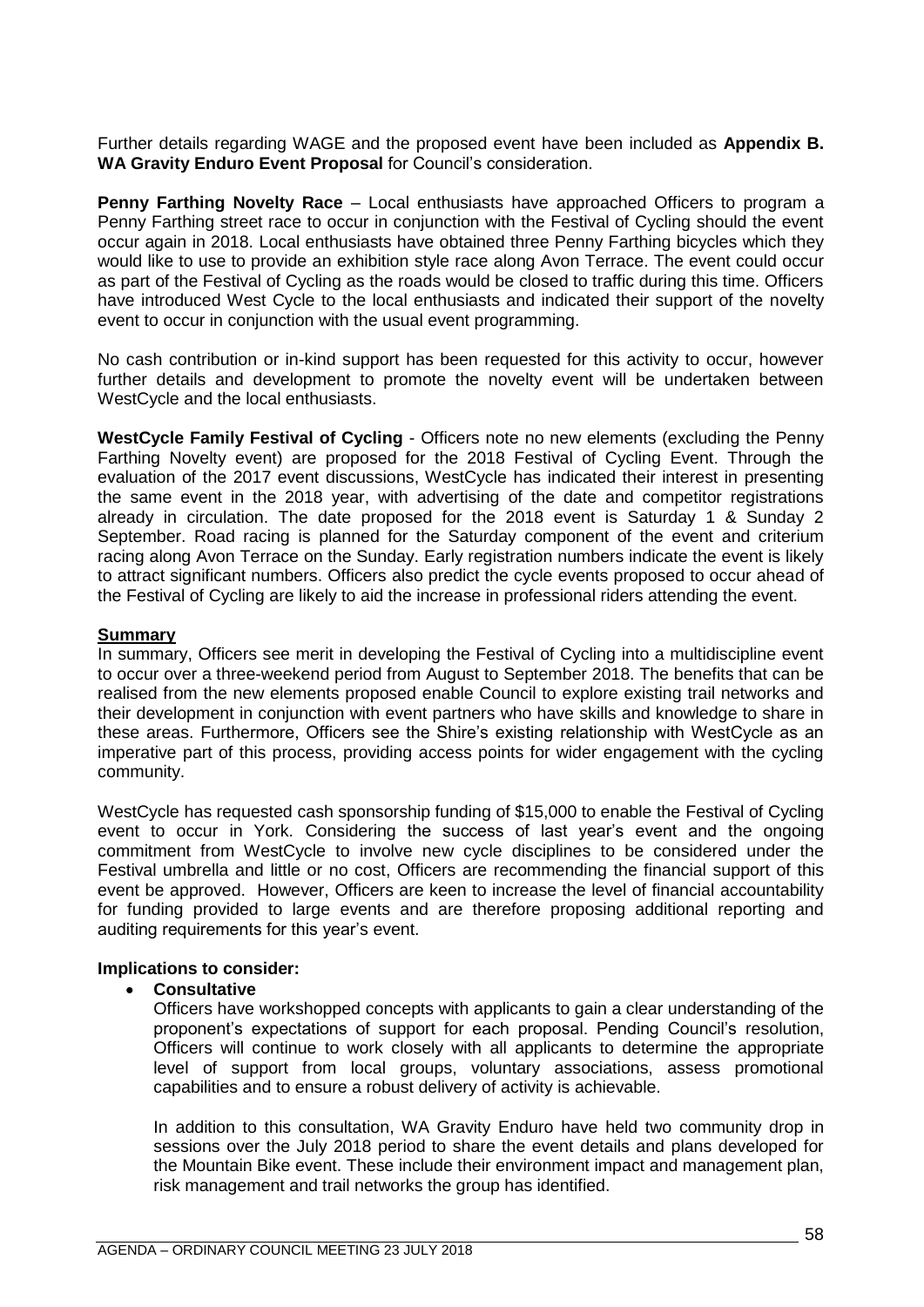Event applications, including relevant fees for each event under the Festival of Cycling umbrella would still need to be processed and assessed against its individual merits as part of the event application process.

## • **Strategic**

Building tourism around York's natural and built environment and the opportunity to gauge the community's appetite for cycle and walk trail related events are identified as aspirations in the Shire's Strategic Community Plan

All applications received meet identified actions in the Corporate Business Plan to;

- Fund from existing budgets, economic development including tourism, marketing, and events.
- Continually develop positive partnerships between the Shire and external stakeholders
- Strengthen the capacity of the Shire administration to undertake and deliver projects, work collaboratively with the community, and understand and meet strategic issues and challenges.

## • **Policy related**

In accordance with Council's *C1.4 Sponsorship of Tourism Events Policy and G2.9 Community Engagement and Consultation Policy*

## • **Risk related**

Each event will be required to complete their own risk assessment and submit it to the Shire. The Shire will provide these risk plans to our insurers for comment and feedback which will be provided to the applicants prior to final approval being issued.

As with the Hill Climb event the courses will also be assessed for risk.

#### • **Financial**

Council is requested to Consider the following funding amounts and GL accounts to support each event to occur in the 2018/19 financial year:

| <b>Event</b>                   | <b>Funding</b><br><b>Allocation</b> | <b>Purpose</b>                                     | <b>Proposed GL</b><br><b>Account</b> |
|--------------------------------|-------------------------------------|----------------------------------------------------|--------------------------------------|
|                                |                                     |                                                    |                                      |
| <b>York Cyclocross Event</b>   | 5,000 of in kind                    | the $Traffic$ GL 132150<br>Delivery<br>of          |                                      |
|                                |                                     | Management Plan for the   Festival Assistance      |                                      |
|                                |                                     | event                                              |                                      |
| <b>WA</b><br>Enduro<br>Gravity | 1,000 of in kind                    | Improve trail marking, Park   GL 132150            |                                      |
| <b>National Cup</b>            |                                     | hire and additional cleaning   Festival Assistance |                                      |
|                                |                                     | of toilets                                         |                                      |
| Family<br>οf<br>Festival       | 15,000 cash                         | Assistance to undertake the                        | GL 132150                            |
| Cycling                        |                                     | two-day event in York                              | <b>Festival Assistance</b>           |
|                                |                                     |                                                    |                                      |

Furthermore, an event budget breakdown as provided by WestCycle, has been included as attached at **Appendix A** for Council's consideration. Since the receipt of the acquittal received, Officers have standardised the acquittal documents to include a higher level of detail regarding the income and expenditure reporting required.

For future events considered under the Shire's *C1.4 Sponsorship of Tourism Events,* the improved acquittal documents will be required to be submitted as part of the acquitting process. These documents have been attached as **Appendix D** for Council's review.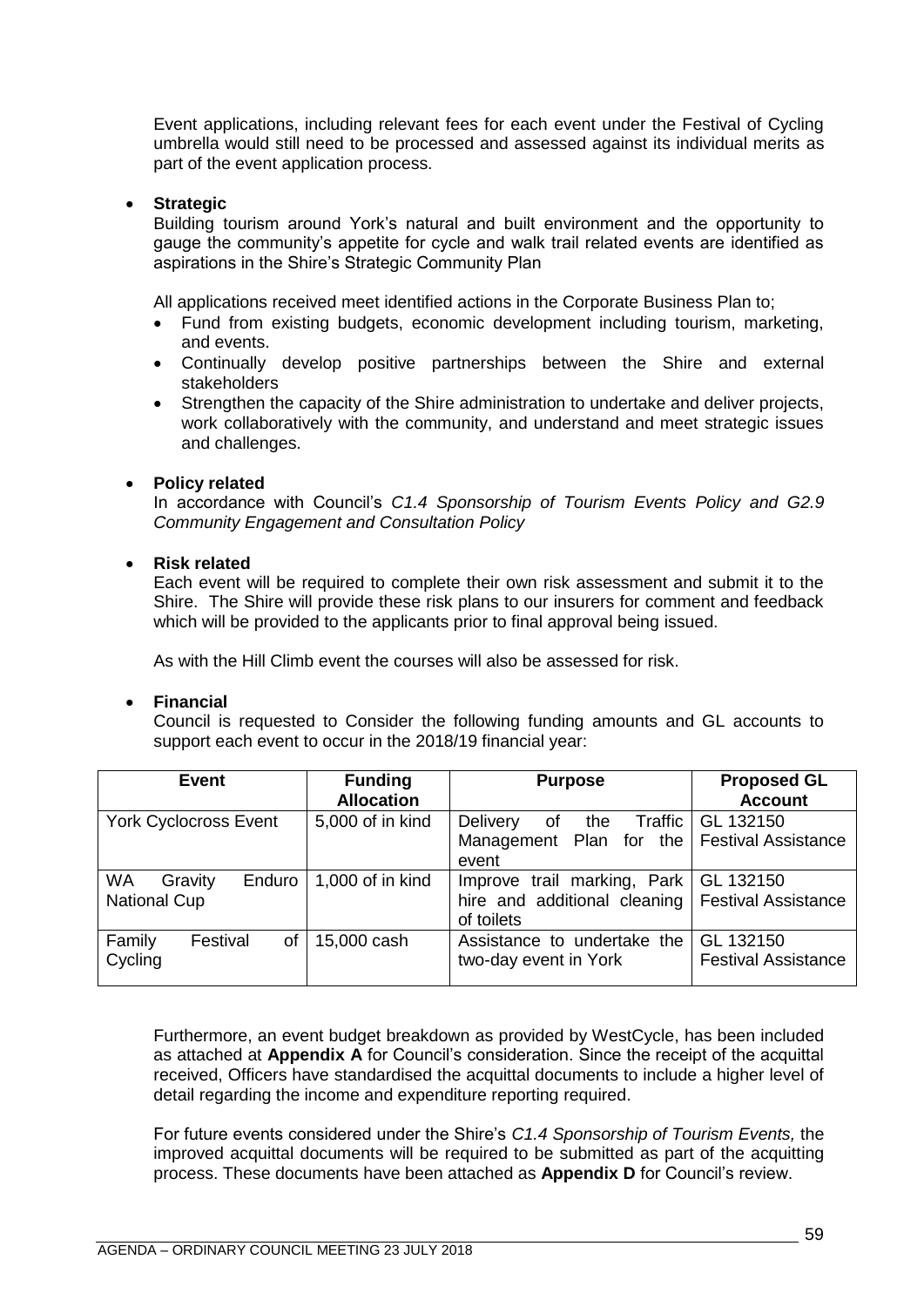• **Legal and Statutory**

All Council supported events would still need to comply and be assessed against any statutory policies and legislation.

• **Workforce Implications** Nil

**Voting Requirements: Absolute Majority Required: No**

|    | <b>OFFICER RECOMMENDATION:</b>                                                                                                                                                                                                                                                                                         |
|----|------------------------------------------------------------------------------------------------------------------------------------------------------------------------------------------------------------------------------------------------------------------------------------------------------------------------|
|    | "That Council:                                                                                                                                                                                                                                                                                                         |
| 1. | Receives the acquittal of the 2017 Family Festival of Cycling as presented by<br><b>WestCycle.</b>                                                                                                                                                                                                                     |
| 2. | Approves the 2018 Family Festival of Cycling which includes the following events<br>and activities;<br>York Cyclocross event on Sunday 19 August 2018<br>a.<br>WA Gravity Enduro National Cup on Saturday 25 & Sunday 26 August 2018<br>b.<br>Family Festival of Cycling on Saturday 1 & Sunday 2 September 2018<br>C. |
| 3. | Approves a maximum of \$15,000 as a cash contribution from GL 132150 Festivals<br>Assistance to WestCycle for the 2018 Family Festival of Cycling.                                                                                                                                                                     |
| 4. | Approves a maximum of \$6,000 from GL132150 Festivals Assistance as an in-kind<br>contribution to assist deliver elements of the York Cyclocross and WA Gravity<br>Enduro National Cup events as detailed in this report.                                                                                              |

*5. Requires Cycle West to complete the acquittal template attached at Appendix D to this report for the 2018 event."*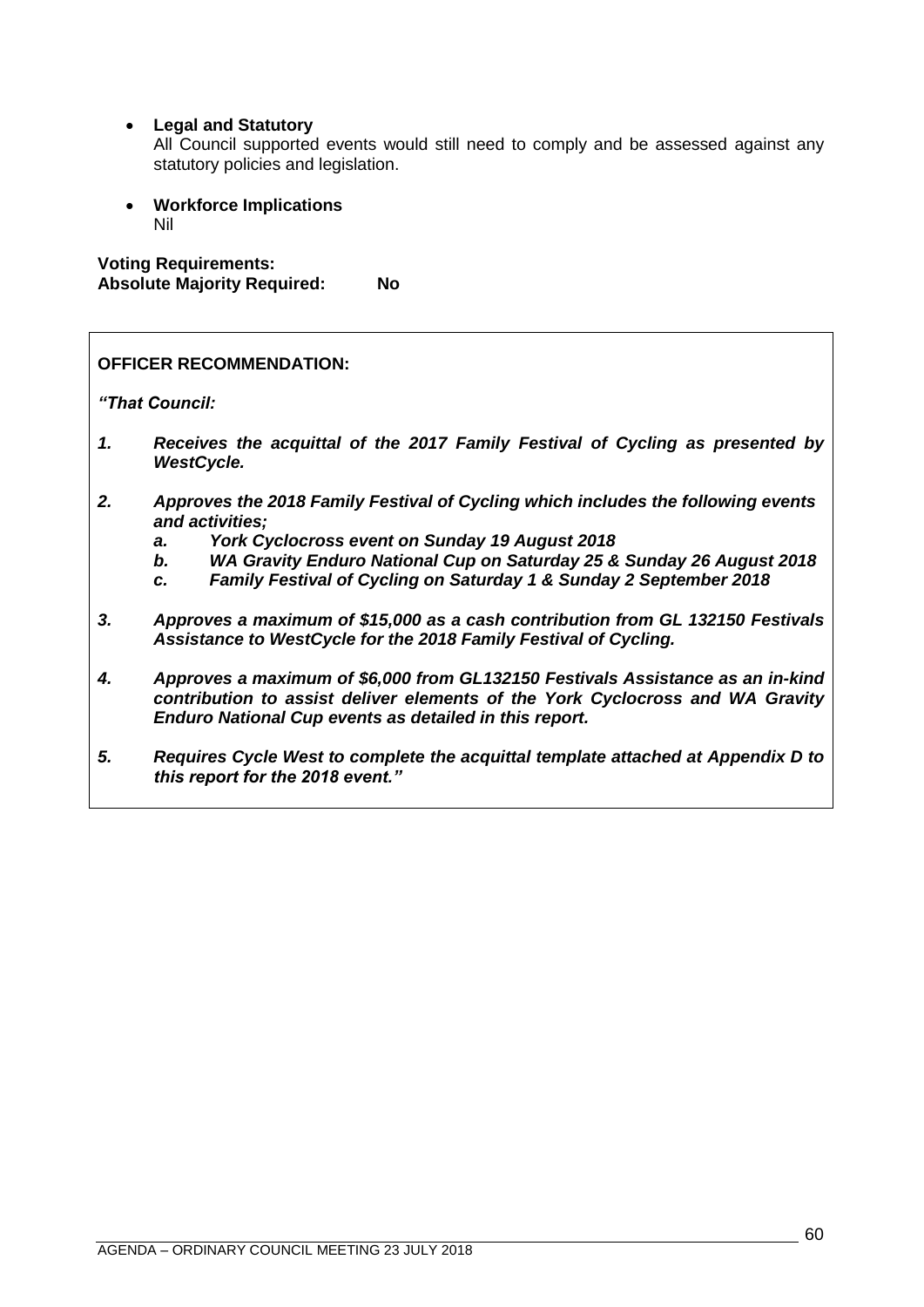# *SY092-07/18 – 2018 YORKids Event Acquittal*

| <b>FILE REFERENCE:</b><br><b>APPLICANT OR PROPONENT(S):</b><br><b>AUTHORS NAME &amp; POSITION:</b> | <b>FI.DON.1</b><br><b>Various</b><br><b>Esmeralda Harmer, Events Economic Development</b><br><b>Officer</b> |
|----------------------------------------------------------------------------------------------------|-------------------------------------------------------------------------------------------------------------|
| <b>RESPONSIBLE OFFICER:</b><br><b>PREVIOUSLY BEFORE COUNCIL:</b>                                   | <b>Paul Martin, Chief Executive Officer</b><br>N/A                                                          |
| <b>DISCLOSURE OF INTEREST:</b><br><b>APPENDICES:</b>                                               | Nil<br>A - Nature Play WA Mud Monsters Ball YORKids<br><b>Acquittal</b>                                     |

## **Nature of Council's Role in the Matter:**

• Executive

## **Purpose of the Report:**

This report presents Council with the acquittal report from Nature Play WA for the 2018 YORKids Mud Monsters Ball event and also requests Council to consider the evaluation presented of the YORKids event.

#### **Background:**

At Council's 2018 February meeting *Item SY100-02/18 York Winter Weekend Event Proposal* was presented to Council where Council approved the Winter in York event program and acknowledged the event would occur in conjunction with event partner Nature Play WA, over the 2018 June long weekend. Council also approved the re-allocation of funds held for the 2018 Jazz Festival to the Winter in York event.

To increase the budget available to support the two-day event, grant applications to the Department of Local Government & Communities were sought and presented to Council in *Item SY089-07/17 Acceptance of Youth Activities Grant Funds for Nature Play WA Festival*.

A successful grant application of \$15,000 was received from Healthway to support the Winter in York proposal. This funding was received through the mid-year budget review process and allocated to support the Winter in York event as per the grant application submitted.

As part of the sponsorship agreement, a sponsorship leveraging plan was developed in conjunction with Heathway and the brand YORKids – A Winter Adventure was confirmed as the official event title for the two-day program.

With a small marketing budget available for the YORKids event, Officers concentrated the marketing rollout to occur four weeks prior to the event, with an increase in advertising intensity planned in the final weeks leading up to the event.

A mixture of paid and unpaid online advertising listings that provided best value for spend were identified, particularly social media influencers that had large family audiences. Perth and Metropolitan areas became the key target locations to saturate with marketing influence due to the high number of families in these areas and in a deliberate effort to position York as a proximity option for families to visit.

Throughout March and April, consultation with local businesses, youth facilitators, educators and interested groups was undertaken with the following trends emerging: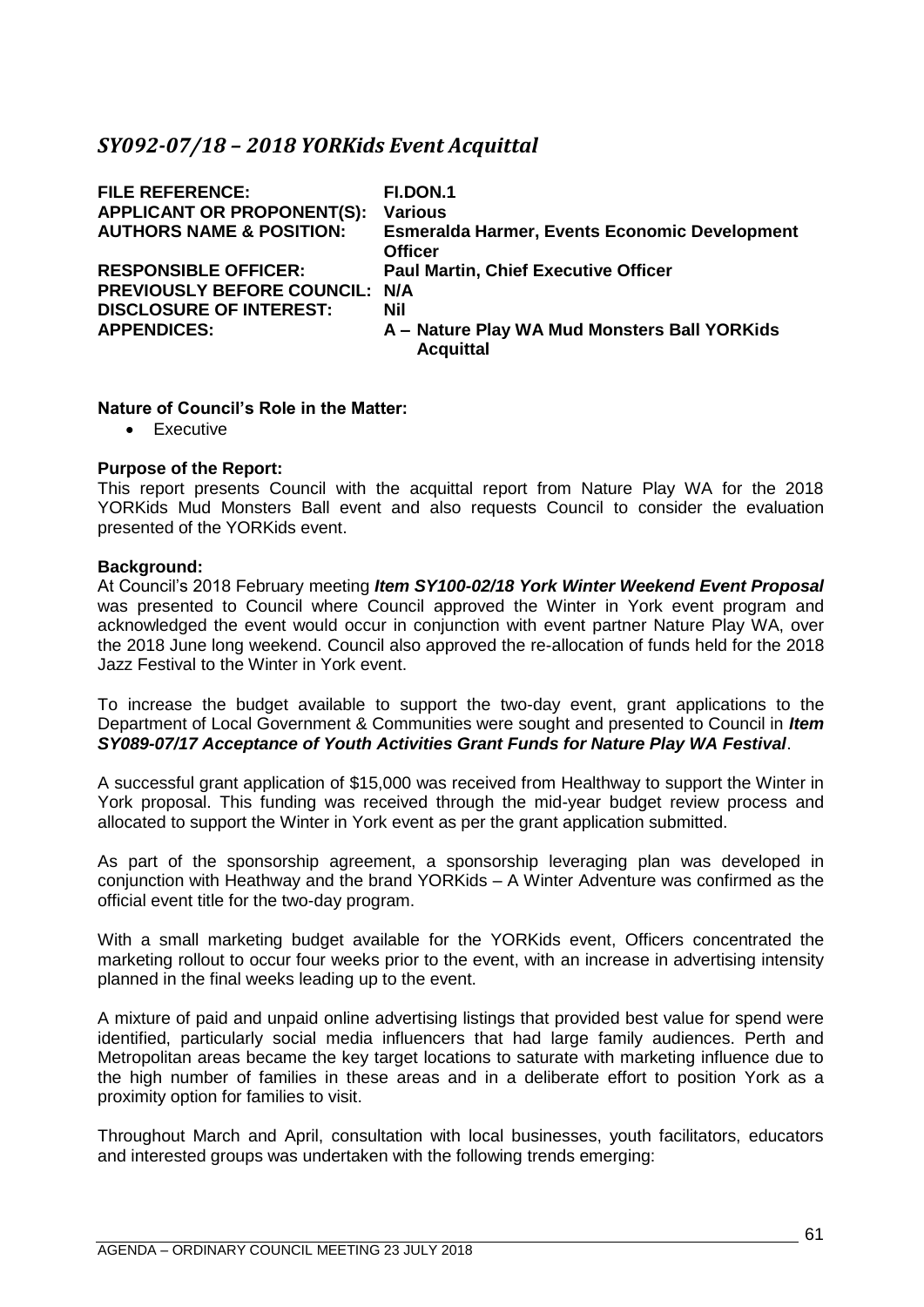- Difficulty securing indoor venues to program activities which could accommodate large numbers of people.
- Of the youth consulted, a majority preferred outdoor activities and roving performers.
- Engagement from visiting friends and relatives was high, with multiple activity registrations and enquiries received

Officers now present the evaluation of the 2018 YORKids event for Council's consideration.

## **Comments and details:**

## **Event Marketing**

The aim of the logo and branding was to produce an identity that was fun and family friendly whilst maintaining strong links to York and the winter theme pitched for the event. YORKids – A Winter Adventure was selected as the event name as it best represented all of these aspects.

Marketing collateral produced under the YORKids branding included roadside banners, corflute signage, street pole bollard wraps and programs. The bollard wraps received the highest engagement feedback, with visitors stating the visual branding and program information available on the panels as the main reasons.

Feedback on the printed programs and banners placed on Greenmount and Greatt Eastern Highway suggests more detailed information was needed, particularly specific activity locations. The early release of the printed programs and banners allowed the event to be marketed over a longer duration of time, however did not equally give sufficient venue details for patrons prior to the event.

The release of a festival 'map' closer to the event would address this issue. The map could provide specific locations and activity times and would be designed to complement the marketing collateral already in circulation.

Officers also acknowledge the online advertising campaign worked well. Key social media advertising to the Perth family market included Buggy Buddys, Kids around Perth, Weekend Notes and Kidspot. Through advertising on these platforms, the following data was collected:

- The YORKids event page created through the Shire's facebook page reached 32,000 people organically (excluding paid or push promotion advertising methods). This number counts the number of people who viewed, liked posts, shared articles or clicked 'interested' in YORKids activities.
- The highest engagement numbers received for individual posts were for the Zap Circus entertainment and Mud Monsters Ball activities. These articles received 4,900 views each and resulted in viewers clicking through to view other activities and the Shire's website pages.
- The Mud Monsters Ball Nature Play App engaged 3,909 users over the YORKids weekend and attracted more than 1,859 registrations to attend the Sunday event naturebased activities.

Further details regarding YORKids market reach, unique views and online presence is attached as *Appendix A Nature Play WA's Mud Monsters Ball Acquittal Report*.

In the development of the marketing strategy, Officers opted to utilise the Shire's existing social media pages to engage the YORKids audience instead of creating separate facebook pages specifically for the event. This was largely due to the costs associated with managing an external event page and available resources to support this method.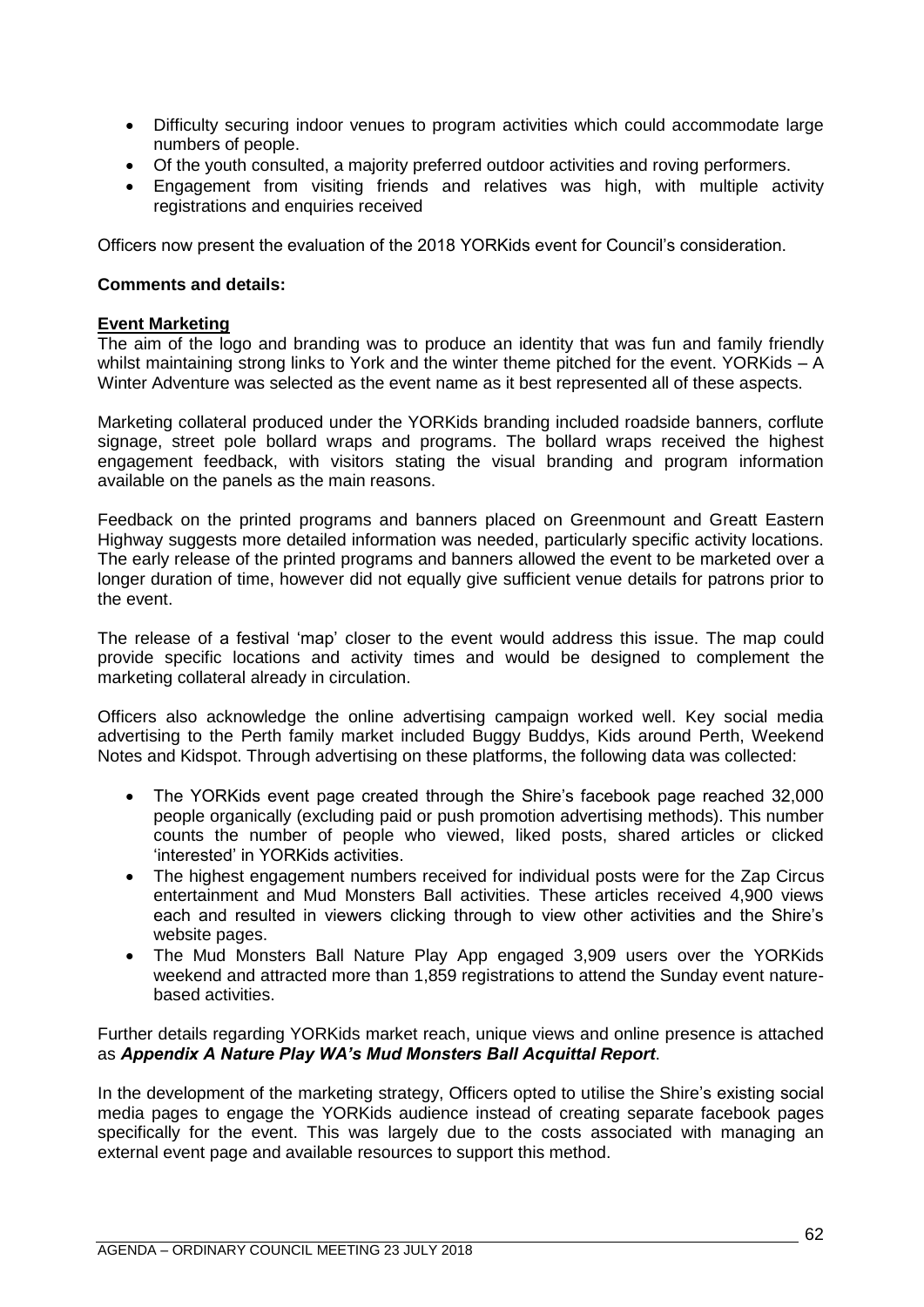This did result in event saturated information on the Shire's page however, the benefits of utilising the Shire's facebook page meant post event 'followers' were retained as members. This has increased the Shire's direct and indirect online engagement and allowed these new members to experience ongoing interaction with the Shire and York specific events long after the event has concluded.

Officers believe this enduring exposure supports York's position as an events town and continues to grow York's engagement with the Perth and Metropolitan markets.

## **Engagement**

Although the YORKids event was designed to attract families to York over the quieter winter months and showcase York as a great place for young families, Officers note the local engagement was significantly higher than other Shire managed or supported events.

The higher levels of local engagement can be attributed to:

- Higher numbers of visiting friends and relatives attending YORKids than other events offered in York
- More generalised interest in the activities offered, particularly the Ghost Tours, Campfire Cooking and Light Projections.
- An increase in local youth assistance to facilitate some of the activities.
- Community ownership of the event through active involvement

Officers did however experience some difficulty engaging local businesses in the YORKids event. Individual visits to engage businesses along Avon Terrace were undertaken in an attempt to;

- Raise awareness of the YORKids event and its aims
- Indicate programming opportunities available
- Share the expected visitor numbers
- Develop experiences businesses could offer to complement the YORKids event
- Encourage extended food service operating hours to cater to the overnight visitor expectations and meet peak demands

Early activity registrations and numerous Visitor Centre enquiries received indicated that large numbers of families were likely to attend and stay at least one night over the long weekend. With check in times available at most accommodations from 2pm onwards, Officer recognised the importance of tailoring food and attraction experiences to accommodate this market, particularly between the 2-6pm timeframe.

Through the event survey results received, Officers note that the challenges faced by visitors included:

- Long queues to purchase food and beverages and limited supply
- Food availability, particularly after 2pm each day was limited
- Attractions and experiences did not cater to the overnight market

Officers acknowledge additional work to improve these outcomes is required and recommend the feedback received be shared within the local business community to encourage improvement discussions and strategies to implement for future events of this nature.

#### **Closing Comments**

YORKids proved successful in its aim to attract families to York over the traditionally quiet winter period. The success of the event is attributed to the identified need for free family friendly activities over the winter period and sound marketing strategies used to promote York as a destination and place of activity.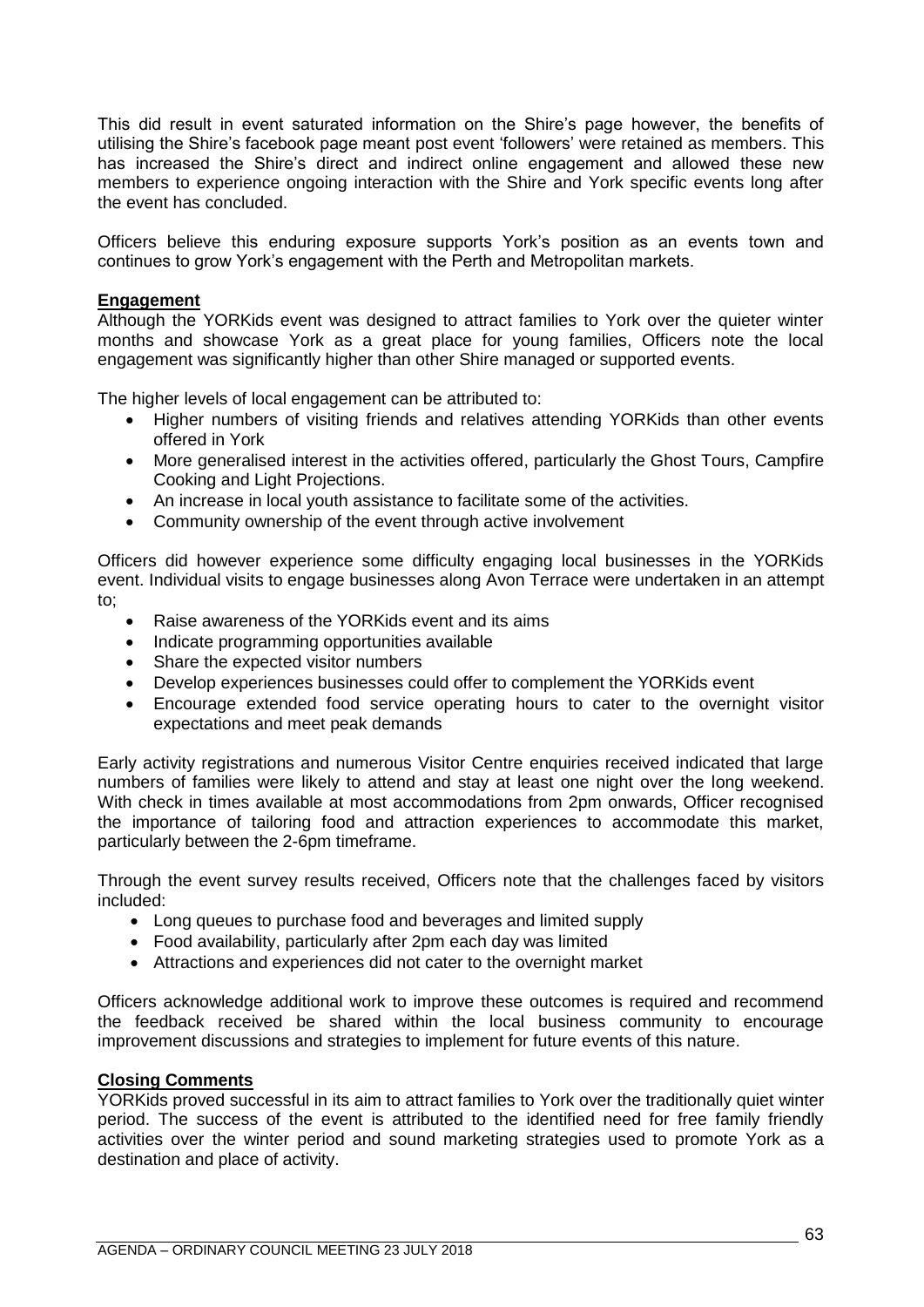YORKids has also provided an ongoing platform of local community engagement and discussion. This is evident in the number of youth projects pitched in the recent round of community funding, ongoing performer enquiries received from local groups and increase in revisitation numbers through the York Visitors Centre since the June event.

Officers recommend Council considers YORKids as an annual event and seek Council's support to consider financial sponsorship of the event through the 2018/19 budgeting process.

## **Implications to consider:**

#### • **Consultative**

As detailed in this report and in accordance with Council's *G2.9 Community Engagement and Consultation policy* the following strategies were utilised to inform, consult and collaborate with residents, businesses and community groups:

- Information on the event disseminated through the Shire and Visitor Centre websites and social media pages
- articles included in the local newspaper pre and post event
- active engagement with Early Years Network, York High School, York Child Care and York Community Resource to program art workshops to produce works for the light projection activities in the lead up to the event
- utilising the attendees of the art workshops to develop and influence activities inclusions
- targeted feedback sought from local businesses about programmed activity and promotional opportunities
- public feedback and analysis on the YORKids event sought through post evaluation surveys and group discussions

#### • **Strategic**

YORKids met identified actions in the Corporate Business Plan to;

- Fund from existing budgets, economic development including tourism, marketing, and events.
- Continually develop positive working partnerships between the Shire and the community built around particular projects
- Strengthen the capacity of the Shire administration to undertake and deliver projects, work collaboratively with the community, and understand and meet strategic issues and challenges.

#### • **Policy related**

YORKids was developed and delivered in accordance with the following Council Policies:

*C1.4 Sponsorship of Tourism Events, F1.2 Procurement Policy, G2.9 Community Engagement and Consultation, G4.4 External Grants: Procurement & Management and G4.6 Risk Assessment and Management*

#### • **Risk related**

Officers have not identified any risks associated with presentation of this report for **Council** 

#### • **Financial**

YORKids was delivered utilising a mixture of municipal and external grant funds. Council approved \$23,500 of funds held in GL 132150 to support the YORKids event.

These funds were leveraged to attract additional funding of \$5,000 from the Department of Local Government and Communities and \$15,000 from Healthway's Act Belong Commit program.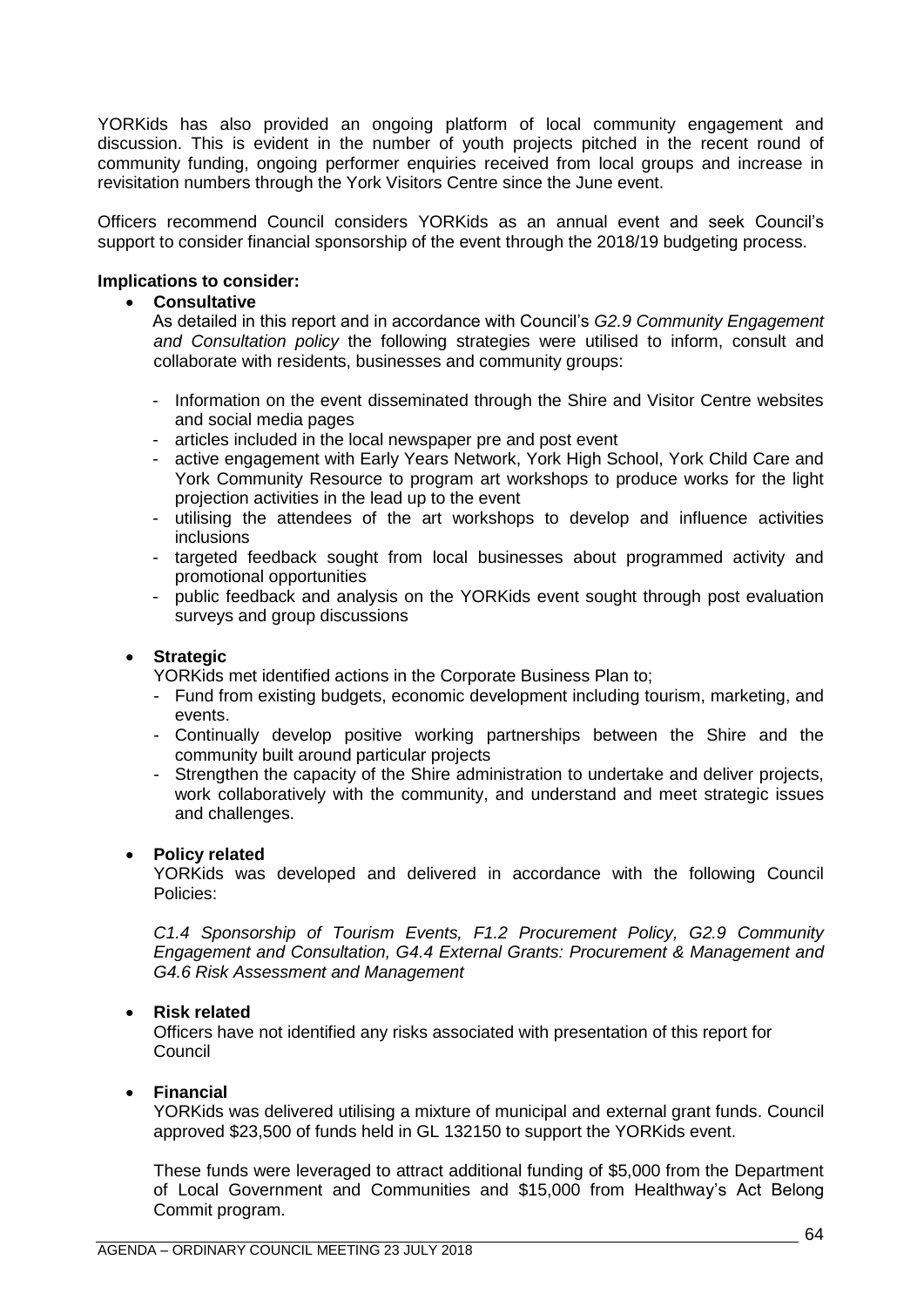A detailed budget is provided below of the expenditure made utilising these funds:

| <b>ITEM</b>                          | <b>INCOME</b> | <b>EXPENSE</b> | SURPLUS/DEFICIT |
|--------------------------------------|---------------|----------------|-----------------|
| Healthway                            | 15,000        |                |                 |
| Dept Local Government                | 5,000         |                |                 |
| Communities                          |               |                |                 |
| <b>Shire Funds</b>                   | 23,500        |                |                 |
| Venue Hire                           |               | 844            |                 |
| <b>Performers &amp; Facilitators</b> |               | 29,330         |                 |
| Marketing & Paid Advertising         |               | 6,400          |                 |
| Shire in - kind costs                |               | 4,000          |                 |
| - temporary fencing                  |               |                |                 |
| - site preparation                   |               |                |                 |
| - additional amenity<br>cleaning     |               |                |                 |
|                                      | 43,500        | 40,574         | 2,926 Surplus   |

The total event expenditure was \$2,926 under the predicted budget forecasted for the YORKids event. External Grant Acquittals have been submitted in accordance with the Shire's *G4.4 External Grants: Procurement and Management Policy*

- **Legal and Statutory** Nil
- **Workforce Implications** Nil

**Voting Requirements: Absolute Majority Required: No**

# **OFFICER RECOMMENDATION:**

*"That Council:*

- *1. Receives the acquittal of the 2018 YORKids event including the Acquittal from Nature Play WA.*
- *2. Notes the success of the 2018 YORKids event and the key learnings taken from the event.*
- *3. Agrees to the YORKids event concept becoming a Shire supported annual event.*
- *4. Requests the Chief Executive Officer to work with stakeholders to develop the concept for the 2019 YORKids event and present this to Council for consideration."*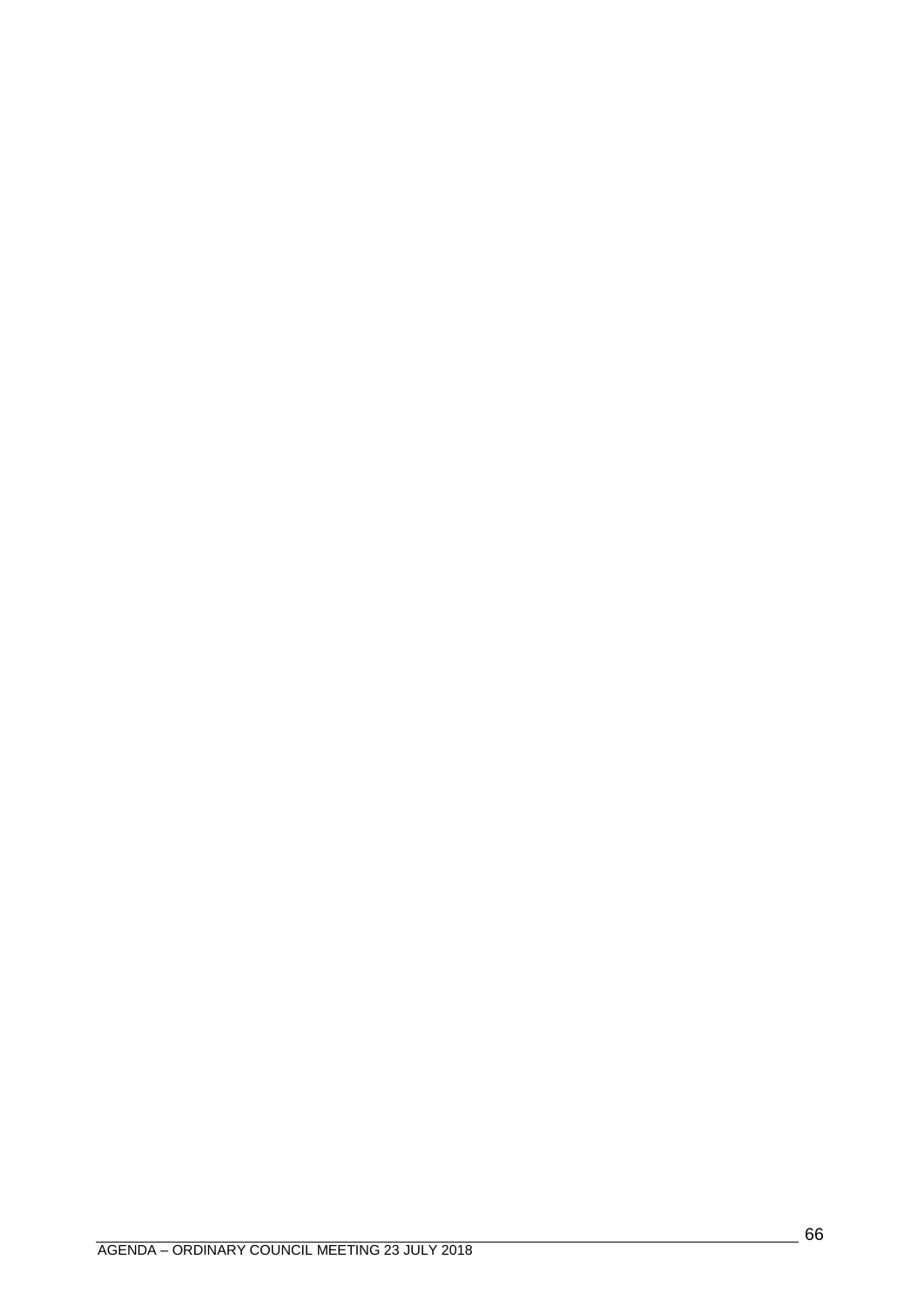# *SY093-07/18 – York Arts & Events – Request to Use Mount Brown*

| <b>FI.DON / CS.CEV</b>                                   |
|----------------------------------------------------------|
| <b>APPLICANT OR PROPONENT(S): York Arts &amp; Events</b> |
| <b>Esmeralda Harmer - Community &amp; Economic</b>       |
| <b>Development Officer</b>                               |
| <b>Paul Martin - Chief Executive Officer</b>             |
| <b>PREVIOUSLY BEFORE COUNCIL: Nil</b>                    |
| <b>Nil</b>                                               |
| A - York Arts & Events; Fervour on Mount Brown           |
| <b>Request</b>                                           |
|                                                          |

## **Nature of Council's Role in the Matter:**

• Executive

## **Purpose of the Report:**

This report seeks Council's consideration of York Arts & Events request to hire Mount Brown for two long table dining experiences in March 2019.

## **Background:**

In April 2018 Officers received an enquiry from York Arts & Events to hire Mount Brown to program an event in early 2019.

As no hire fee currently exists for Mount Brown, Officers met with representatives from York Arts & Events to discuss the proposed program, event date/s and what opportunities may exist for local primary producers and businesses.

*Fervour on Mount Brown* is proposed to include two long table dinners held on top of Mount Brown on Friday 1 and Saturday 2 March 2019. The long table dinners are designed to showcase locally sourced produce and native ingredients in an outdoor dining atmosphere and will accommodate up to forty guests per evening.

Further details regarding the event and its inclusions are attached as a confidential report at **Appendix A** for Council's review.

## **Comments and details:**

With the capacity to seat up to forty guests each evening, Officers acknowledge adequate provisions to cater to these numbers will need consideration should Council approve the hire request received. These include;

- Suitable parking areas for up to forty guests not including service vehicles
- Traffic Management to manage public vehicle access to the area
- Adequate rubbish bins onsite and supplied by hirer
- Portable toilet amenities
- Portable furniture to accommodate the expected numbers
- Suitable lighting on walkways, amenities and dining areas
- Power generation
- Evidence of cultural and community consultation undertaken prior to the event occurring
- Adequate insurances and risk management plans are included in the event application

Officers note the usage dates requested coincide with a public holiday long weekend . An increase in visitors to the town over this period is likely which could impact visitaton access to Mt Brown and its surrounds.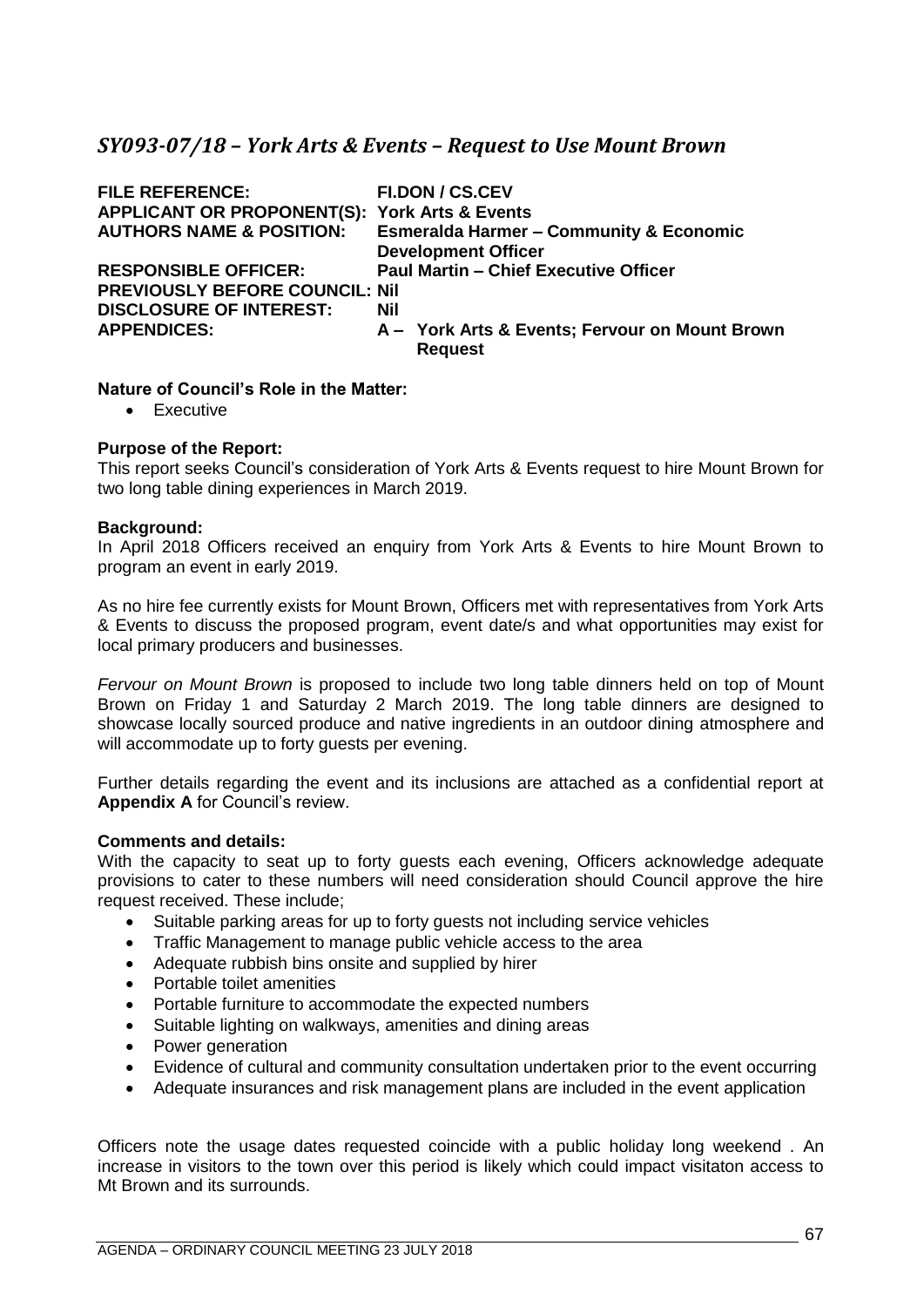Through meetings with York Arts & Events, exclusive use of the Mt Brown area is not likely to be required to run the event successfully, however confirmation of this at the time of writing this report had not been received.

Officers reccommend further consultation regarding the event logistics be undertaken should the proposal receive the suppoprt from Council. Officers suggest York Arts & Events include strategies to address how they will manage:

- Vehicle access and traffic management by the public to Mt Brown
- Securing areas specifically setup for Fervour on Mt Brown
- Disseminating informaton to residents and visitors of the event
- Visitors accessing walk trails that surround Mt Brown

Officers are recommending Council considers granting in kind use of Mount Brown for the dates requested on condition the considerations detailed in this report are addressed in the event application when submitted to the Shire.

#### **Implications to consider:**

## • **Consultative**

Should Council support this request, Officers will continue to liaise with York Arts & Events throughout the event approval process including how the event will be promoted in accordance with Council's *G2.9 Community Engagement and Consultation Policy*

## • **Strategic**

Supporting the community and its businesses to establish and market events to encourage visitors to York aligns to the Shire's Strategic Community and Corporate Business Plans.

#### • **Policy related**

Although no fee or charge exisits for the exclusive hire of Mount Brown, this proposal can be considered under Policy; *C1.3 Community Funding; Grants & Sponsorship*

## • **Financial**

Although no hire fee exists for Mount Brown, event application fees of \$250.00 will still be payable before the event can proceed to the approval process.

#### • **Risk related**

Nil

**Voting Requirements: Absolute Majority Required: No**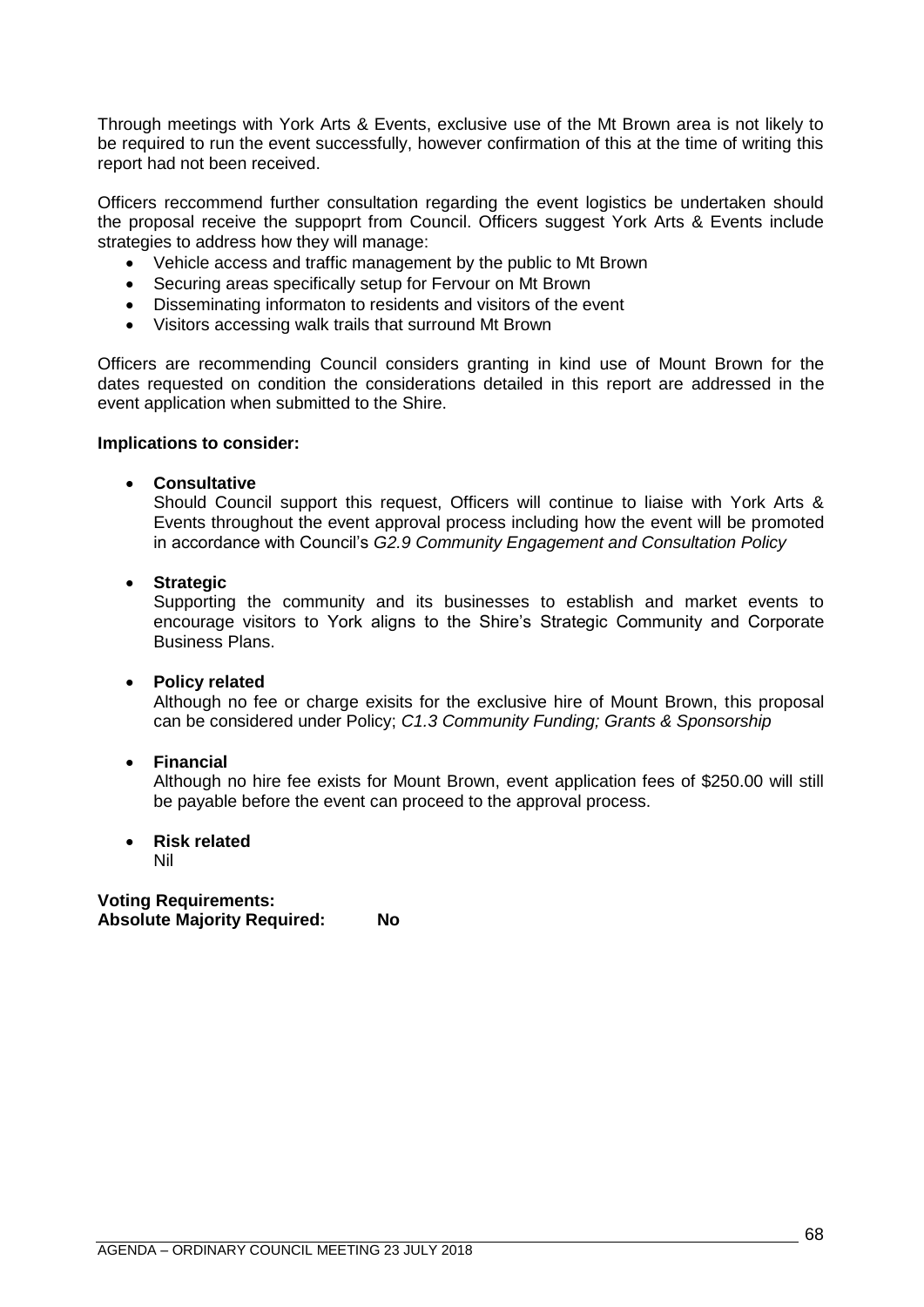# **OFFICER RECOMMENDATION**

*"That Council;*

- *1. Notes the application received requesting hire of Mt Brown has no current fee or charge available to consider and therefore use of Mt Brown for this event will be free of charge to the applicant.*
- *2. Approves the use of Mount Brown public use areas by York Arts & Events on Friday 1 & Saturday 2 March 2019 with the following conditions met to the satisfaction of the Chief Executive Officer:*
	- *- suitable parking areas are provided*
	- *- suitable traffic management plans are provided*
	- *- adequate rubbish bins are provided*
	- *- sufficient toilet amenities are provided for both hire dates*
	- *- portable furniture to accommodate the expected numbers*
	- *- suitable lighting on walkways, amenities and dining areas*
	- *adequate insurances and risk management plans are included in the event application*
	- *- evidence of cultural and community consultation undertaken prior to the event occurring.*
- *3. Notes that event application fee of up to \$250.00 will be applicable for the event application to be processed."*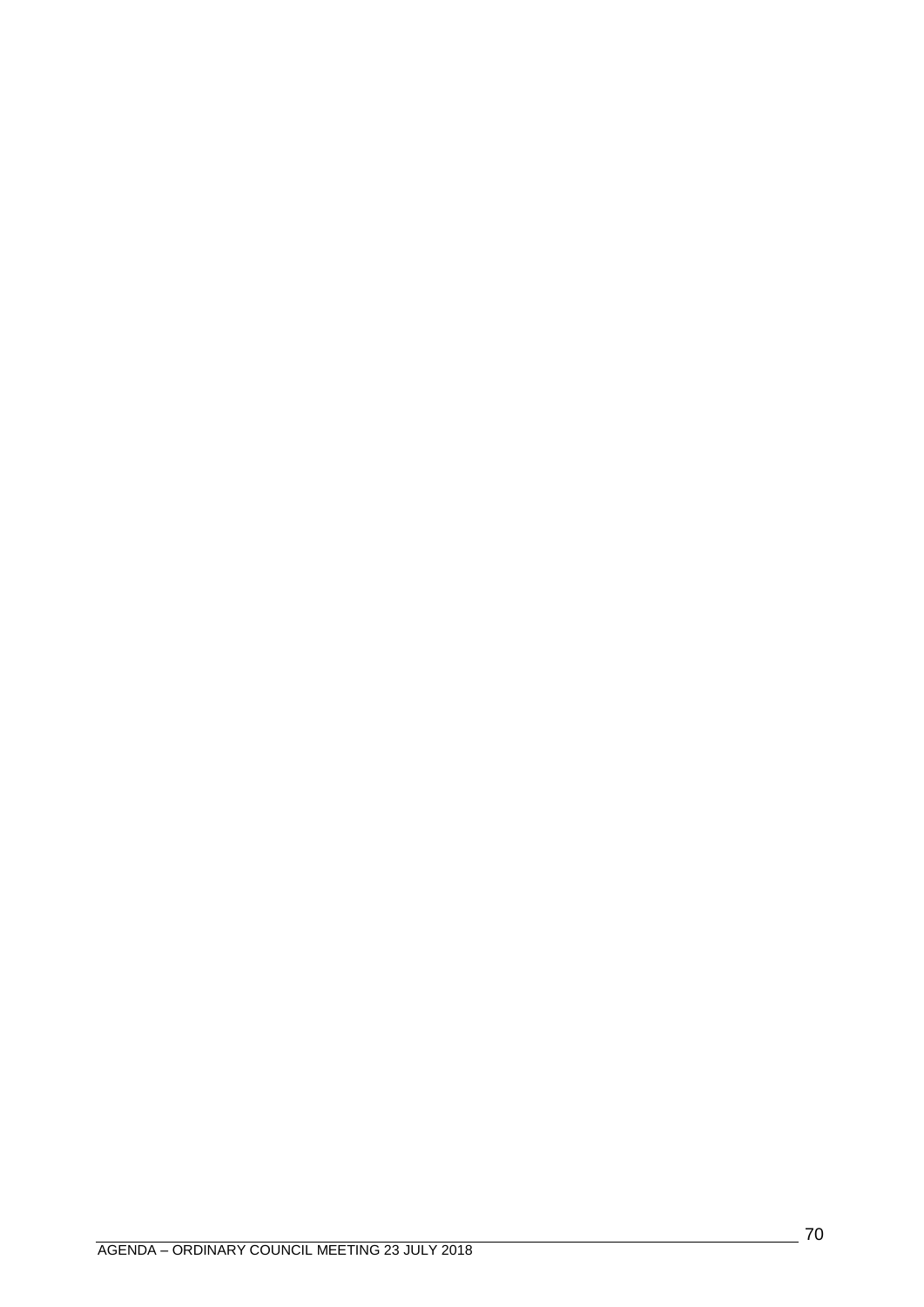# *SY094-07/18 – Outstanding Rates and Charges – Payment Agreements*

| <b>FILE REFERENCE:</b><br><b>APPLICANT OR PROPONENT(S):</b> | <b>FI.DRS.3.1</b><br><b>VARIOUS</b>             |
|-------------------------------------------------------------|-------------------------------------------------|
| <b>AUTHORS NAME &amp; POSITION:</b>                         | <b>Anneke Birleson, Finance Officer</b>         |
| <b>RESPONSIBLE OFFICER:</b>                                 | Suzie Haslehurst, Executive Manager Corporate & |
|                                                             | <b>Community Services</b>                       |
| <b>PREVIOUSLY BEFORE COUNCIL: 25 June 2018</b>              |                                                 |
| <b>DISCLOSURE OF INTEREST:</b>                              | Nil                                             |
| <b>APPENDICES:</b>                                          | A – Table of Application Details (Confidential) |

*The appendix of this item is confidential in accordance with Section 5.23(2)(b) of the Local Government Act 1995 as it contains information regarding the personal affairs of a person and Section 5.23(2)(e)(iii) as it deals with a matter that if disclosed, would reveal the financial affairs of a person.* 

*Copies have been provided to Councillors, the Chief Executive Officer and Executive Managers only.*

## **Nature of Council's Role in the Matter:**

• Executive

## **Purpose of the Report:**

The purpose of this report is to provide Council with details regarding payment arrangement applications that the Shire has received, that do not qualify under Delegation DE3-3.

This reports seeks Council's approval to accept the officer recommendations regarding the proposed arrangements as detailed in Confidential Appendix A.

#### **Background:**

At the Ordinary Council Meeting held on 27 November 2017, Council resolved to accept a revised Finance Policy F1.1 Revenue Collection.

The policy and Delegation 3-3 authorises the Chief Executive Officer to accept payment arrangements where there are no arrears and the balance will be paid in full by 30 June of the relevant financial year. Any applications outside this scope must be presented to Council for review and acceptance or rejection.

#### **Comments and details:**

At the ordinary Council Meeting held on 25 June 2018, Council considered four (4) applications for the 2018/19 financial year.

The Shire has since received a further application that does not qualify under DE3-3 and therefore, requires Council consideration.

The applicant was referred for debt collection in November 2017 resulting in a General Procedure Claim being lodged and served in early 2018. The proposed payments will clear the outstanding balance and the estimated rates and charges for 2018/19. However, the presence of arrears prevents the CEO from authorising the application.

Confidential Appendix A details the current debt and a brief reason why the ratepayer cannot meet the requirements of a standard payment arrangement. The table also provides an officer recommendation for the application.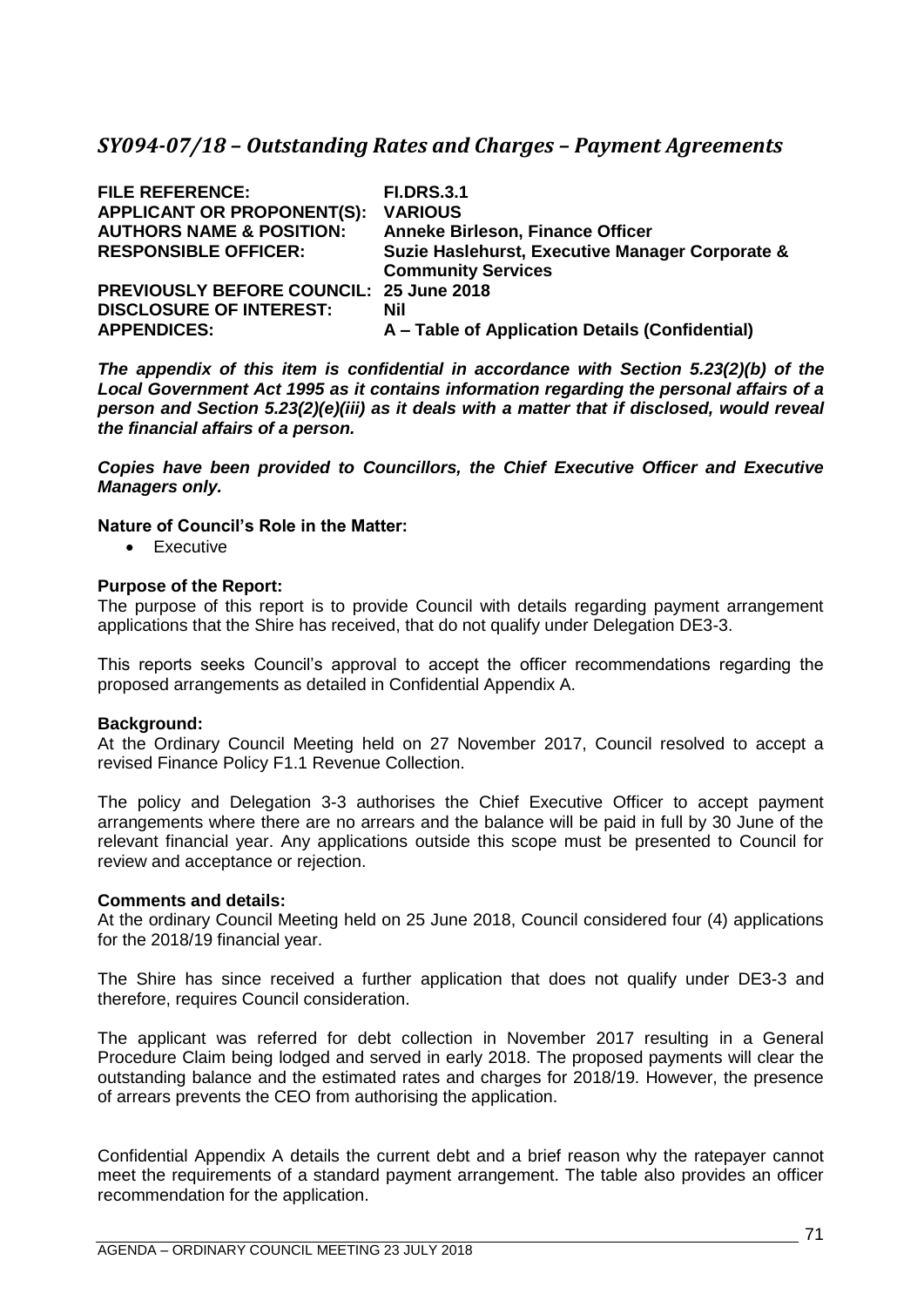Applications are assessed on a case by case basis, taking into consideration people's circumstances, in accordance with policy F1.1 Principle (c).

Any application that is approved is subject to the condition where any default will result in legal action for debt recovery without further notice. Debtors (excluding pensioners) are also made aware that interest continues to accrue.

#### **Options:**

Council could elect to approve or reject the officer recommendations. Officers have worked with the applicants regarding their current financial circumstances and ability to pay. One of the principles of the revenue collection policy is that people's circumstances are taken into account.

#### **Implications to consider:**

## • **Consultative**

Officers have liaised with the applicants.

• **Strategic**

Theme 5: Strong Leadership and Governance 5.3 The Shire's public finances are sustainable in the short and long-term.

## • **Policy related**

F1.1 Revenue Collection DE3-3 Agreement as to Payment of Rates and Service Charges

• **Financial**

The total debt associated with the payment arrangements as at 2 July 2018 is \$3,540.05.

This represents approximately 0.3% of the current outstanding debt.

## • **Legal and Statutory**

#### *Local Government Act 1995*

#### *6.49. Agreement as to payment of rates and service charges*

*A local government may accept payment of a rate or service charge due and payable by a person in accordance with an agreement made with the person.*

#### *Shire of York Finance Policy F1.1 Revenue Collection*

#### *Principles*

- *a) the Shire's cashflow is optimised and bad debts minimised by ensuring timely collection of all revenue owing to the Shire.*
- *b) the recovery of the Shire's revenue is clear, equitable, consistent and transparent.*
- *c) that account is taken of the circumstances of people with debt owing to the Shire.*
- *d) all reasonable action be undertaken to recover revenue before the debt is written off.*
- *e) debt collection activities are in accordance with relevant legislation and standards and credit controls are monitored to minimise potential financial loss.*

## • **Risk related**

The Financial Risk is Minor (2). The Likelihood of occurrence is Likely (4). The overall risk rating is Moderate (8).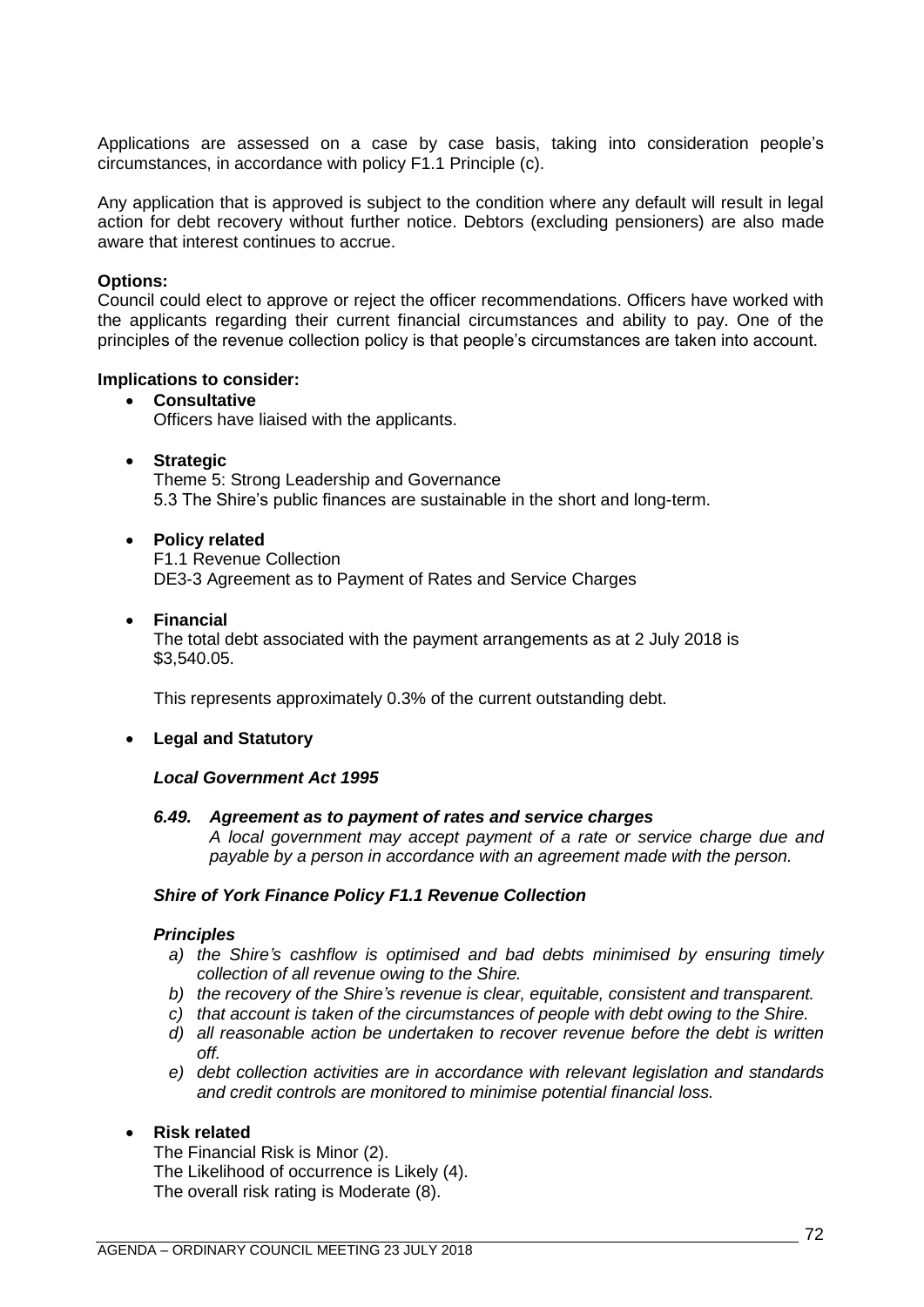The risk can be considered acceptable as there is a policy in place to control and manage the risk. Should any of the debtors default on their arrangement, legal action can be taken to recover the due amounts.

#### • **Workforce Implications**

The scope of this report will have a minor impact on the workforce, relating to ongoing monitoring of payments.

**Voting Requirements: Absolute Majority Required: No**

## **OFFICER RECOMMENDATION:**

*"That Council:*

- *1. Approves the application for a payment agreement as detailed within Confidential Appendix A, with the condition that any default will result in legal action.*
- *2. Requests the Chief Executive Officer to report back to Council regarding progress after 30 June 2019."*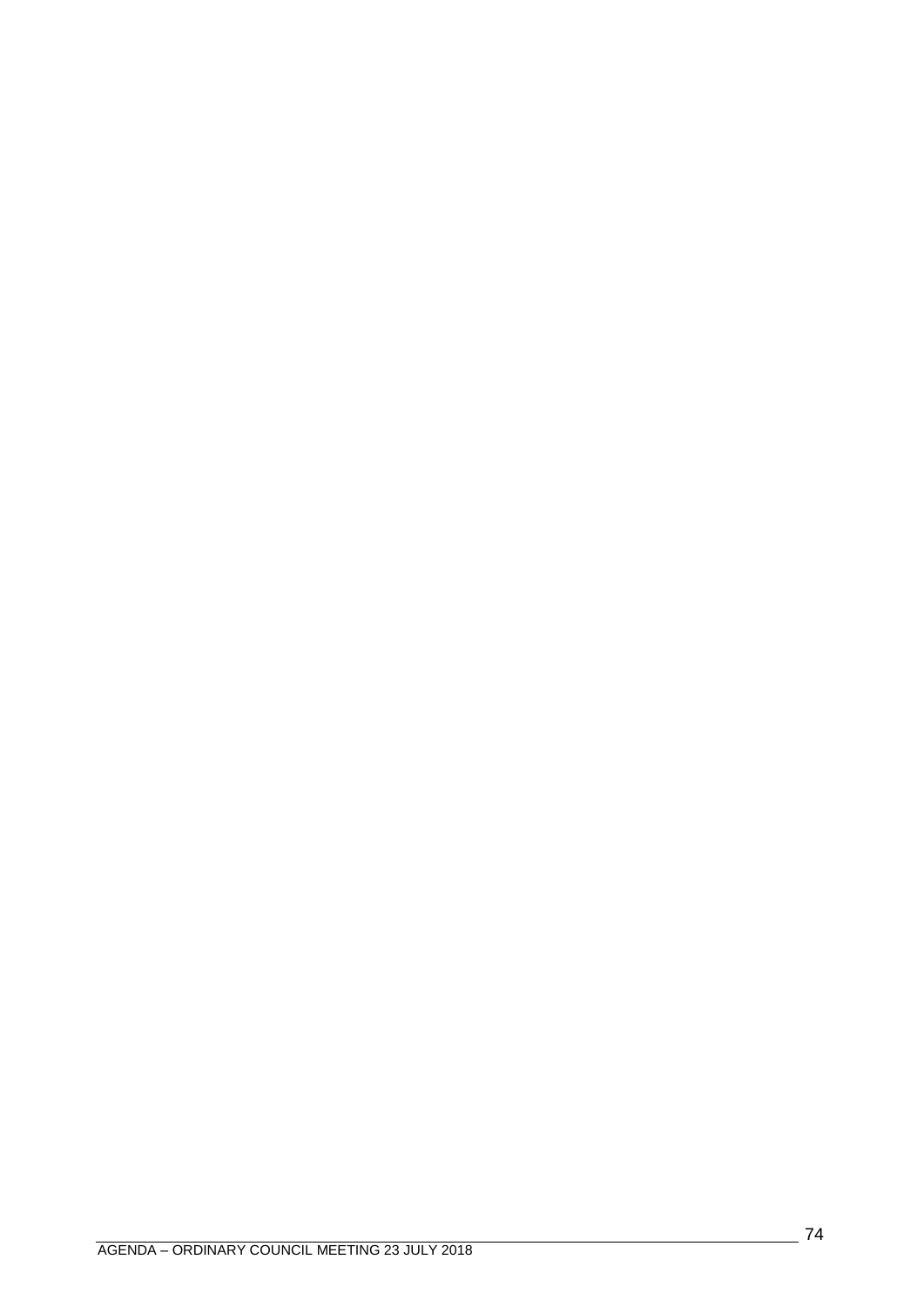## *SY095-07/18 – Financial Report for June 2018*

| <b>FILE REFERENCE:</b><br><b>APPLICANT OR PROPONENT(S):</b><br><b>AUTHORS NAME &amp; POSITION:</b><br><b>RESPONSIBLE OFFICER:</b> | <b>FI.FRP</b><br><b>Not Applicable</b><br><b>Tabitha Bateman, Finance Manager</b><br>Suzie Haslehurst, Executive Manager Corporate and<br><b>Community Services</b> |
|-----------------------------------------------------------------------------------------------------------------------------------|---------------------------------------------------------------------------------------------------------------------------------------------------------------------|
| <b>PREVIOUSLY BEFORE COUNCIL:</b><br><b>DISCLOSURE OF INTEREST:</b><br><b>APPENDICES:</b>                                         | No<br>Nil<br><b>Monthly Statements</b><br>А.<br><b>List of Creditors Payments</b><br>В.<br><b>Corporate Credit Card Transaction Listing</b><br>С.                   |

#### **Nature of Council's Role in the Matter:**

- Legislative
- Review

#### **Purpose of the Report:**

The purpose of financial reporting and the preparation of monthly financial statements is to communicate information about the financial position and operating results of the Shire of York to Councillors and the community and monitors the local government's performance against budgets.

#### **Background:**

Local governments are required to prepare general purpose financial reports in accordance with the *Local Government Act 1995*, the *Local Government (Financial Management) Regulations 1996* and the *Australian Accounting Standards*.

A statement of financial activity and any accompanying documents are to be presented to the Council at an ordinary meeting of the Council within two months after the end of the month to which the statement relates. The Statement of Financial Activity summarises the Shire's operating activities and non-operating activities.

It should be noted that the figures reflected in the following reports are an estimate of the end of year position only and are subject to audit adjustments for the 2017/18 Annual Financial Report.

#### **Comments and details:**

The Financial Report for the period ending 30 June 2018 is presented for Council's consideration and includes the following;

- Monthly Statements for the period ended 30 June 2018
- List of Creditor's Payments
- Corporate Credit Card Transaction Listing

The following information provides balances for key financial areas for the Shire of York's financial position as at 30 June 2018;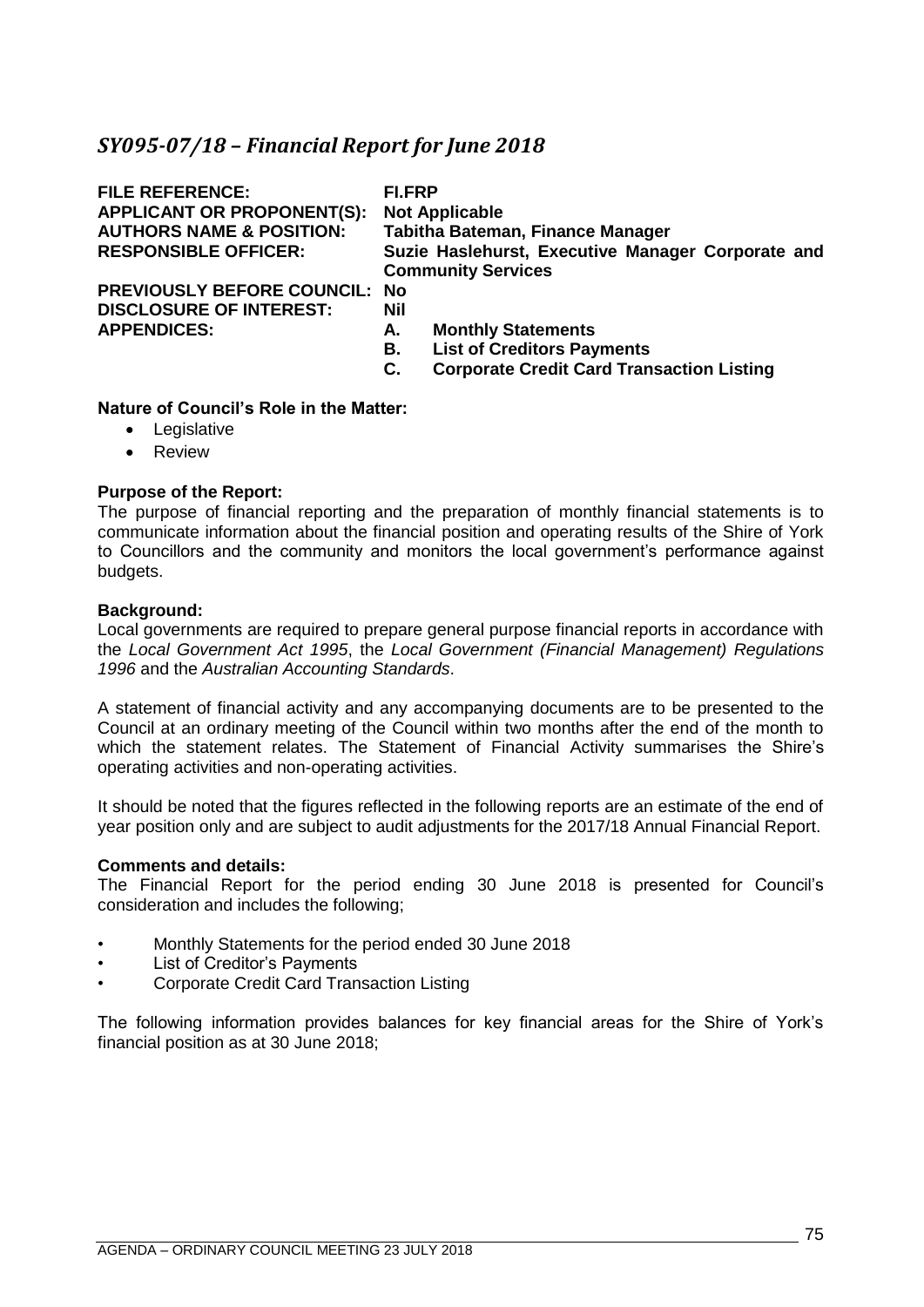### *Outstanding Rates and Services*

The total outstanding rates as at 30 June 2018 were \$1,169,920 compared to \$1,252,628 as at 31 May 2018.

| <b>Current Year</b>                  | 30/06/2018     | %          | 30/06/2017     | $\%$ |
|--------------------------------------|----------------|------------|----------------|------|
| 3 years and over                     | \$252,214.81   | 22%        | \$172,902.86   | 16%  |
| 2 years and over                     | \$235,184.72   | <b>20%</b> | \$127,008.66   | 12%  |
| 1 year and over                      | \$275,476.86   | <b>24%</b> | \$302,543.18   | 28%  |
| <b>Total Prior Years outstanding</b> | \$762,876.39   | 65%        | \$602,454.70   | 56%  |
| <b>Current Rates</b>                 | \$407,043.22   | 35%        | \$467,634.18   | 44%  |
| <b>Total Rates Outstanding</b>       | \$1,169,919.61 |            | \$1,070,088.88 |      |

#### *Outstanding Sundry Debtors*

Total outstanding sundry debtors as at 30 June 2018 were \$331,021 compared to \$321,283 as at 31 May 2018.

| <b>Current Year</b>              | 30/06/2018   | %   | 30/06/2017   | $\%$ |
|----------------------------------|--------------|-----|--------------|------|
| 90 days and over                 | \$271,770.62 | 82% | \$296,190.86 | 54%  |
| 60 days and over                 | \$24,093.19  | 7%  | \$3,932.29   | 1%   |
| 30 days and over                 | \$5,060.76   | 2%  | \$5,543.98   | 1%   |
| Current                          | \$30,096.04  | 9%  | \$243,353.81 | 44%  |
| <b>Total Debtors Outstanding</b> | \$331,020.61 |     | \$549,020.94 |      |

Council is currently in the process of finalising a number of large long-standing debts contained within the above balances. As a risk mitigation strategy, a contingent liability has been included in the Balance Sheet.

#### **Implications to consider:**

#### • **Legal and Statutory**

*Local Government Act 1995*

*6.10. Financial Management Regulations may provide for —*

- *(a) the security and banking of money received by a local government; and* 
	- *(b) the keeping of financial records by a local government; and*
	- *(c) the management by a local government of its assets, liabilities and revenue; and (d) the general management of, and the authorisation of payments out of —*
	- *(i) the municipal fund; and (ii) the trust fund, of a local government.*

*Local Government (Financial Management) Regulations 1996*

#### *34. Financial activity statement required each month (Act s. 6.4)*

*(1A) In this regulation —*

*committed assets means revenue unspent but set aside under the annual budget for a specific purpose.*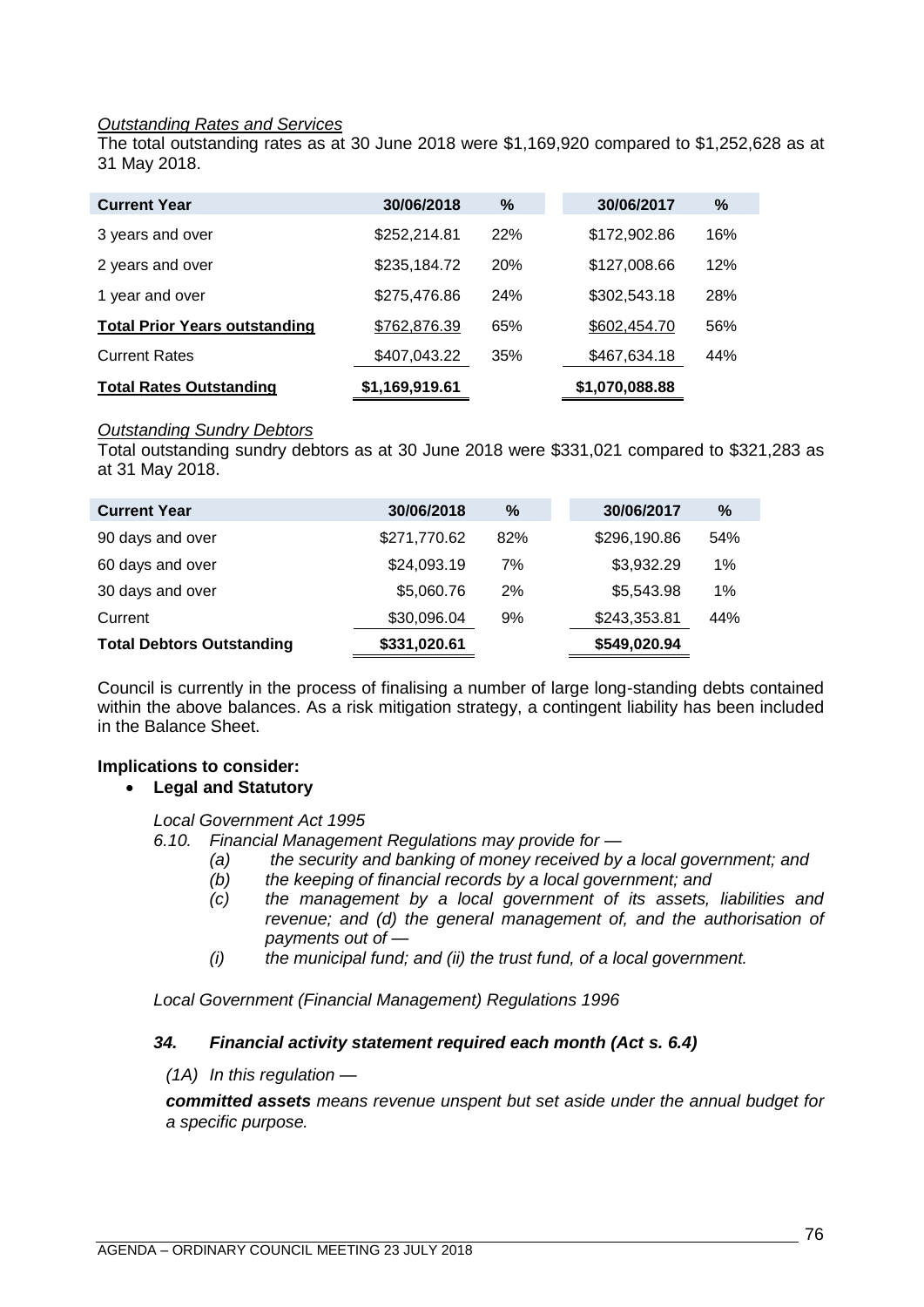- *(1) A local government is to prepare each month a statement of financial activity reporting on the revenue and expenditure, as set out in the annual budget under regulation 22(1)(d), for that month in the following detail —*
	- *(a) annual budget estimates, taking into account any expenditure incurred for an additional purpose under section 6.8(1)(b) or (c); and*
	- *(b) budget estimates to the end of the month to which the statement relates; and*
	- *(c) actual amounts of expenditure, revenue and income to the end of the month to which the statement relates; and*
	- *(d) material variances between the comparable amounts referred to in paragraphs (b) and (c); and*
	- *(e) the net current assets at the end of the month to which the statement relates.*
- *(2) Each statement of financial activity is to be accompanied by documents containing —*
	- *(a) an explanation of the composition of the net current assets of the month to which the statement relates, less committed assets and restricted assets; and*
	- *(b) an explanation of each of the material variances referred to in subregulation (1)(d); and*
	- *(c) such other supporting information as is considered relevant by the local government.*
- *(3) The information in a statement of financial activity may be shown —*
	- *(a) according to nature and type classification; or*
	- *(b) by program; or*
	- *(c) by business unit.*
- *(4) A statement of financial activity, and the accompanying documents referred to in subregulation (2), are to be —*
	- *(a) presented at an ordinary meeting of the council within 2 months after the end of the month to which the statement relates; and*
	- *(b) recorded in the minutes of the meeting at which it is presented.*
- *(5) Each financial year, a local government is to adopt a percentage or value, calculated in accordance with the AAS, to be used in statements of financial activity for reporting material variances.*

*[Regulation 34 inserted in Gazette 31 Mar 2005 p. 1049-50; amended in Gazette 20 Jun 2008 p. 2724.]*

• **Policy**

Policy F1.2 Procurement Policy F1.5 Authority to make payments from Trust and Municipal Funds

## **Voting Requirements: Absolute Majority Required: No**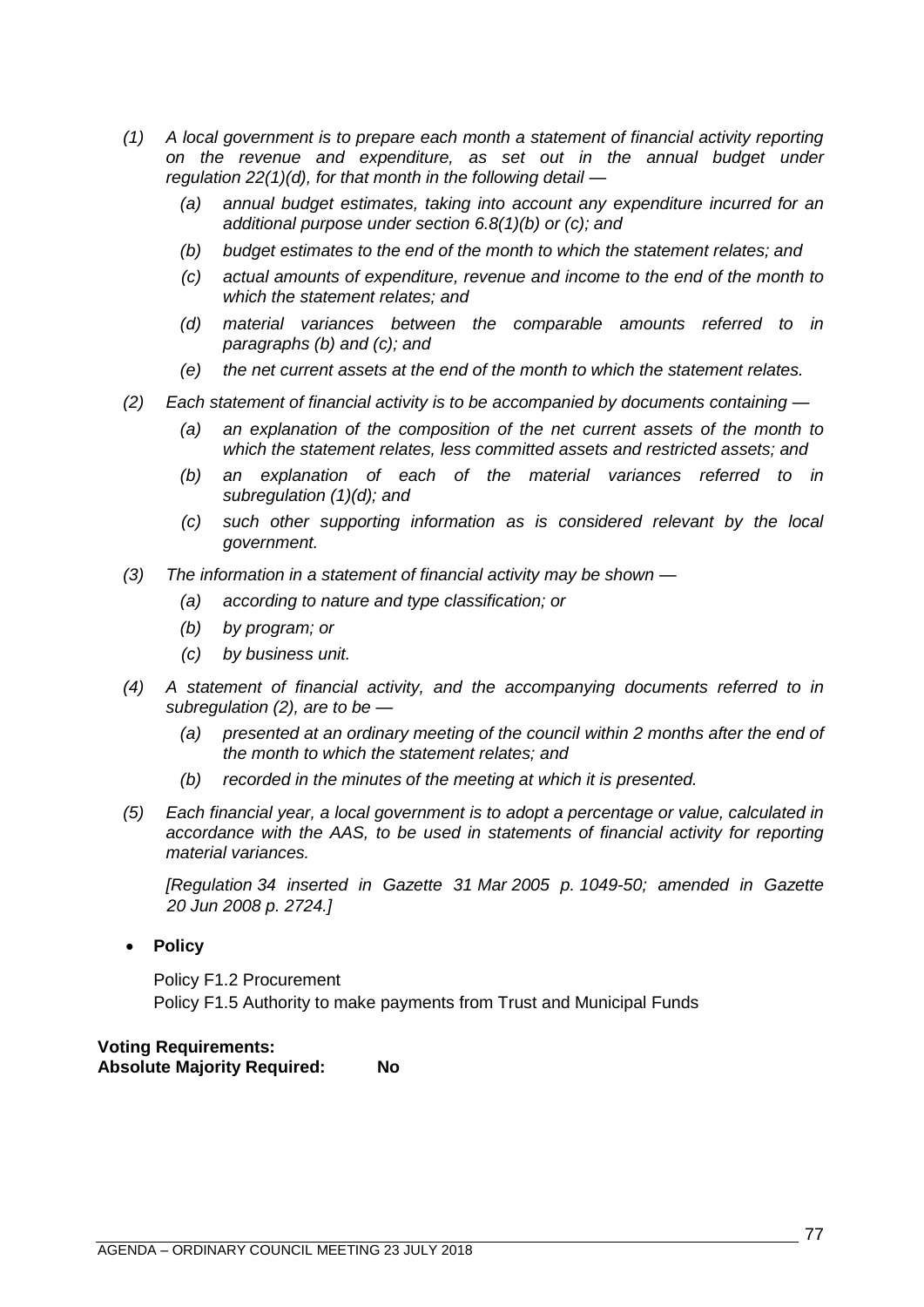## **OFFICER RECOMMENDATION**

*"That Council receives the Monthly Financial Report and the list of payments drawn from the Municipal and Trust accounts for the period ending 30 June 2018 as summarised below:* 

| $Jun-18$                         |               |
|----------------------------------|---------------|
| MUNICIPAL FUND                   | <b>AMOUNT</b> |
| <b>Cheque Payments</b>           | 56,030.43     |
| <b>Electronic Funds Payments</b> | 845,901.07    |
| <b>Payroll Debits</b>            | 171,455.26    |
| Payroll Debits - Superannuation  | 37,262.40     |
| <b>Bank Fees</b>                 | 655.47        |
| <b>Corporate Cards</b>           | 1,599.90      |
| Fuji Xerox Equipment Rental      | 161.41        |
| <b>Fire Messaging Service</b>    | 247.50        |
| <b>TOTAL</b>                     | 1,113,313.44  |
| <b>TRUST FUND</b>                |               |
| <b>Electronic Funds Payments</b> | 4,410.74      |
| <b>Cheque Payments</b>           | 141,198.60    |
| <b>Direct Debits Licensing</b>   | 0.00          |
| <b>TOTAL</b>                     | 145,609.34    |
| <b>TOTAL DISBURSEMENTS</b>       | 1,258,922.78  |

*"*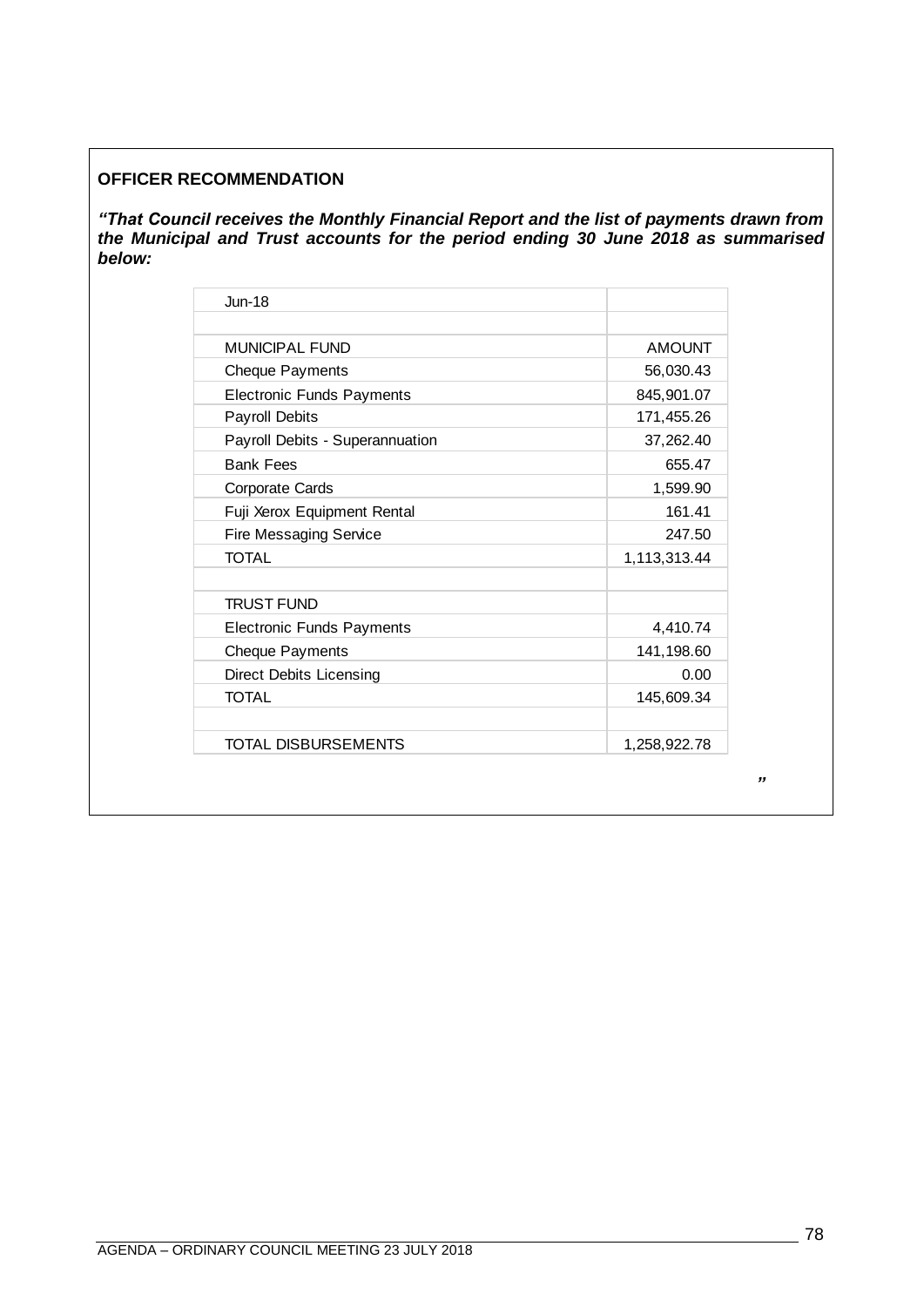## *SY096-07/18 – Investments – June 2018*

| <b>FILE REFERENCE:</b><br><b>APPLICANT OR PROPONENT(S):</b><br><b>AUTHORS NAME &amp; POSITION:</b><br><b>RESPONSIBLE OFFICER:</b> | FI.FRP<br><b>Not Applicable</b><br><b>Tabitha Bateman, Finance Manager</b><br>Suzie Haslehurst, Executive Manager Corporate and<br><b>Community Services</b> |
|-----------------------------------------------------------------------------------------------------------------------------------|--------------------------------------------------------------------------------------------------------------------------------------------------------------|
| <b>PREVIOUSLY BEFORE COUNCIL: No</b>                                                                                              | Nil                                                                                                                                                          |
| <b>DISCLOSURE OF INTEREST:</b>                                                                                                    | <b>Investment Portfolio</b>                                                                                                                                  |
| <b>APPENDICES:</b>                                                                                                                | А.                                                                                                                                                           |

#### **Nature of Council's Role in the Matter:**

- Legislative
- Review

#### **Purpose of the Report:**

To report to Council the balance of investments held by the Shire of York as at 30 June 2018.

#### **Background:**

Council's policy F1.4 - *Investment* requires Council to review the performance of its investments on a monthly basis. In accordance with the policy, a report of investments is presented to Council to provide a summary of investments held by the Shire of York.

#### **Comments and details:**

The Shire of York Investment Portfolio includes the following items that highlight Council's investment portfolio performance:

- a) Council's Investments as at 30 June 2018
- b) Application of Investment Funds
- c) Investment Performance

#### **Implications to consider:**

#### • **Legal and Statutory**

*Local Government Act 1995*

### *6.14. Power to invest*

- *(1) Money held in the municipal fund or the trust fund of a local government that is not, for the time being, required by the local government for any other purpose may be invested as trust funds may be invested under the Trustees Act 1962 Part III.*
- *(2A) A local government is to comply with the regulations when investing money referred to in subsection (1).*
- *(2) Regulations in relation to investments by local governments may —*
	- *(a) make provision in respect of the investment of money referred to in subsection (1); and*
	- *[(b) deleted]*
	- *(c) prescribe circumstances in which a local government is required to invest money held by it; and*
	- *(d) provide for the application of investment earnings; and*
	- *(e) generally provide for the management of those investments.*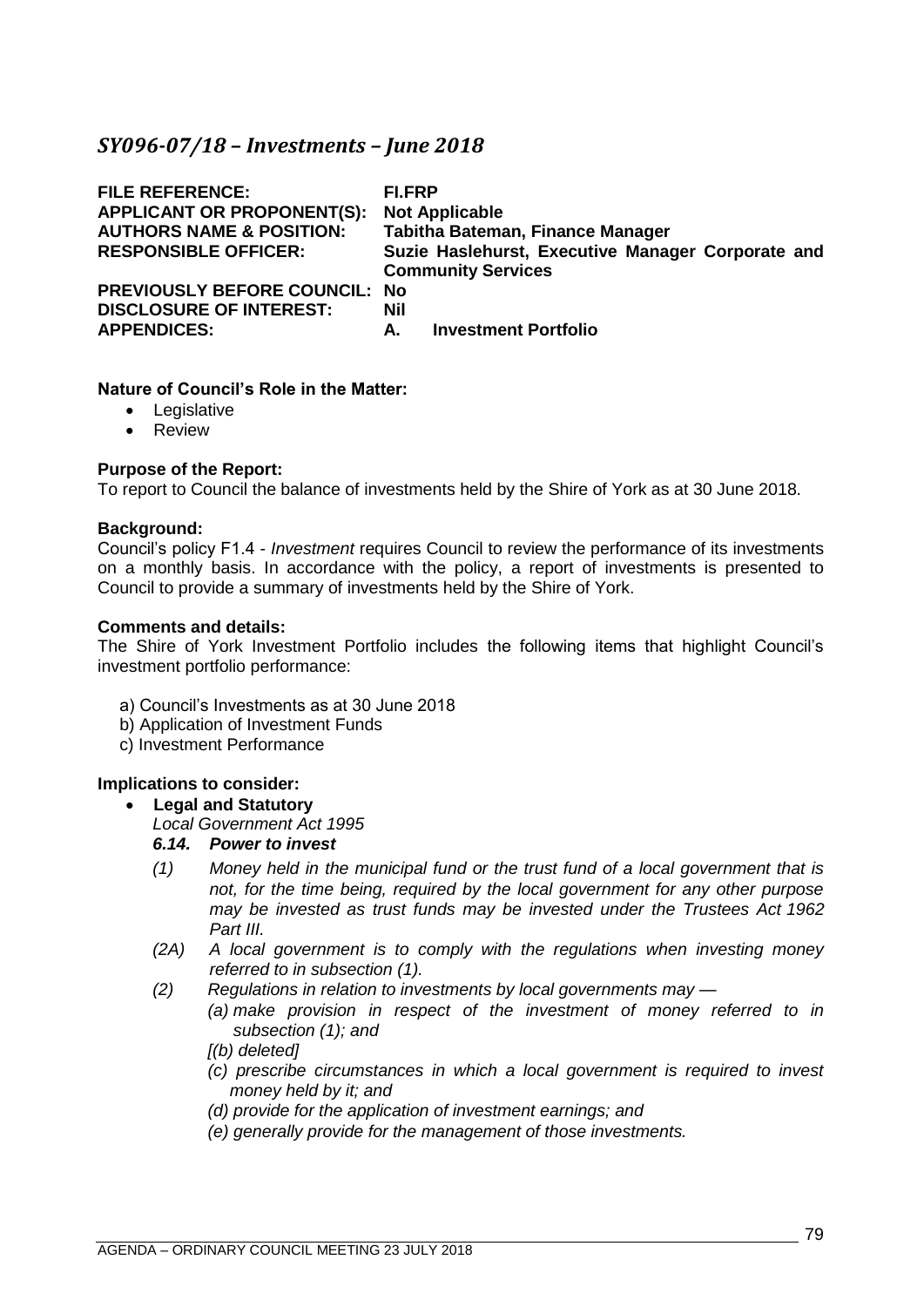*Local Government (Financial Management) Regulations 1996*

#### *19. Investments, control procedures for*

- *(1) A local government is to establish and document internal control procedures to be followed by employees to ensure control over investments.*
- *(2) The control procedures are to enable the identification of —*
	- *(a) the nature and location of all investments; and*
	- *(b) the transactions related to each investment.*

## *19C. Investment of money, restrictions on (Act s. 6.14(2)(a))*

*(1) In this regulation —*

## *authorised institution means —*

- *(a) an authorised deposit-taking institution as defined in the Banking Act 1959 (Commonwealth) section 5; or*
- *(b) the Western Australian Treasury Corporation established by the Western Australian Treasury Corporation Act 1986;*

#### *foreign currency means a currency except the currency of Australia.*

- *(2) When investing money under section 6.14(1), a local government may not do any of the following —*
	- *(a) deposit with an institution except an authorised institution;*
	- *(b) deposit for a fixed term of more than 3 years;*
	- *(c) invest in bonds that are not guaranteed by the Commonwealth Government, or a State or Territory government;*
	- *(d) invest in bonds with a term to maturity of more than 3 years;*
	- *(e) invest in a foreign currency.*

# • **Policy**

Policy F1.4 *Investment*

**Voting Requirements: Absolute Majority Required: No**

## **OFFICER RECOMMENDATION**

*"That Council receives and notes the Shire of York Investment Portfolio attached to this report."*